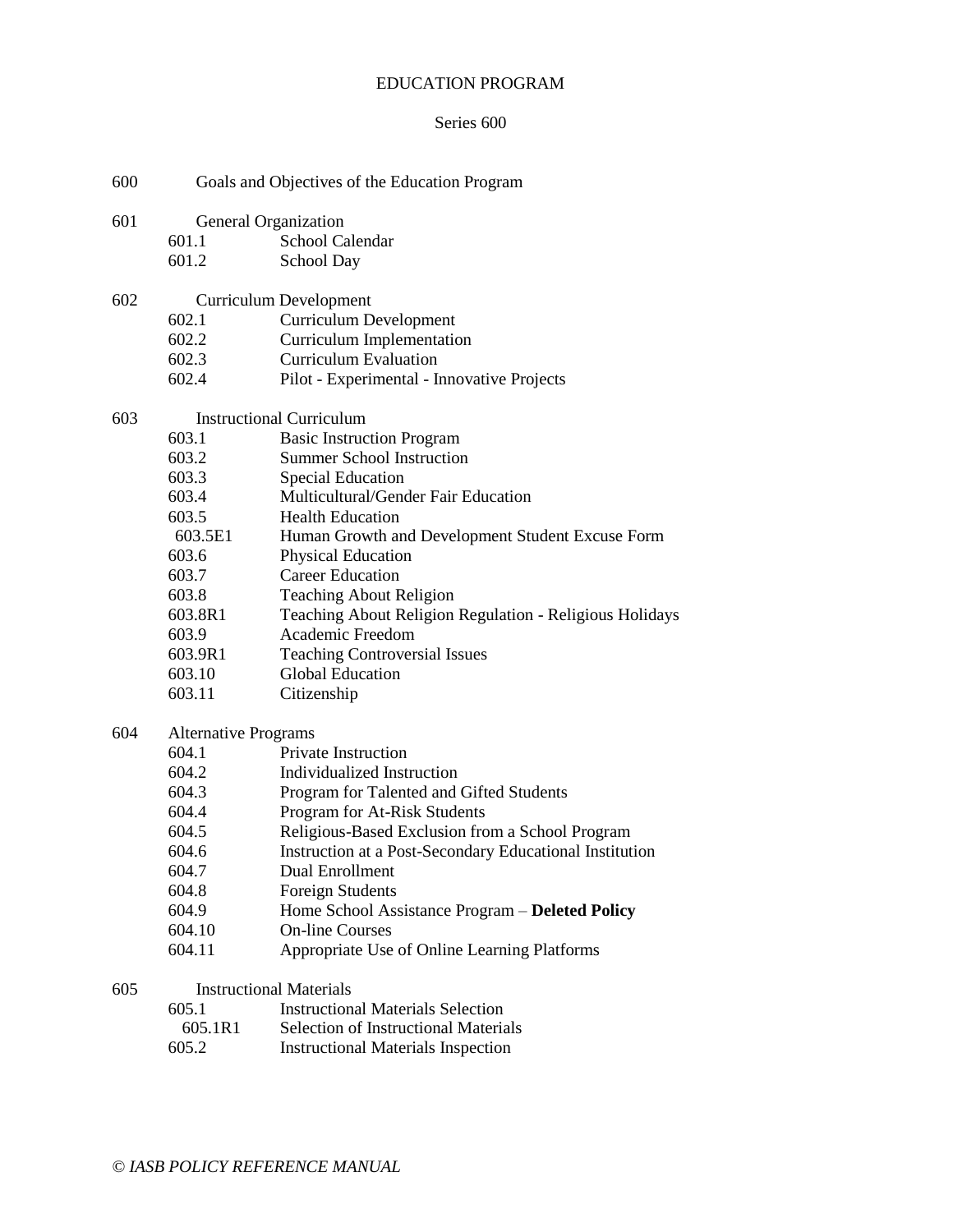#### *Instructional Materials, continued*

| 605.3 |  | <b>Objection to Instructional Materials</b> |  |
|-------|--|---------------------------------------------|--|
|-------|--|---------------------------------------------|--|

- 605.3E1 Instructions to the Reconsideration Committee
- 605.3E2 Reconsideration of Instructional Materials
- 605.3E3 Sample Letter to Individual Challenging Instructional Materials
- 605.3R1 Reconsideration of Instructional Materials Regulation
- 605.4 Technology and Instructional Materials
- 605.5 School Library
- 605.6 Internet Appropriate Use
	- 605.6E1 Internet Access Permission Letter to Parents
	- 605.6E2 Internet Appropriate Use Violation Notice
	- 605.6R1 Internet Appropriate Use Regulation
- 605.7 Use of Information Resources
	- 605.7R1 Use of Information Resources Regulation

606 Instructional Arrangements

| 606.1 | Class Size - Class Grouping |
|-------|-----------------------------|
|-------|-----------------------------|

- 606.2 School Ceremonies and Observances
- 606.3 Animals in the Classroom
- 606.3.1 Therapy Dogs on District Premises
- 606.4 Student Production of Materials and Services
- 606.5 Student Field Trips and Excursions
- 606.6 Insufficient Classroom Space

### 607 Instructional Services

- 607.1 Student Guidance and Counseling Program
- 607.2 Student Health Services
	- 607.2R1 Student Health Services Regulation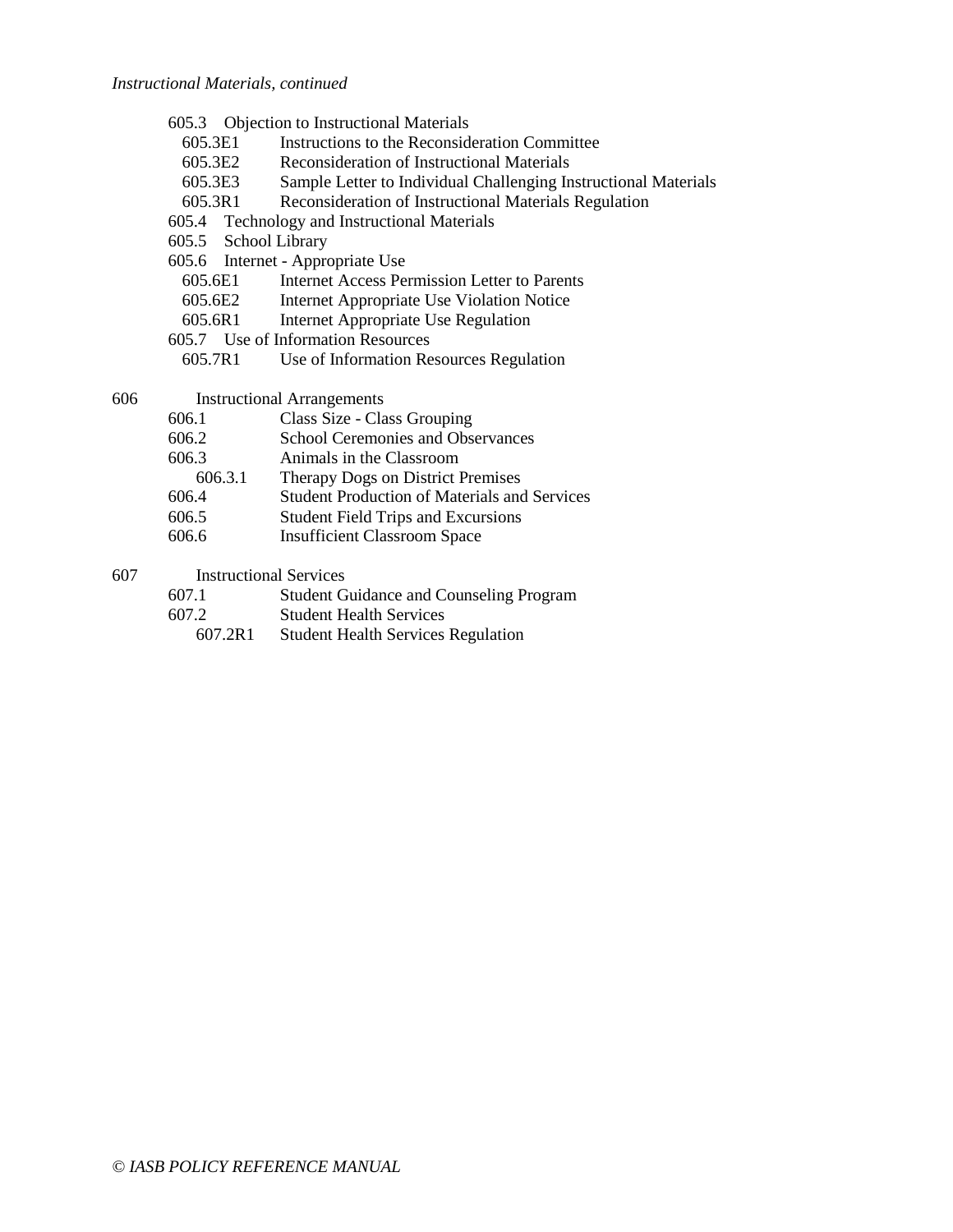# GOALS AND OBJECTIVES OF THE EDUCATION PROGRAM

The goals and objectives of the school district are designed to achieve the philosophy statement of the school district. An advisory committee of representatives of the school district community and the school district is appointed to make recommendations for the goals and objectives of the education program.

Short-term and long-term objectives for the education program are established annually by the board. These objectives will reflect the results of the needs assessment, recommendation of the advisory committee, recommendations from the superintendent, and changes in law.

Annually, the board will report to the committee regarding progress toward the achievement of the goals and objectives of the education program

Approved 07-29-2019 Reviewed 06-25-2019 Revised 10-22-2009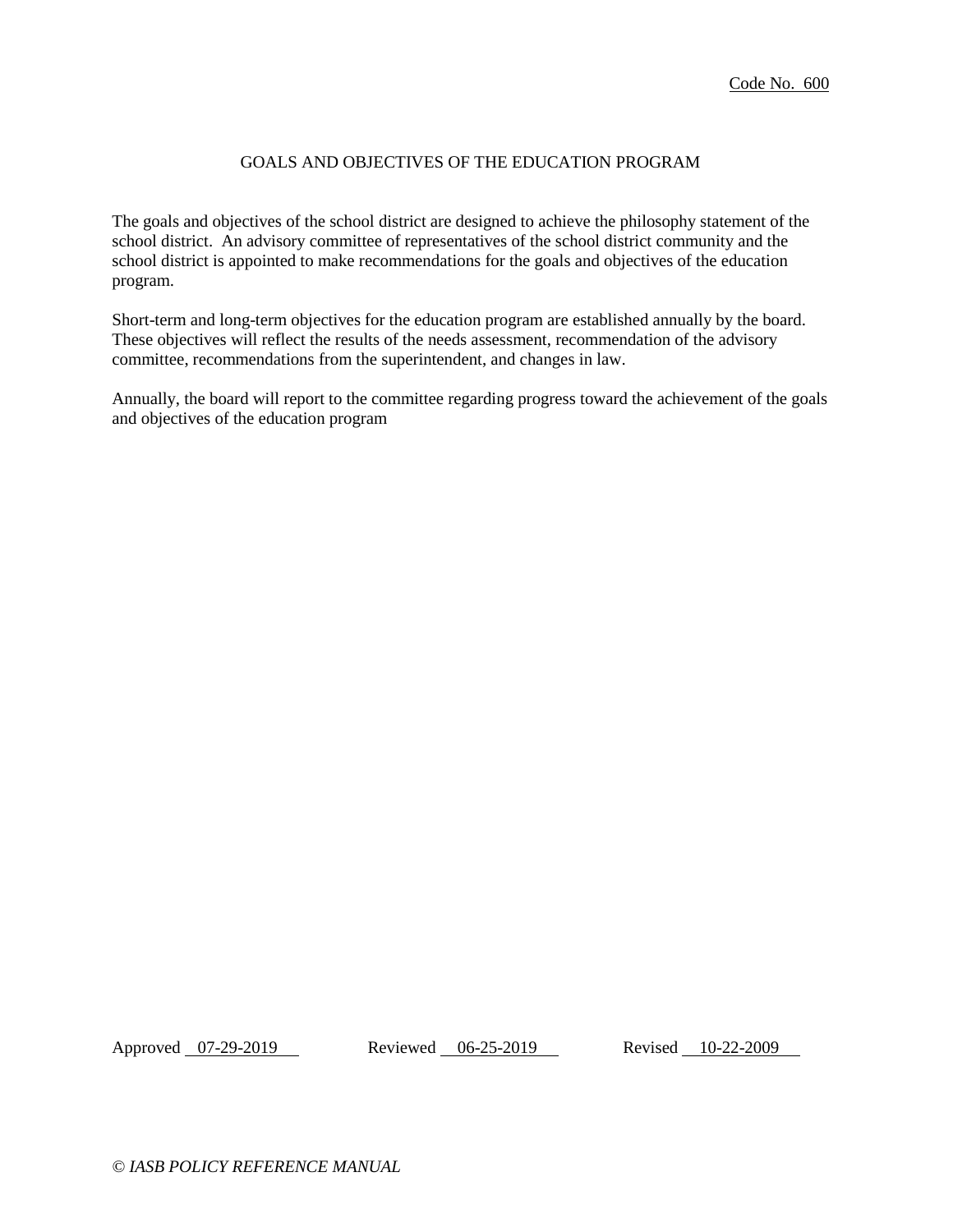## Code No. 601 – GENERAL ORGANIZATION

Code No. 601.1 – SCHOOL CALENDAR

The school calendar will accommodate the education program of the school district. The school calendar is for a minimum of 1080 hours and includes, but is not limited to, the days for student instruction, staff development, in-service days and teacher conferences.

The academic school year for students is for a minimum of one-hundred and eighty days or 1,080 hours in the school calendar. The academic school year for students shall begin no sooner than August 23. Employees may be required to report to work at the school district prior to this date.

Special education students may attend school on a school calendar different from that of the regular education program consistent with their Individualized Education Program.

The board, in its discretion, may excuse graduating seniors from up to five days or 30 hours of instruction after the school district requirements for graduation have been met. The board may also excuse graduating seniors from making up days missed due to inclement weather if the student has met the school district's graduation requirements.

It is the responsibility of the superintendent to develop the school calendar for recommendation, approval, and adoption by the board annually.

The board may amend the official school calendar when the board considers the change to be in the best interests of the school district's education program. The board shall hold a public hearing on any proposed school calendar prior to adopting the school calendar.

## *NOTE: This is a mandatory policy reflects Iowa law.*

| Legal Reference:    | Iowa Code §§ 20.9; 279.10, 280.3 (2013); 299.1 (2) (2015)<br>281 I.A.C. 12.1(7); 41.106. |  |                    |
|---------------------|------------------------------------------------------------------------------------------|--|--------------------|
| Cross Reference:    | 501.3 Compulsory Attendance<br>601.2 School Day<br>603.3 Special Education               |  |                    |
| Approved 07-29-2019 | Reviewed 06-25-2019                                                                      |  | Revised 09-24-2015 |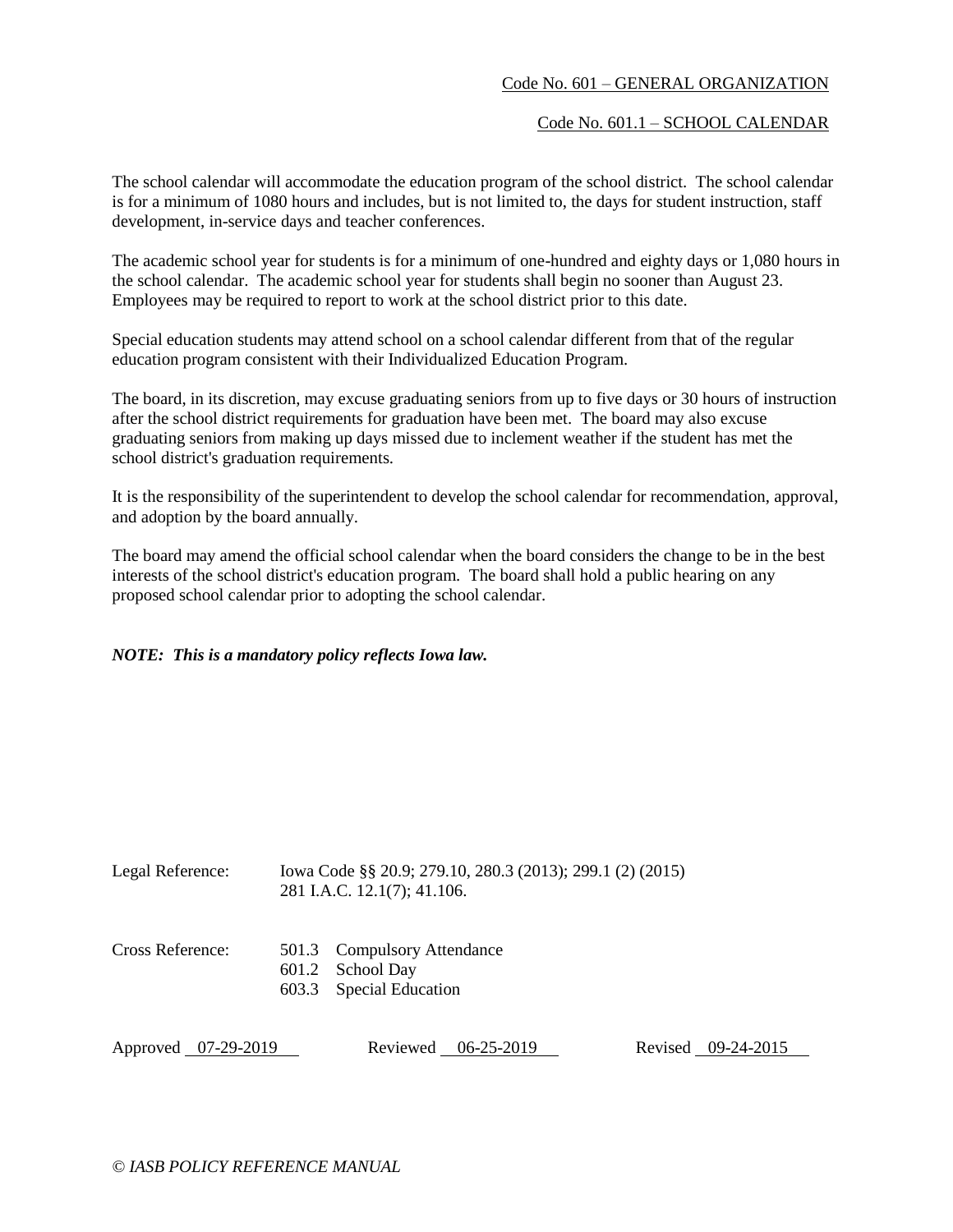## SCHOOL DAY

The student school day for grades one through twelve will consist of a minimum of six hours, not including the lunch period. The school day consists of the schedule of class instruction and class activities as established and sponsored by the school district. Time during which students are released from school for parent/teacher conferences may be counted as part of students' instructional time. The minimum school day will meet the requirements as established for the operation of accredited schools.

The board may define the number of days kindergarten will be held and the length of each school day for the students attending kindergarten. The school day will consist of a schedule as recommended by the superintendent and approved by the board.

The school district may also record a day of school with less than the minimum instructional hours if the total hours of instructional time for grades one through twelve in any five consecutive school days equals a minimum of thirty hours, even though any one day of school is less than the minimum instructional hours because of a staff development opportunity provided for the instructional staff or parent-teacher conferences have been scheduled beyond the regular school day. If the total hours of instructional time for the first four consecutive days equal at least thirty hours because parent-teacher conferences have been scheduled beyond the regular school day, the school district may record zero hours of instructional time on the fifth consecutive school day as a school day. Schedule revisions and changes in time allotments will be made by the superintendent.

When the school is forced to close due to weather or other emergencies, the part of the day during which school was in session will constitute a school day. The superintendent will create administrative regulations necessary to utilize any remote learning opportunities that are available and permitted by law during the period of closure. Remote learning opportunities will count toward instructional time requirements as allowed by law. During the time of remote learning, student attendance will be taken, assessments may be administered and grades will count toward students' cumulative grade point average. The provision of special education and accommodations for students who have individualized education programs (IEPs) or Section 504 plans during periods of closure will be determined by each respective IEP or Section 504 team.

It is the responsibility of the superintendent to inform the board annually of the length of the school day.

| Legal Reference: | 34 C.F.R. sec. 300                    |
|------------------|---------------------------------------|
|                  | 28 C.F.R. pt. 35                      |
|                  | Iowa Code § 256.7, 279.8, .10.        |
|                  | 281 I.A.C. 12.1(1), $\ldots$ 1(7-10). |

Cross Reference: 601.1 School Calendar

Approved Reviewed 07-15-20 Revised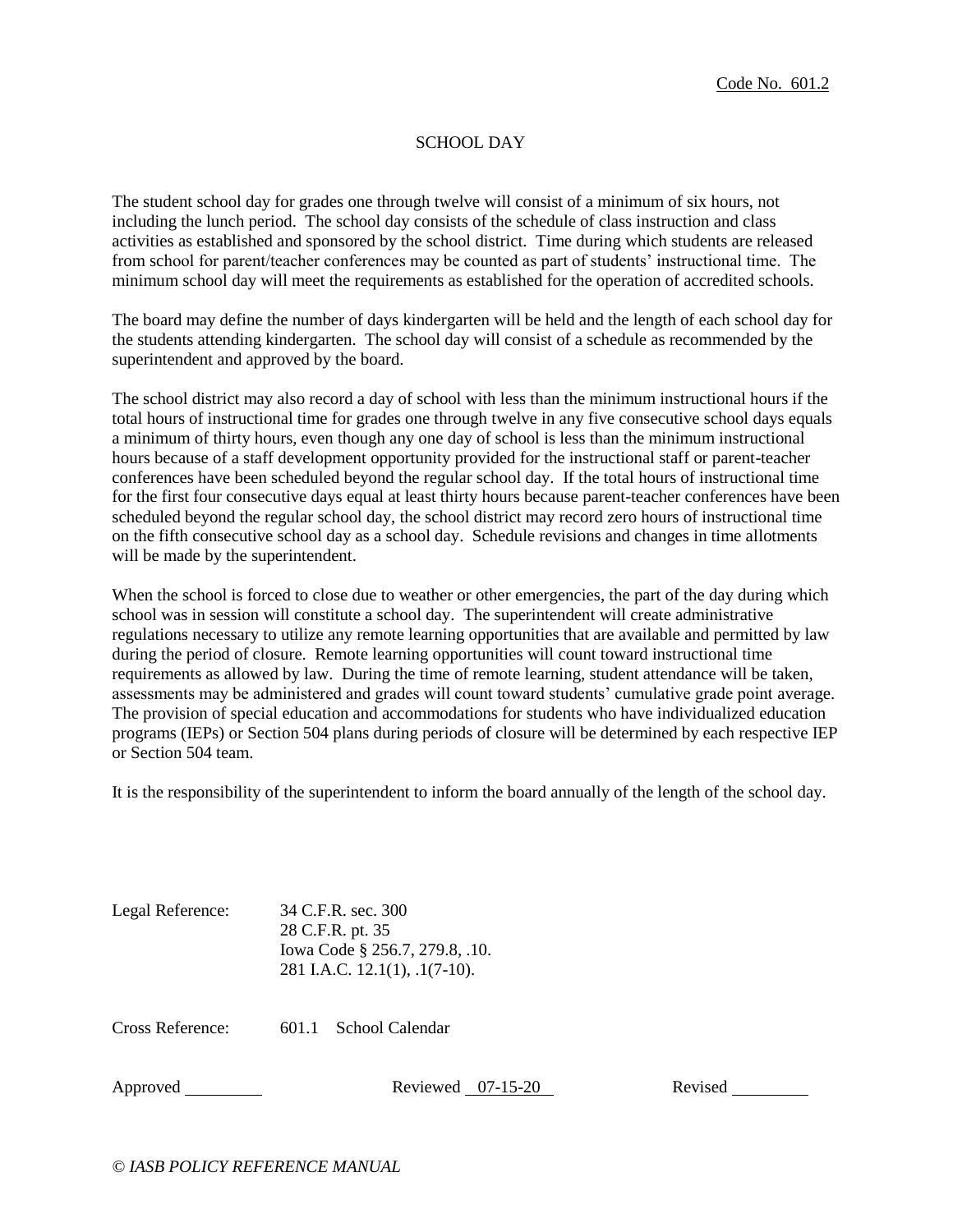# Code No. 602 – CURRICULUM DEVELOPMENT

### Code No. 602.1 – CURRICULUM DEVELOPMENT Page 1 of 2

Curriculum development is an ongoing process in the school district and consists of both research and design. Research is the studious inquiry and critical investigation of the various content areas for the purpose of revising and improving curriculum and instruction based on relevant information pertaining to the discipline. This study is conducted both internally (what and how we are currently doing at the local level) and externally (what national standards, professional organizations, recognized experts, current research, etc. tell us relative to the content area). Design is the deliberate process of planning and selecting the standards and instructional strategies that will improve the learning experiences for all students.

A systematic approach to curriculum development (careful research, design, and articulation of the curriculum) serves several purposes:

- Focuses attention on the content standards of each discipline and ensure the identified learnings are rigorous, challenging, and represent the most important learning for our students.
- Increases the probability that students will acquire the desired knowledge, skills and dispositions and that our schools will be successful in providing appropriate learning experiences.
- Facilitates communication and coordination.
- Improves classroom instruction.

The superintendent is responsible for curriculum development and for determining the most effective method of conducting research and design activities. A curriculum framework will describe the processes and procedures that will be followed in researching, designing, and articulating each curriculum area. This framework will at a minimum, describe the processes and procedures for the following curriculum development activities to:

- Study the latest thinking, trends research and expert advice regarding the content/discipline;
- Study the current status of the content/discipline (what and how well students are currently learning);
- Identify content standards, benchmarks, and grade level expectations for the content/discipline;
- Describe the desired learning behaviors, teaching and learning environment related to the content/discipline;
- Identify differences in the desired and present program and develop a plan for addressing the differences;
- Communicate with internal and external publics regarding the content area;
- Involve staff, parents, students, and community members in curriculum development decisions;
- Verify integration of local, state, and/or federal mandates (MCNS, school-to-work, etc);
- Verify how the standards and benchmarks of the content/discipline support each of the broader student learning goals and provide a K-12 continuum that builds on the prior learning of each level.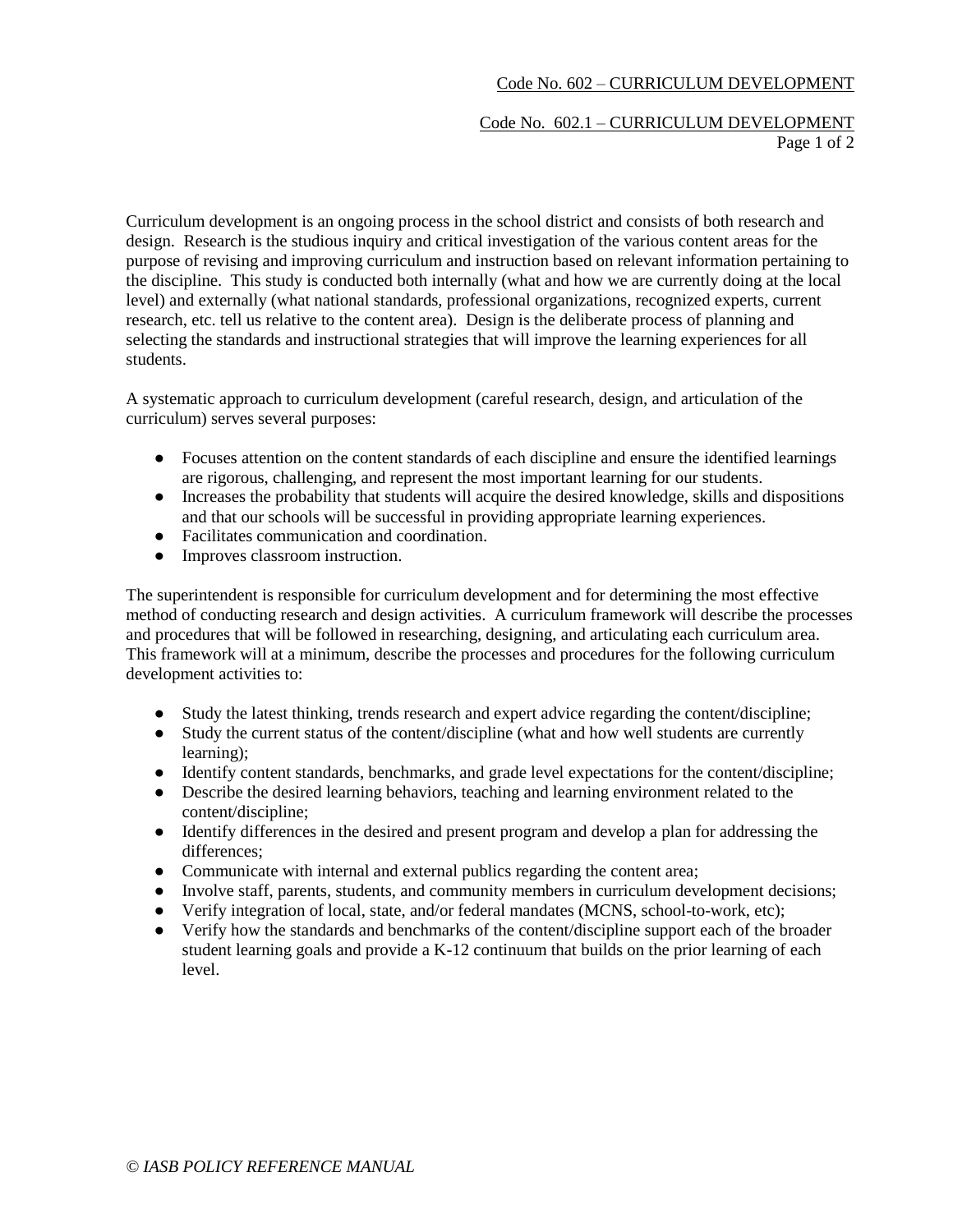## CURRICULUM DEVELOPMENT

It is the responsibility of the superintendent to keep the board apprised of necessary curriculum revisions, progress or each content area related to curriculum development activities, and to develop administrative regulations for curriculum development including recommendations to the board.

*NOTE: This is a mandatory policy but the content is discretionary to the extent somewhere in the board policy the board describes its process for establishing content standards, benchmarks, performance levels, and annual improvement goals aligned with needs assessment information. The bulleted items are suggestions for content of this policy. The italicized items are not mandatory functions but are implied from the mandates. Boards, in conjunction with their administrators, should review their curriculum development process and incorporate it into this policy – striking what doesn't apply and adding what does. For more detailed discussion of this issue, see IASB's Policy Primer, Vol. 13#1- February 15, 2000.*

| Legal Reference: | 20 U.S.C. § 1232h (2010).<br>34 C.F.R. Pt. 98 (2010).<br>Iowa Code §§ 216.9; 256.7, 279.8; 280.3 (2013).<br>281 I.A.C. 12.5, .8. |                                                                                                                                                                             |
|------------------|----------------------------------------------------------------------------------------------------------------------------------|-----------------------------------------------------------------------------------------------------------------------------------------------------------------------------|
| Cross Reference: | 101<br>103<br>602<br>603<br>605                                                                                                  | Educational Philosophy of the School District<br>Long-Range Needs Assessment<br><b>Curriculum Development</b><br>Instructional Curriculum<br><b>Instructional Materials</b> |

Approved 07-29-2019 Reviewed 06-25-2019 Revised 08-15-2018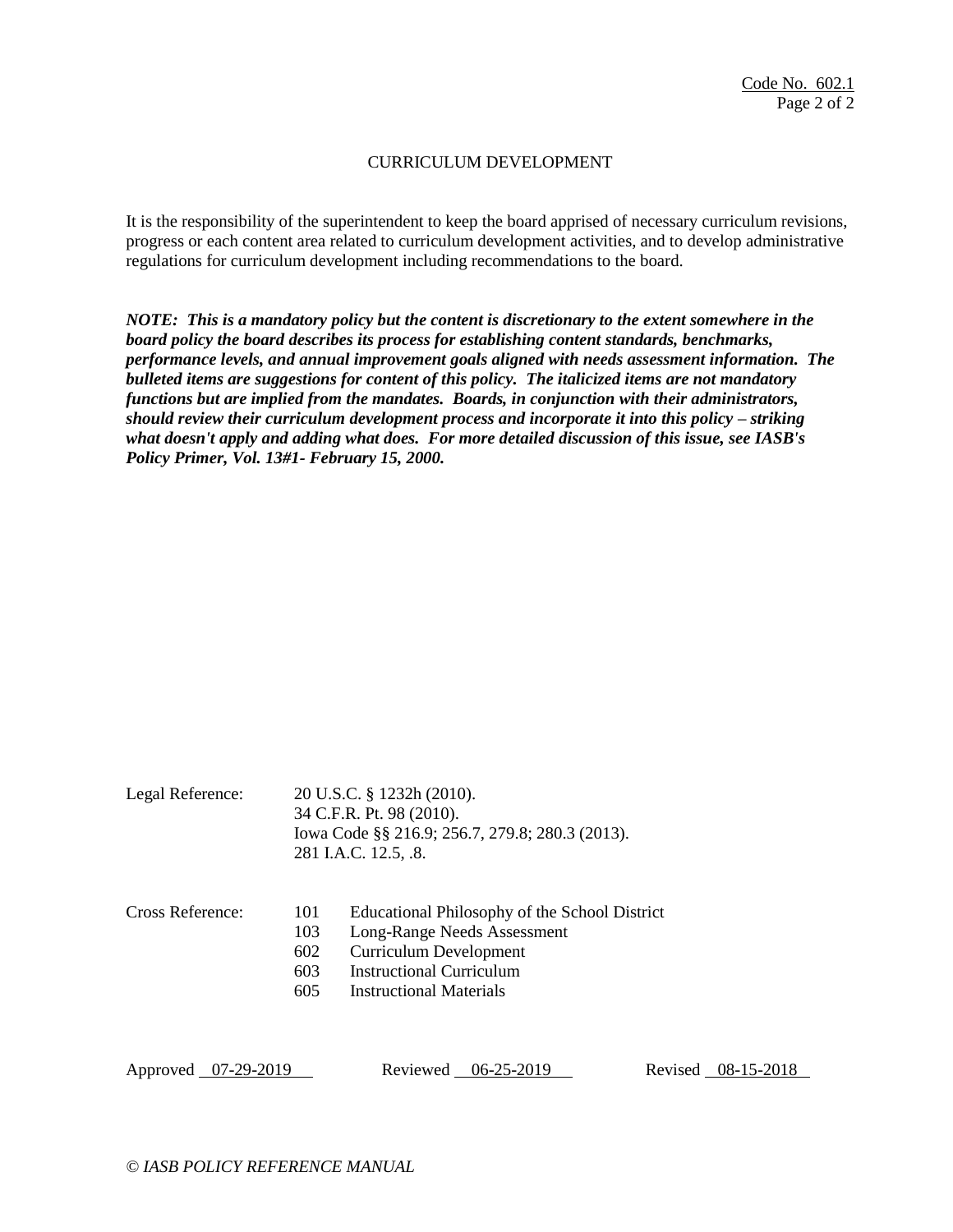## CURRICULUM IMPLEMENTATION

Without careful and continuing attention to implementation, planned changes in curriculum and instruction rarely succeed as intended. How change is put into practice, to a large extent, determines how well it fares.

Implementation refers to what actually happens in practice as compared to what was supposed to happen. Curriculum implementation includes the provision of organized assistance to staff in order to ensure that the newly developed curriculum and the most powerful instructional strategies are actually delivered at the classroom level. There are two components of any implementation effort that must be present to guarantee the planned changes in curriculum and instruction succeed as intended:

- Understanding the conceptual framework of the content/discipline being implemented; and,
- Organized assistance to understand the theory, observe exemplary demonstrations, have opportunities to practice, and receive coaching and feedback focused on the most powerful instructional strategies to deliver the content at the classroom level.

The superintendent is responsible for curriculum implementation and for determining the most effective way of providing organized assistance and monitoring the level of implementation. A curriculum framework will describe the processes and procedures that will be followed to assist all staff in developing the knowledge and skills necessary to successfully implement the developed curriculum in each content area. This framework will, at a minimum, describe the processes and procedures for the following curriculum implementation activities to:

- Study and identify the best instructional practices and materials to deliver the content;
- Describe procedures for the purchase of instructional materials and resources (See Policy #605.1). Boards should insert the policy number to cross reference their policy on Instructional Materials Selection):
- Identify/develop exemplars that demonstrate the learning behaviors, teaching, and learning environment to deliver the content;
- Study the current status of instruction in the content area (how teachers are teaching);
- Compare the desired and present delivery system, identify differences (gap analysis), and develop a plan for addressing the differences;
- Organize staff into collaborative study teams to support their learning and implementation efforts (address the gaps);
- Provide ongoing professional development related to instructional strategies and materials that focuses on theory, demonstration, practice and feedback;
- Regularly monitor and assess the level of implementation;
- Communicate with internal and external publics regarding curriculum implementation;
- Involve staff, parents, students, and community members in curriculum implementation decisions.

It is the responsibility of the superintendent to keep the board apprised of curriculum implementation activities, progress of each content area related to curriculum implementation activities, and to develop administrative regulations for curriculum implementation including recommendations to the board.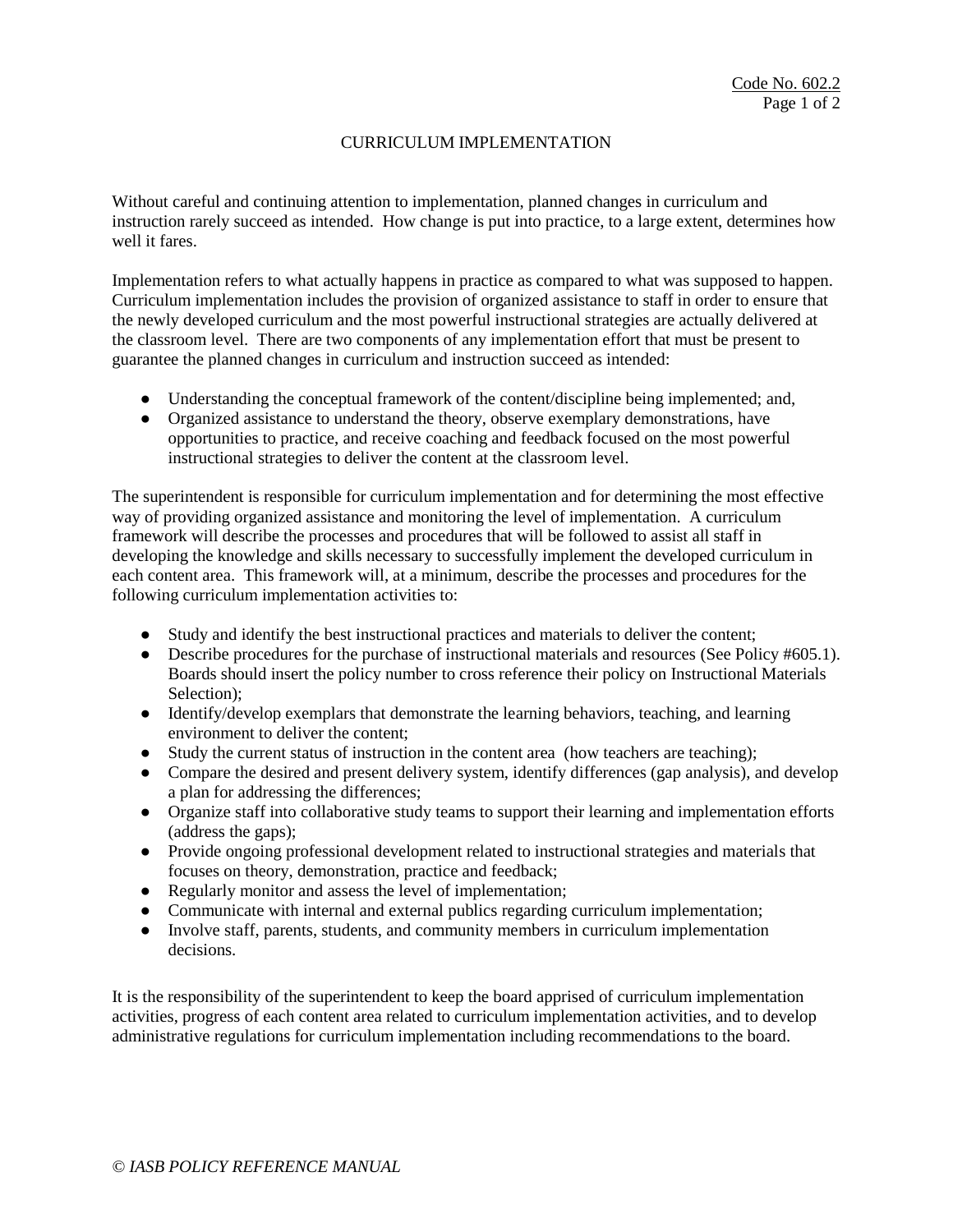### CURRICULUM IMPLEMENTATION

*Note: This is a mandatory policy but the content is discretionary to the extent somewhere in board policy the board describes its process for establishing content standards, benchmarks, performance levels, and annual improvement goals aligned with needs assessment information. The bulleted items are suggestions for content of this policy. The italicized items are not mandatory functions but are implied from the mandates. Boards, in conjunction with their administrators, should review their curriculum implementation process and incorporate it into this policy – striking what doesn't apply and adding what does. For more detailed discussion of this issue, see IASB's Policy Primer, Vol. 13 #1- May 15, 2000.*

|                  |     | 34 C.F.K. pt. 98 (2010).<br>Iowa Code §§ 216.9, 256.7, 279.8, 280.3 (2013).<br>281 I.A.C. 12.8. |
|------------------|-----|-------------------------------------------------------------------------------------------------|
| Cross Reference: | 101 | Educational Philosophy of the School District                                                   |
|                  | 103 | Long-Range Needs Assessment                                                                     |
|                  | 505 | <b>Student Scholastic Achievement</b>                                                           |
|                  | 602 | <b>Curriculum Development</b>                                                                   |
|                  | 603 | <b>Instructional Curriculum</b>                                                                 |

 $24$  C.F.R.  $_{24}$  08 (2010).

Approved 07-29-2019 Reviewed 06-25-2019 Revised 07-29-2019

Legal Reference: 20 U.S.C. § 1232h (2010).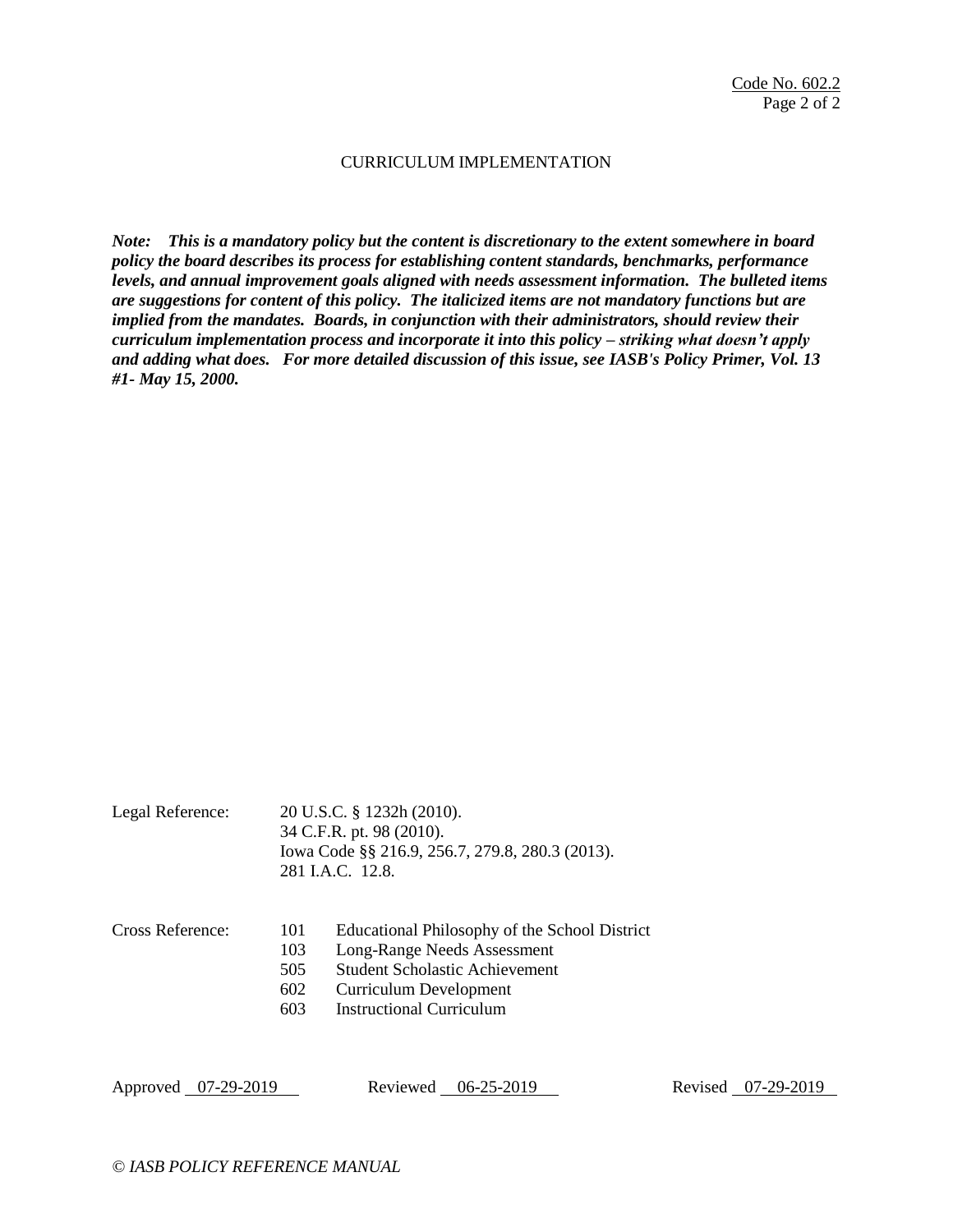#### CURRICULUM EVALUATION

Regular evaluation of the total curriculum is necessary to ensure that the written and delivered curriculum is having the desired effect for students.

Curriculum evaluation refers to an ongoing process of collecting, analyzing, synthesizing, and interpreting information to aid in understanding what students know and can do. It refers to the full range of information gathered in the school district to evaluate (make judgments about) student learning and program effectiveness in each content area.

Curriculum evaluation must be based on information gathered from a comprehensive assessment system that is designed for accountability and committed to the concept that all students will achieve at high levels, is standards-based, and informs decisions which impact significant and sustainable improvements in teaching and student learning.

The superintendent is responsible for curriculum evaluation and for determining the most effective way of ensuring that assessment activities are integrated into instructional practices as part of school improvement with a particular focus on improving teaching and learning. A curriculum framework will describe the procedures that will be followed to establish an evaluation process that can efficiently and effectively evaluate the total curriculum. This framework will, at a minimum, describe the procedures for the following curriculum evaluation activities:

- Identify specific purposes for assessing student learning;
- Develop a comprehensive assessment plan;
- Select/develop assessment tools and scoring procedures that are valid and reliable;
- Identify procedures for collecting assessment data;
- Identify procedures for analyzing and interpreting information and drawing conclusions based on the data (including analysis of the performance of various sub-groups of students);
- Identify procedures for establishing at least three levels of performance (specific to the content standard and the assessment tool when appropriate) to assist in determining whether students have achieved at a satisfactory level (at least two levels describe performance that is proficient or advanced and at least one level describes students who are not yet performing at the proficient level);
- Identify procedures for using assessment information to determine long-range and annual improvement goals;
- Identify procedures for using assessment information in making decisions focused on improving teaching and learning (data based decision making);
- Provide support to staff in using data to make instructional decisions;
- Define procedures for regular and clear communication about assessment results to the various internal and external publics (mandatory for communication about students receiving special education services);
- Define data reporting procedures;
- Verify that assessment tools are fair for all students and are consistent with all state and federal mandates;
- Verify that assessment tools measure the curriculum that is written and delivered;
- Identify procedures for deciding when multiple assessment measures are necessary for making good decisions and drawing appropriate conclusions about student learning;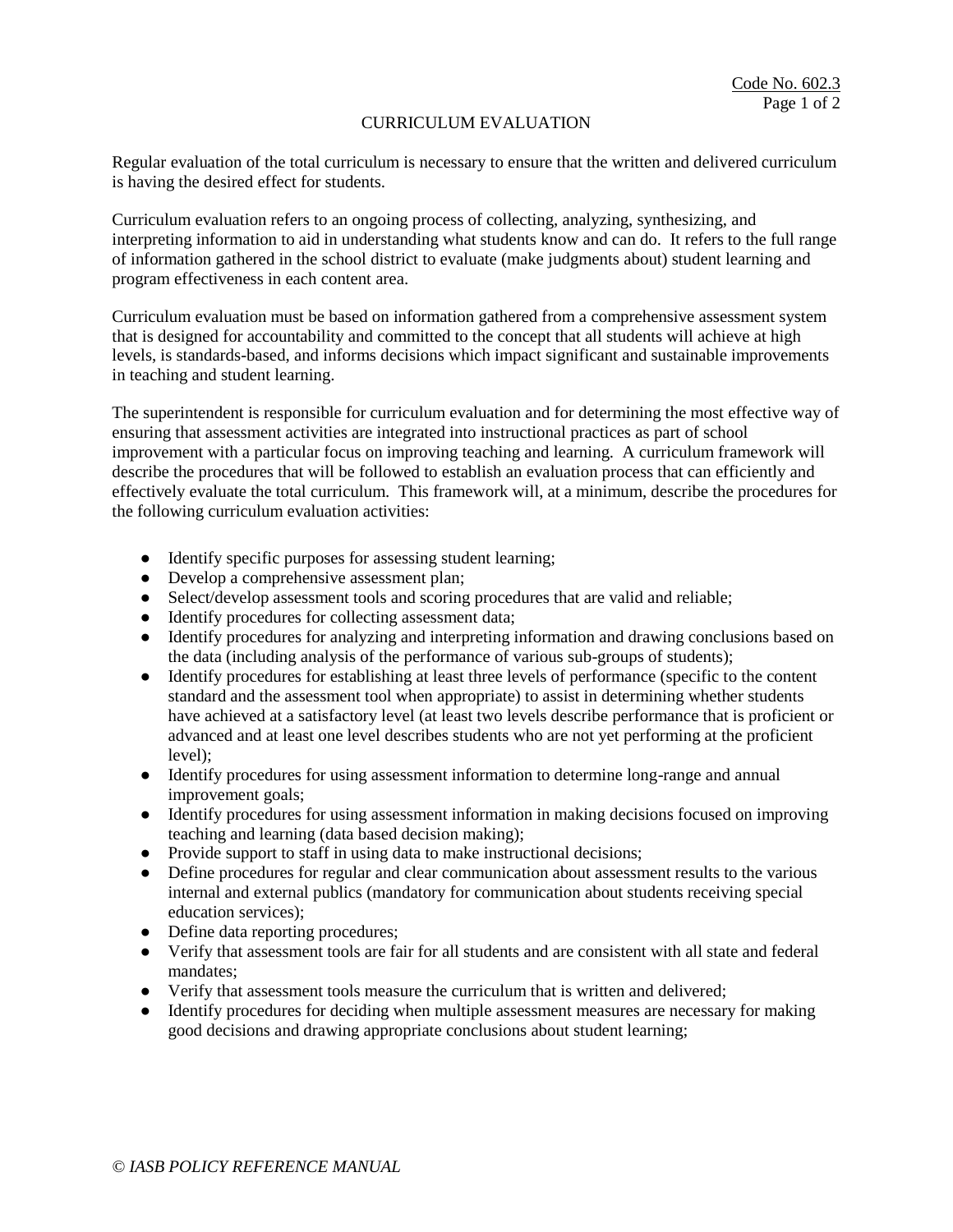# CURRICULUM EVALUATION

- Identify roles and responsibilities of key groups;
- Involve staff, parents, students, and community members in curriculum evaluation;
- Ensure participation of eligible students receiving special education services in district-wide assessments.

It is the responsibility of the superintendent to keep the board apprised of curriculum evaluation activities, the progress of each content area related to curriculum evaluation activities, and to develop administrative regulations for curriculum evaluation including recommendations to the board.

*Note: This is a mandatory policy but the content is discretionary to the extent somewhere in board policy the board describes its process for establishing content standards, benchmarks, performance levels, and annual improvement goals aligned with needs assessment information. The bulleted items are suggestions for content of this policy. The italicized items are not mandatory functions but are implied from the mandates. Boards, in conjunction with their administrators, should review their curriculum evaluation process and incorporate it into this policy – striking what doesn't apply and adding what does. For more detailed discussion of this issue, see IASB's Policy Primer, Vol. 13 #1- May 15, 2000.*

| Legal Reference: | 20 U.S.C. § 1232h (2010).<br>34 C.F.R. pt. 98 (2010).<br>Iowa Code §§ 216.9, 256.7, 279.8, 280.3 (2013).<br>281 I.A.C. 12.8. |                                                                                                           |  |
|------------------|------------------------------------------------------------------------------------------------------------------------------|-----------------------------------------------------------------------------------------------------------|--|
| Cross Reference: | 101<br>103                                                                                                                   | Educational Philosophy of the School District<br>Long-Range Needs Assessment                              |  |
|                  | 505<br>602<br>603                                                                                                            | <b>Student Scholastic Achievement</b><br><b>Curriculum Development</b><br><b>Instructional Curriculum</b> |  |

Approved 07-29-2019 Reviewed 06-25-2019 Revised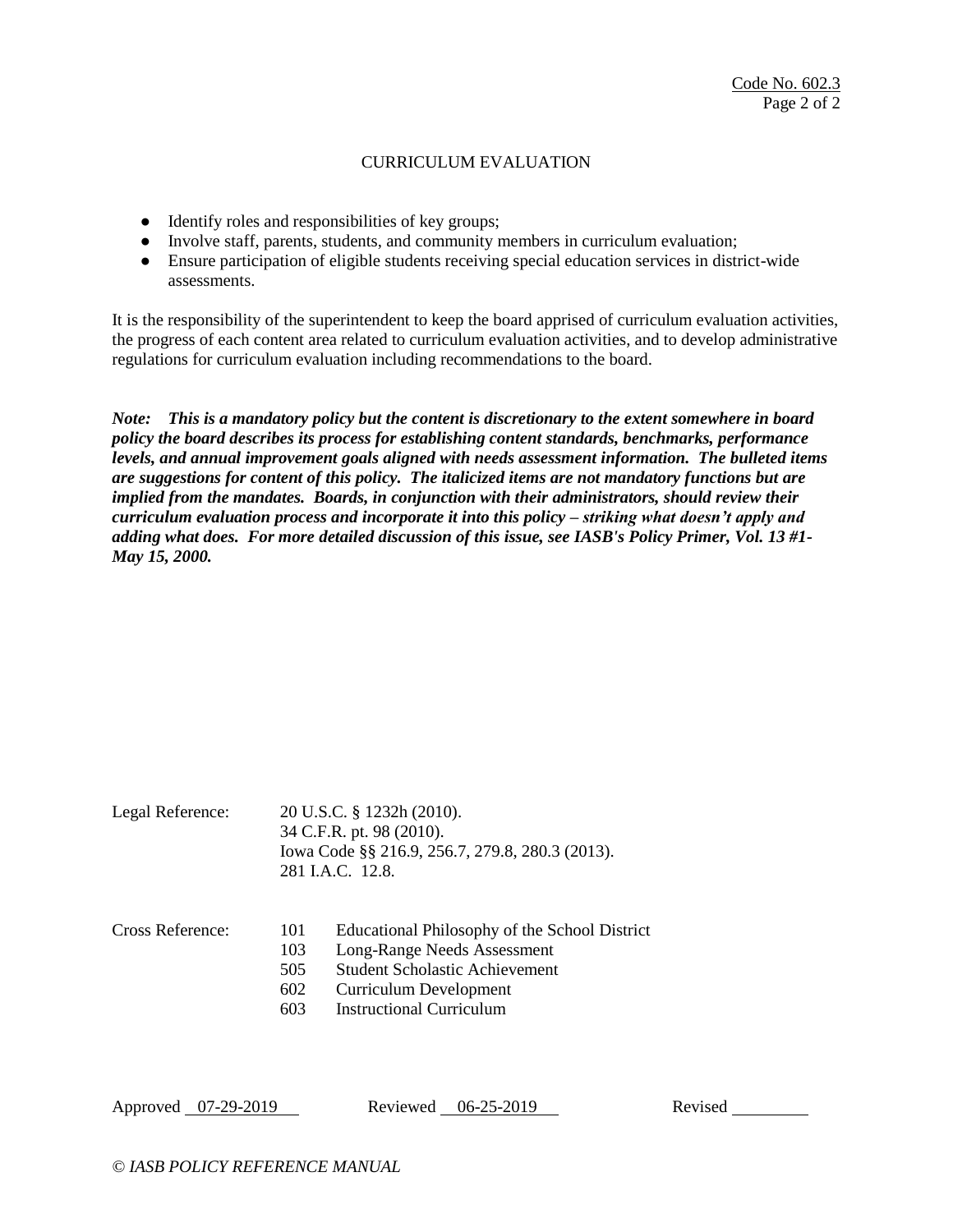## PILOT - EXPERIMENTAL - INNOVATIVE PROJECTS

The board welcomes new ideas in curriculum. Proposals for pilot or experimental projects will first be reviewed and analyzed by the superintendent. Projects recommended by the superintendent will be considered by the board. Pilot and experimental projects approved by the board, the Iowa Department of Education, or the U. S. Department of Education may be utilized in the education program.

Students, who may be or are asked to participate in a research or experimental project or program, must have their parents' written consent on file prior to participating in the project or program. A research or experimental program or project requiring parents' prior written consent is a program or project designed to explore or develop new or unproven teaching methods or techniques. These programs or projects are designated as research or experimental projects or programs. The educational materials of a program or project designated as a research or experimental program or project may be inspected and reviewed by the parents of the students participating or being considered for participation in the program or project. The inspection and review by the parents is in accordance with board policy 605.2, "Instructional Materials Inspection."

It is the responsibility of the superintendent to develop administrative regulations regarding this policy.

| Legal Reference: | 20 U.S.C. § 1232h (2010).               |
|------------------|-----------------------------------------|
|                  | 34 C.F.R. Pt. 98 (2010).                |
|                  | lowa Code §§ 279.8, .10; 280.3 (20113). |
|                  | 281 I.A.C. 12.5, .8.                    |
|                  |                                         |

| Cross Reference: | 602 | <b>Curriculum Development</b>   |
|------------------|-----|---------------------------------|
|                  | 603 | <b>Instructional Curriculum</b> |

|  | Approved 07-29-2019 |
|--|---------------------|
|--|---------------------|

Reviewed 06-25-2019 Revised 02-10-2009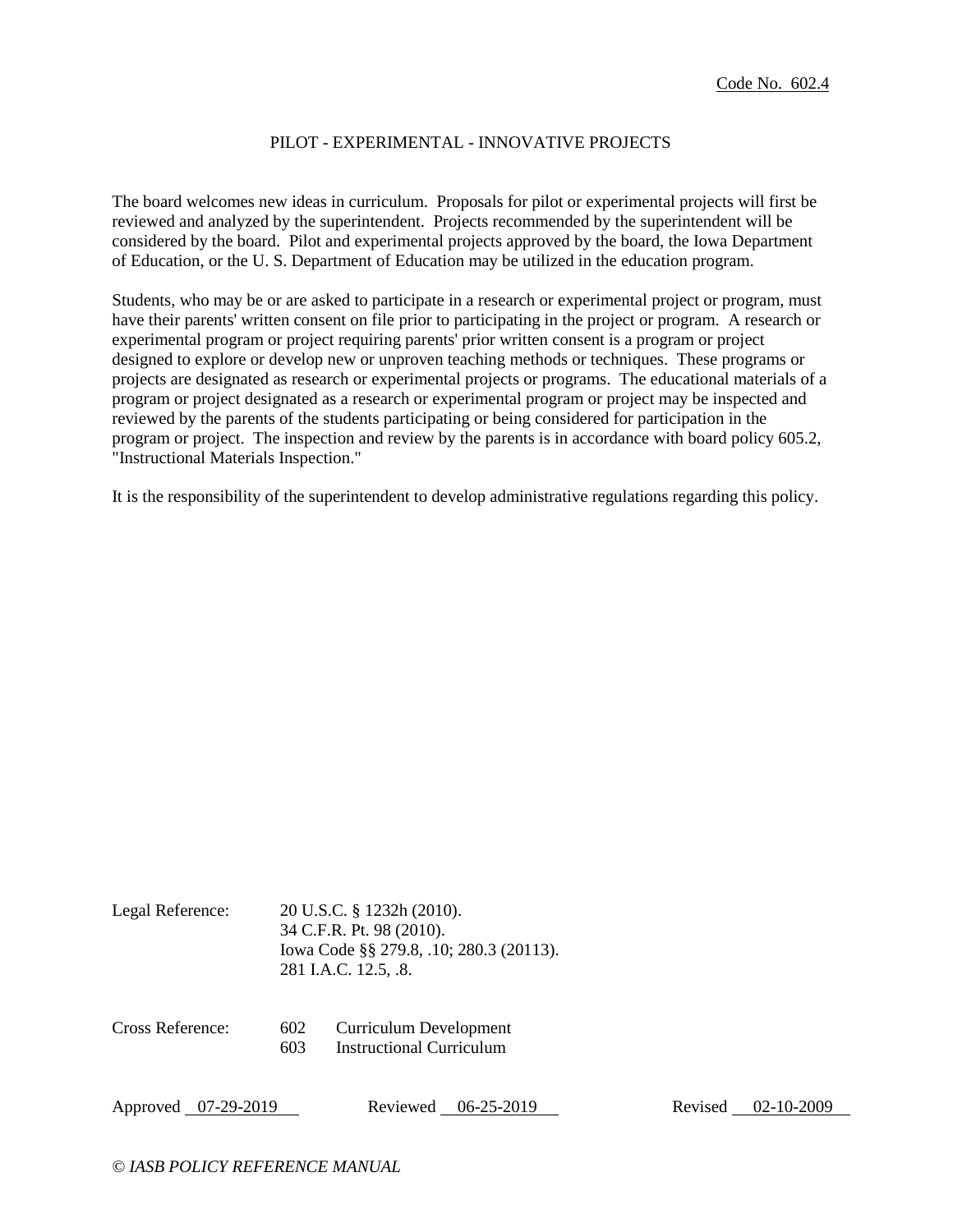### BASIC INSTRUCTION PROGRAM

The basic instruction program will include the courses required for each grade level by the State Department of Education. The instructional approach will be gender fair and multicultural.

The basic instruction program of students enrolled in kindergarten is designed to develop healthy emotional and social habits, language arts and communication skills, the capacity to complete individual tasks, character education and the ability to protect and increase physical well-being with attention given to experiences relating to the development of life skills and human growth and development.

The basic instruction program of students enrolled in grades one through six will include Englishlanguage arts, social studies, mathematics, science, health, human growth and development, physical education, traffic safety, music, visual art and computer science. Computer science will be offered during at least one grade level

The basic instruction program of students enrolled in grades seven and eight will include Englishlanguage arts, social studies, mathematics, science, health, human growth and development, family and consumer, career, technology education, physical education, music, visual art and computer science. Computer science will be offered during at least one grade level

The basic instruction program of students enrolled in grades nine through twelve will include English-language arts (6 units), social studies (5 units), mathematics (6 units), science (5 units), health (1 unit), physical education (1 unit), fine arts (3 units), foreign language (4 units), financial literacy (1/2 unit) and vocational education (12 units) and computer science (1/2 unit).

The board may, in its discretion, offer additional courses in the instruction program for any grade level.

Each instruction program is carefully planned for optimal benefit taking into consideration the financial condition of the school district and other factors deemed relevant by the board or superintendent. Each instruction program's plan should describe the program, its goals, the effective materials, the activities and the method for student evaluation.

It is the responsibility of the superintendent to develop administrative regulations stating the required courses and optional courses for kindergarten, grades one through six, grades seven and eight, and grades nine through twelve.

*NOTE: This policy reflects the educational standards. The financial literacy requirement is effective with the 2021 graduation class. The computer science requirement for grades one through eight are effective with the school year beginning July 1, 2023. The computer science requirement for grades nine through twelve is effective with the school year beginning July 1, 2022. Districts must also develop and implement a kindergarten through grade twelve computer science plan by July 1, 2022 which incorporates the educational standards.*

| Legal Reference: | 20 U.S.C. § 1232h.<br>34 C.F.R. Pt. 98.<br>Iowa Code §§ 216.9; 256.11; 279.8; 280.3-.14.<br>281 I.A.C. 12.5, 11. |                                                                                                                                                                                  |  |
|------------------|------------------------------------------------------------------------------------------------------------------|----------------------------------------------------------------------------------------------------------------------------------------------------------------------------------|--|
| Cross Reference: | 102<br>103<br>505<br>602<br>603                                                                                  | <b>Equal Educational Opportunity</b><br>Long-Range Needs Assessment<br><b>Student Scholastic Achievement</b><br><b>Curriculum Development</b><br><b>Instructional Curriculum</b> |  |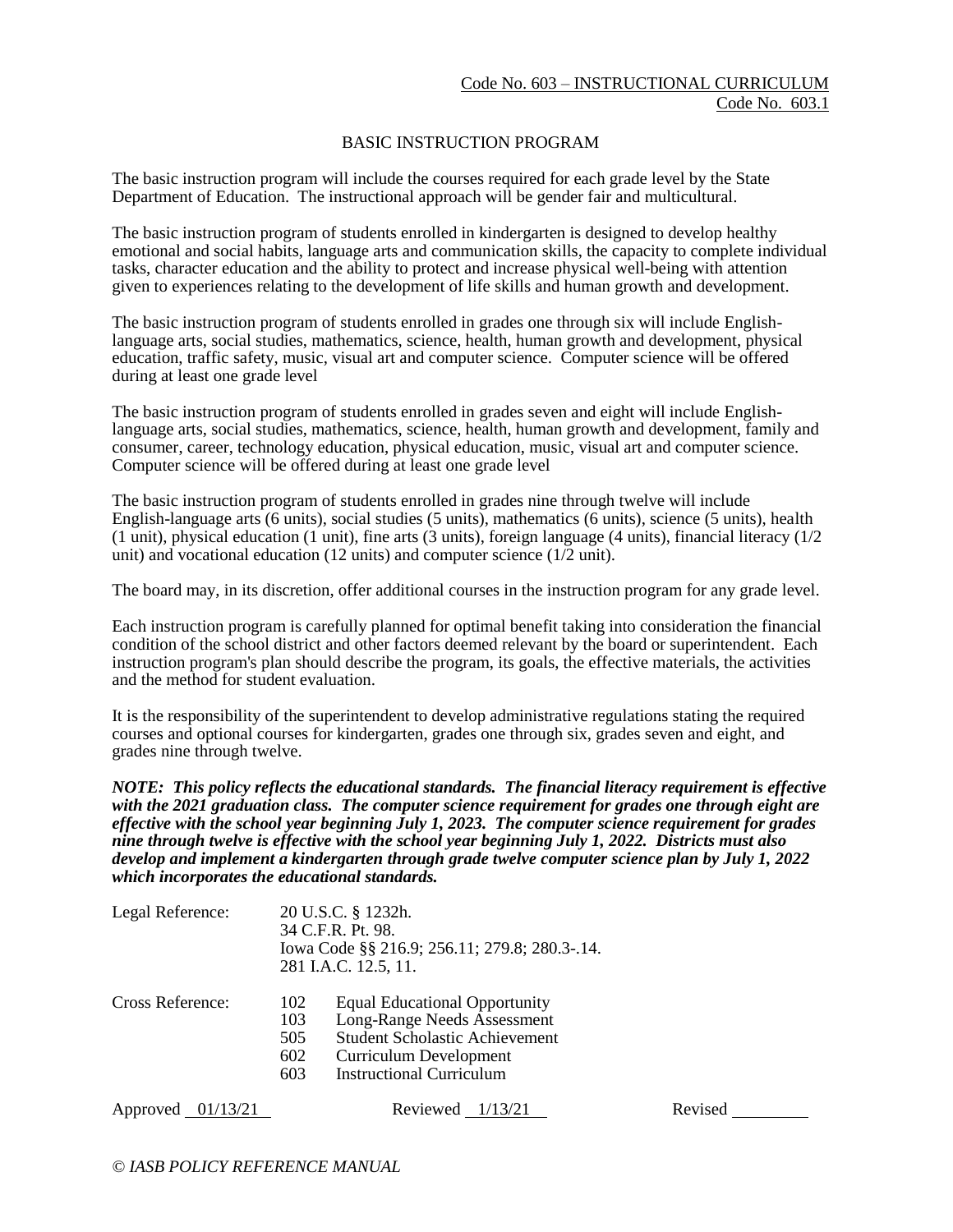# SUMMER SCHOOL INSTRUCTION

The Tripoli Community School District recognizes the importance of ongoing learning opportunities for students. As such, the district shall offer summer school instruction in accordance with the following:

- The board, in its discretion, may offer summer school for one or more courses and student activities for students who need additional help and instruction or for enrichment in those areas. Upon receiving a request for summer school, the board will weigh the benefit to the students and the school district as well as the school district's budget and availability of licensed employees to conduct summer school.
- If a child who is eligible for special education has been determined to need extended school year services as necessary to receive a free appropriate public education, as determined according to state and federal law, such services shall be provided as described in the child's individualized education program.
- In additional instances as provided by law.

The superintendent may develop administrative regulations regarding this policy.

| Legal Reference: | Iowa Code §§ 279.8; 280.3; 282.6.<br>281 I.A.C 41.106. |                                                                                                                                                          |
|------------------|--------------------------------------------------------|----------------------------------------------------------------------------------------------------------------------------------------------------------|
| Cross Reference: | 505.2<br>603                                           | 410.2 Summer School Licensed Employees<br>Student Promotion – Retention – Acceleration<br>Instructional Curriculum<br>711.4 Summer School Transportation |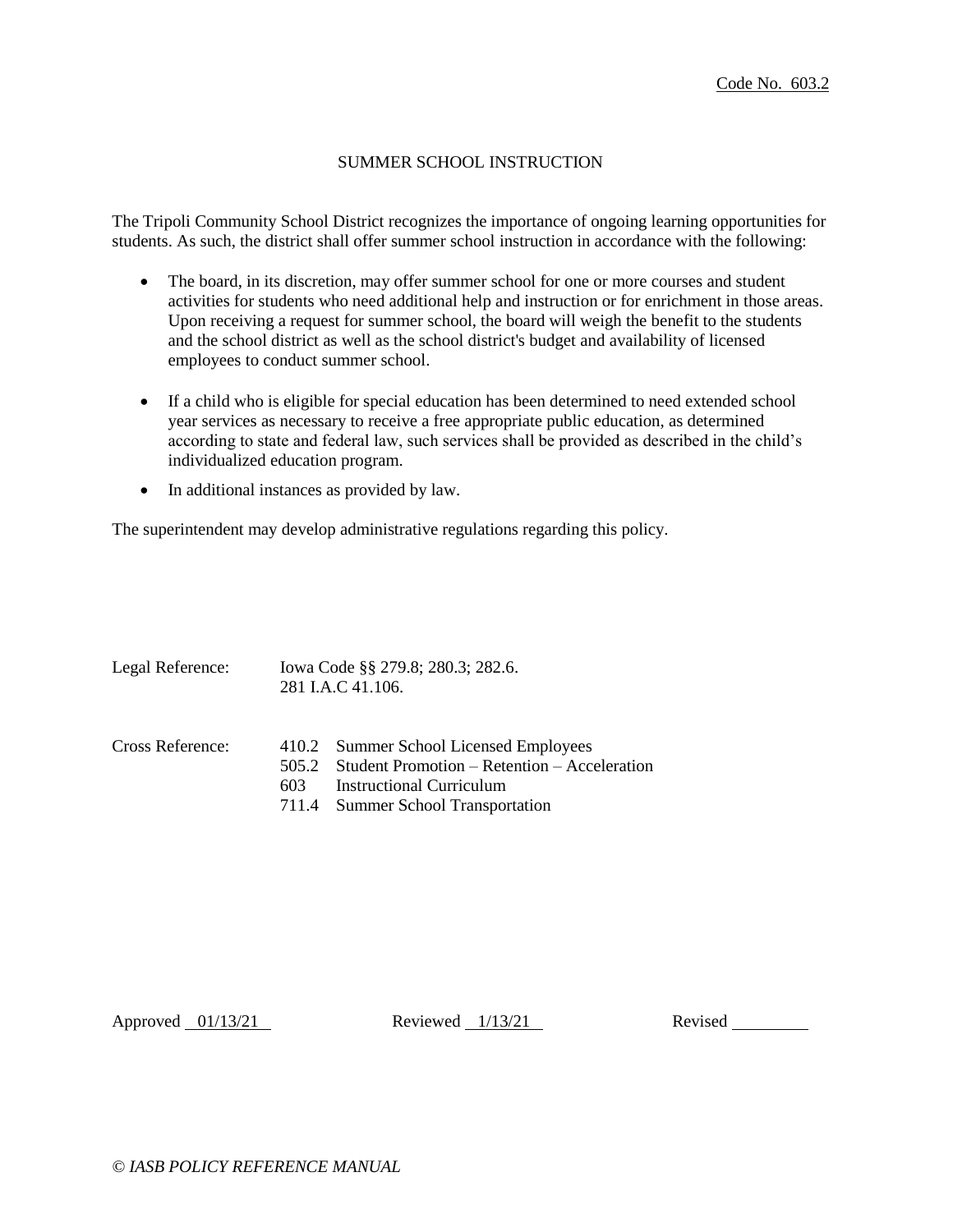# SPECIAL EDUCATION

The board recognizes some students have different educational needs than other students. The board will provide a free appropriate public education program and related services to students identified in need of special education. The special education services will be provided from birth until the appropriate education is completed, age twenty-one or to maximum age allowable in accordance with the law. Students requiring special education will attend general education classes, participate in nonacademic and extracurricular services and activities and receive services in a general education setting to the maximum extent appropriate to the needs of each individual student. The appropriate education for each student is written in the student's Individualized Education Program (IEP).

Special education students are required to meet the requirements listed for special education students in IASB sample policy 505.5 – *Graduation Requirements* and in their IEPs for graduation. It is the responsibility of the principal and the area education agency director of special education to provide or make provisions for appropriate special education and related services.

Children from birth through age 2 and children age 3 through age 5 are provided comprehensive special education services within the public education system. The school district will work in conjunction with the area education agency to provide services, at the earliest appropriate time, to children with disabilities from birth through age 2. This is done to ensure a smooth transition of children entitled to early childhood special education services.

## *NOTE: This is a mandatory policy and reflects state and federal law. For more detailed discussion of this issue, see IASB's Policy Primers, Vol. 20 #7 – Dec. 4, 2008 and 13 #3- Jan. 22, 2001.*

| Legal Reference: | Board of Education v. Rowley, 458 U.S. 176 (1982).<br>Springdale School District #50 v. Grace, 693 F.2d 41 (8th Cir. 1982).<br>Southeast Warren Comm. School District v. Dept. of Public<br><i>Instruction, 285 N.W.2d 173 (Iowa 1979).</i><br>20 U.S.C. §§1400 et seq.<br>34 C.F.R. Pt. 300 et seq. |
|------------------|------------------------------------------------------------------------------------------------------------------------------------------------------------------------------------------------------------------------------------------------------------------------------------------------------|
|                  | Iowa Code §§ 256.11(7); 256B; 273.1, .2, .5, .9(2)-(3); 280.8.                                                                                                                                                                                                                                       |
|                  | 281 I.A.C. 41.109; 41.404                                                                                                                                                                                                                                                                            |

| Cross Reference: |     | 503 Student Discipline                         |
|------------------|-----|------------------------------------------------|
|                  |     | 505.5 Graduation Requirements                  |
|                  |     | 506 Student Records                            |
|                  |     | 507.2 Administration of Medication to Students |
|                  |     | 507.8 Student Special Health Services          |
|                  |     | 601.1 School Calendar                          |
|                  | 603 | <b>Instructional Curriculum</b>                |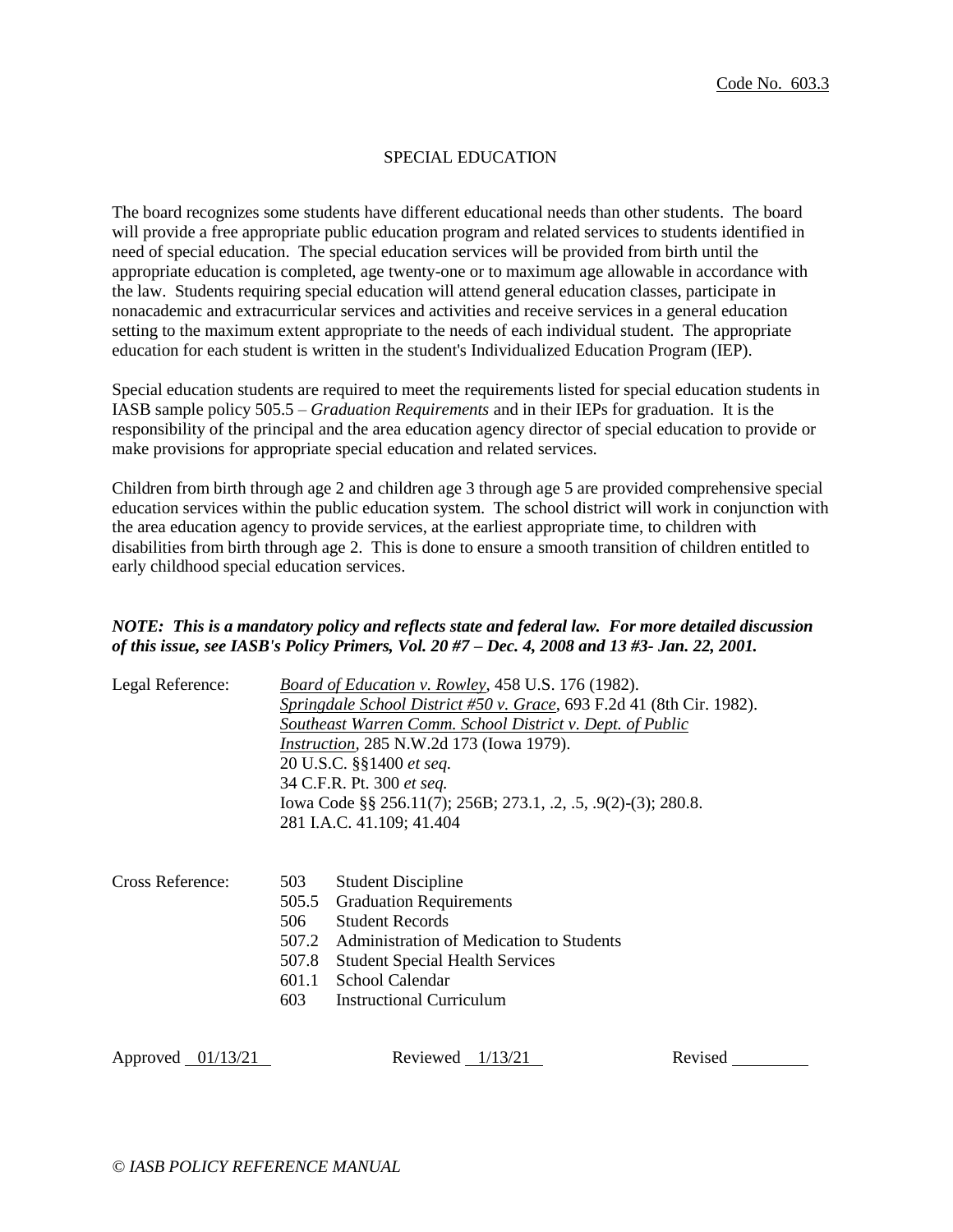### MULTICULTURAL/GENDER FAIR EDUCATION

Students will have an equal opportunity for a quality education without discrimination, regardless of actual or perceived age, their race, religion, creed, color, sex, marital status, national origin, sexual orientation, gender identity, physical attributes, physical or mental ability or disability, ancestry, political party preference, political belief, socioeconomic status, or familial status and which creates an objectively hostile school environment.

The education program is free of discrimination and provides equal opportunity for the students. The education program will foster knowledge of and respect and appreciation for the historical and contemporary contributions of diverse cultural groups, as well as men and women, to society. Special emphasis is placed on Asian-Americans, African-Americans, Hispanic-Americans, American Indians, European-Americans, and persons with disabilities. It will also reflect the wide variety of roles open to both men and women and provide equal opportunity to both sexes.

*NOTE: This is a mandatory policy and reflects the educational standards. For more detailed discussion of this issue, see IASB's Policy Primer, Vol. 19 #10- June 8, 2007.*

| Legal Reference: | Iowa Code §§ 216.9; 256.11 (2013).<br>281 I.A.C. 12.5(8). |                                                                                       |
|------------------|-----------------------------------------------------------|---------------------------------------------------------------------------------------|
| Cross Reference: | 102<br>600                                                | <b>Equal Educational Opportunity</b><br>Goals and Objectives of the Education Program |

Approved 07-29-2019 Reviewed 06-25-2019 Revised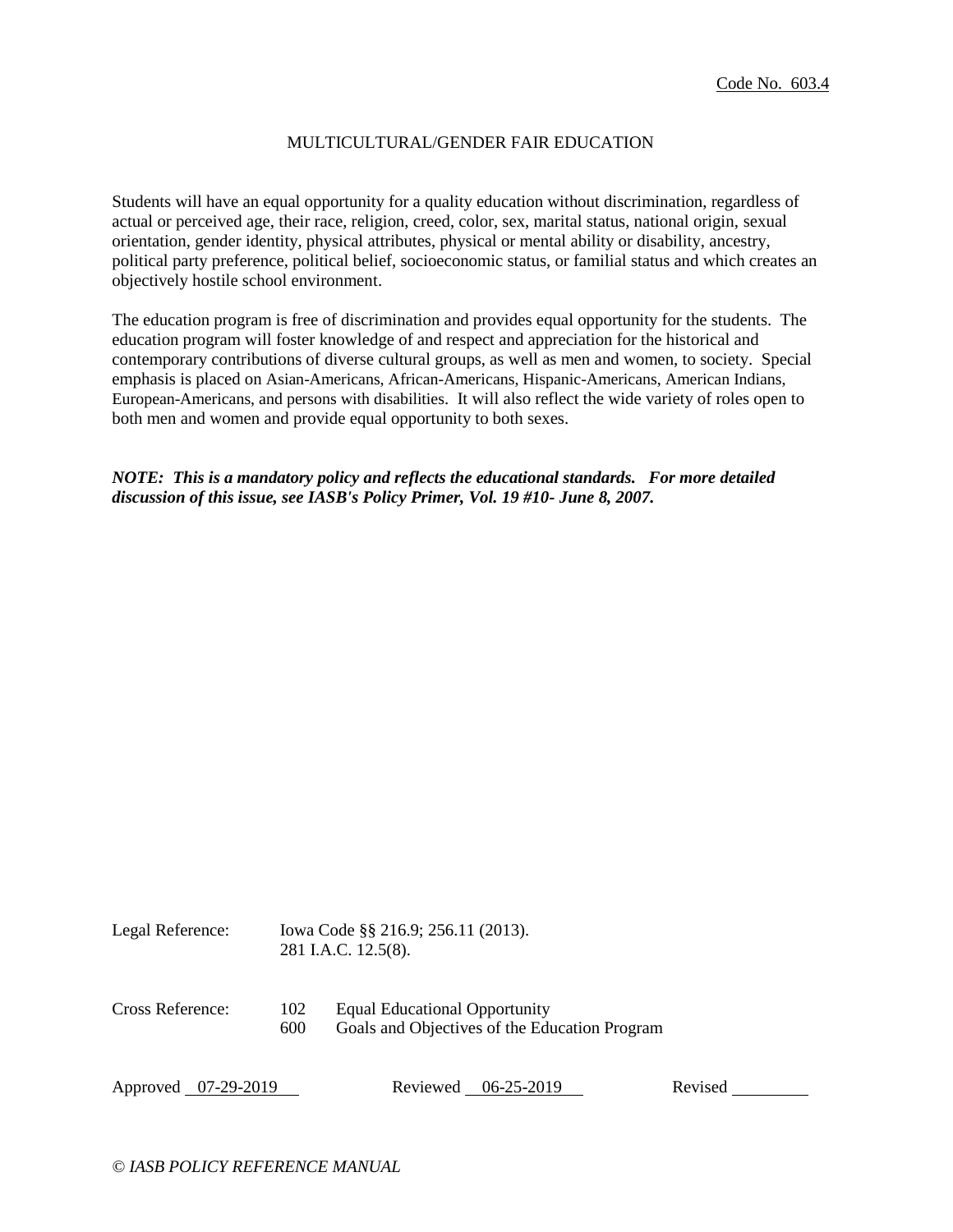### HEALTH EDUCATION

Students in grade levels one through twelve will receive, as part of their health education, instruction about personal health; food and nutrition; environmental health; safety and survival skills; consumer health; family life; human growth and development; substance abuse and non-use, including the effects of alcohol, tobacco, drugs and poisons on the human body; human sexuality; self-esteem; stress management; interpersonal relationships; emotional and social health; health resources; prevention and control of disease; and communicable diseases, including acquired immune deficiency syndrome. The purpose of the health education program is to help each student protect, improve and maintain physical, emotional and social well-being.

The areas stated above are included in health education and the instruction are adapted at each grade level to aid understanding by the students.

Parents who object to health education instruction in human growth and development may file a written request that the student be excused from the instruction. The written request will include a proposed alternate activity or study acceptable to the superintendent. The superintendent will have the final authority to determine the alternate activity or study.

*NOTE: This is a mandatory policy and reflects the educational standards.*

| Legal Reference: | Iowa Code §§ 256.11; 279.8; 280.3-.14 (2013). |
|------------------|-----------------------------------------------|
|                  | 281 I.A.C. 12.5.                              |

- Cross Reference: 502 Student Rights and Responsibilities
	- 603 Instructional Curriculum
	- 607 Instructional Services

Approved 07-29-2019 Reviewed 06-25-2019 Revised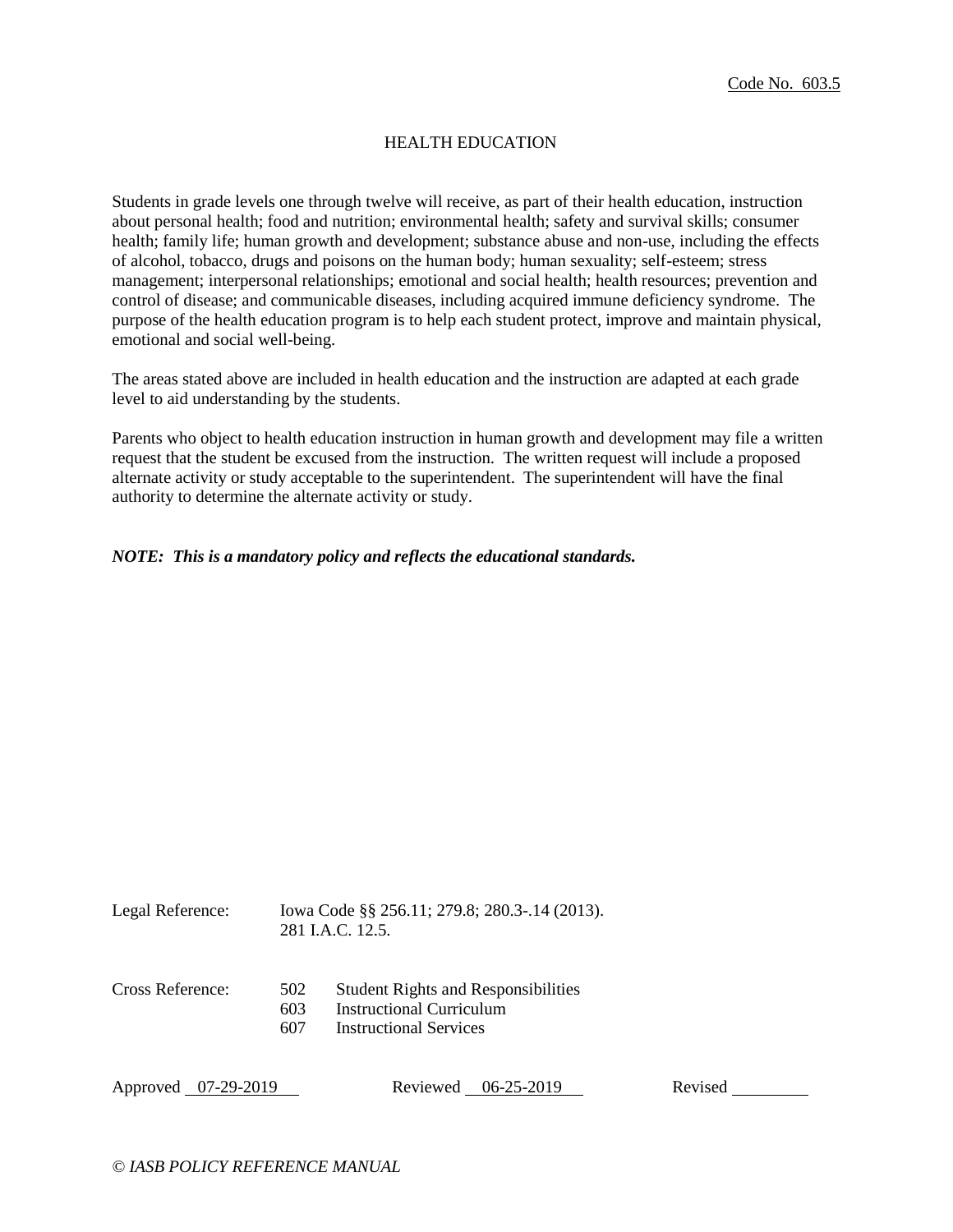# HUMAN GROWTH AND DEVELOPMENT STUDENT EXCUSE FORM

| Student Name:<br>Parent/Guardian: |                                                                                                                                                                                                                                                                                                                                                                                                | Grade:                          |  |
|-----------------------------------|------------------------------------------------------------------------------------------------------------------------------------------------------------------------------------------------------------------------------------------------------------------------------------------------------------------------------------------------------------------------------------------------|---------------------------------|--|
|                                   |                                                                                                                                                                                                                                                                                                                                                                                                | Phone #: $\qquad \qquad \qquad$ |  |
|                                   | Please list the curricular objective(s) from which you wish to have your child excused and the class or<br>grade in which each is taught. An example is provided for you to follow.                                                                                                                                                                                                            |                                 |  |
|                                   | Class / Grade                                                                                                                                                                                                                                                                                                                                                                                  | Objective                       |  |
| Ex.                               | To understand the consequences of<br>responsible and irresponsible sexual<br>behavior.                                                                                                                                                                                                                                                                                                         | Health Education / 6            |  |
| 1.                                |                                                                                                                                                                                                                                                                                                                                                                                                |                                 |  |
| 2.                                |                                                                                                                                                                                                                                                                                                                                                                                                |                                 |  |
| 3.                                |                                                                                                                                                                                                                                                                                                                                                                                                |                                 |  |
| 4.                                |                                                                                                                                                                                                                                                                                                                                                                                                |                                 |  |
| 5.                                |                                                                                                                                                                                                                                                                                                                                                                                                |                                 |  |
| 6.                                |                                                                                                                                                                                                                                                                                                                                                                                                |                                 |  |
| 7.                                |                                                                                                                                                                                                                                                                                                                                                                                                |                                 |  |
| 8.                                |                                                                                                                                                                                                                                                                                                                                                                                                |                                 |  |
|                                   | I have reviewed the Human Growth and Development program goals, objectives, and materials and<br>wish my child to be excused from class when these objectives are taught. I understand my child will<br>incur no penalty but may/will be required to complete an alternative assignment that relates to the class<br>and is consistent with assignments required of all students in the class. |                                 |  |

| Signed: |                        | Date: |  |
|---------|------------------------|-------|--|
|         | (Parent or Guardian)   |       |  |
| Signed: |                        | Date: |  |
|         | (School Administrator) |       |  |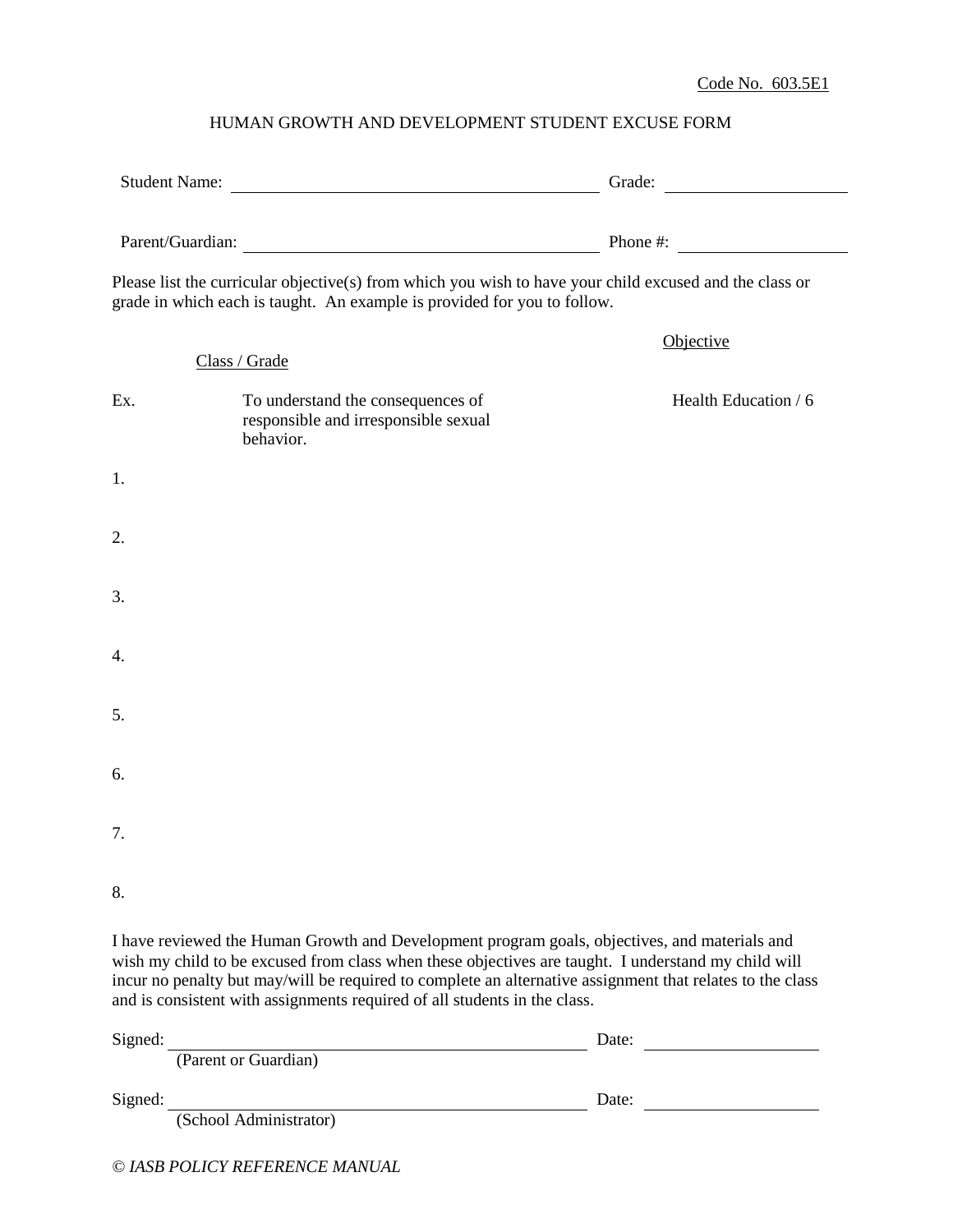# PHYSICAL EDUCATION

Students in grades one through twelve are required to participate in physical education courses unless they are excused by the principal of their attendance center.

Students may be excused from physical education courses if the student presents a written statement from a doctor stating that such activities could be injurious to the health of the student or the student has been exempted because of a conflict with the student's religious beliefs.

Students in grades 9-12 may also be excused from physical education courses if:

- the student is enrolled in academic courses not otherwise available, or
- the student has obtained a physical education waiver for a semester because the student is actively involved in an athletic program.
- the student is participating in the Legislative Page Program at the state capitol for a regular session of the general assembly; or
- the student is enrolled in a junior reserve officer training corps.

Twelfth grade students may also be excused from physical education courses if the student is enrolled in a cooperative, work study or other educational program authorized by the school which requires the student's absence from school.

Students who will not participate in physical education must have a written request or statement from their parents.

# *NOTE: This is a mandatory policy and reflects the educational standards.*

| Legal Reference: |            | Iowa Code $\S$ 256.11<br>281 I.A.C. 12.5.                    |
|------------------|------------|--------------------------------------------------------------|
| Cross Reference: | 504<br>603 | <b>Student Activities</b><br><b>Instructional Curriculum</b> |

Approved 08/18/2021 Reviewed 08/18/21 Revised 08/18/2021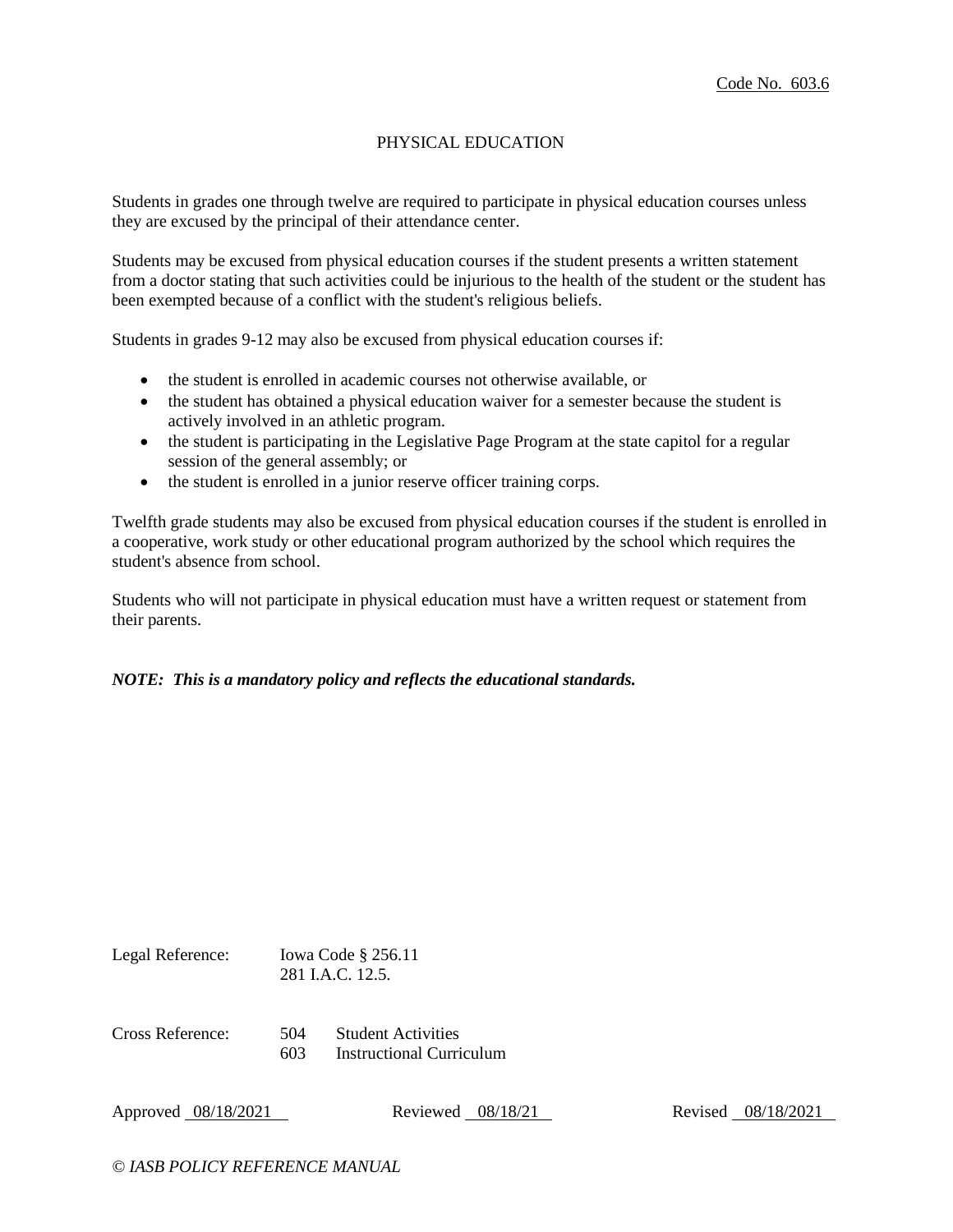# CAREER EDUCATION

Preparing students for careers is one goal of the education program. Career education will be written into the education program for grades kindergarten through twelve. This education will include, but not be limited to, awareness of self in relation to others and the needs of society, exploration of employment opportunities, experiences in personal decision-making, and experiences of integrating work values and work skills into their lives.

It is the responsibility of the superintendent to assist licensed employees in finding ways to provide career education in the education program. Special attention should be given to courses of vocational education nature. The board, in its review of the curriculum, will review the means in which career education is combined with other instructional programs.

## *NOTE: This is a mandatory policy and reflects the educational standards.*

Legal Reference: Iowa Code §§ 256.11, .11A; 280.9 (2013). 281 I.A.C. 12.5(7).

Cross Reference: 603 Instructional Curriculum

Approved 07-29-2019 Reviewed 06-25-2019 Revised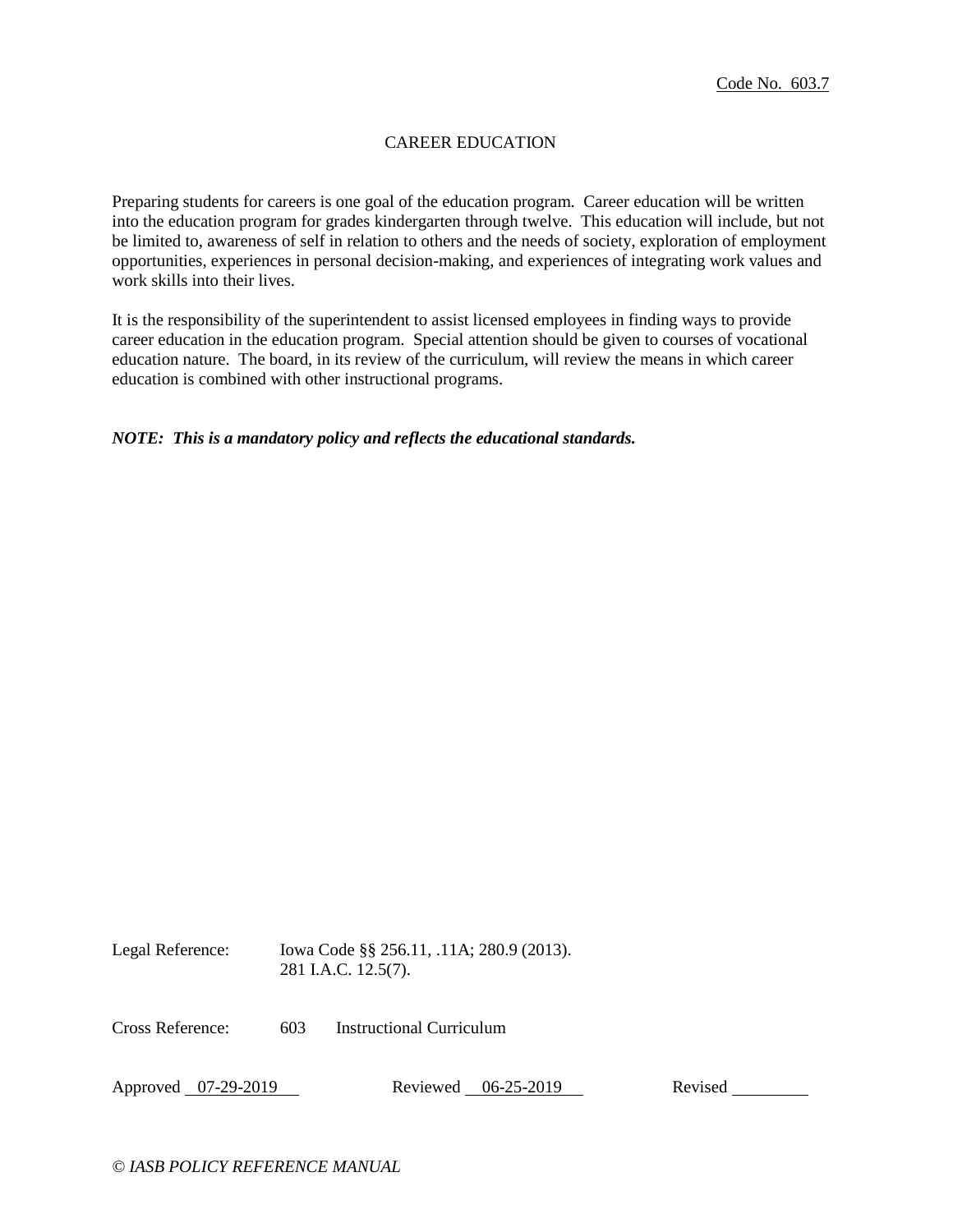# TEACHING ABOUT RELIGION

The school district is required to keep the practice of religion out of the school curriculum. The board recognizes the key role religion has played in the history of the world and authorizes the study of religious history and traditions as part of the curriculum. Preferential or derogatory treatment of a single religion will not take place.

It is the responsibility of the superintendent to ensure the study of religion in the schools in keeping with the following guidelines:

- $\Box$  the proposed activity must have a secular purpose;
- $\Box$  the primary objective of the activity must not be one that advances or inhibits religion; and
- $\Box$  the activity must not foster excessive governmental entanglement with religion.

# *NOTE: This policy and the accompanying regulation reflect the law on teaching religion in the public schools.*

| Legal Reference:    |                       | U.S. Const. amend. I.<br>Lee v. Weisman. 112 S.Ct. 2649 (1992).<br>Lemon v. Kurtzman, 403 U.S. 602 (1971).<br>531 (S.D. Iowa 1985).<br>Iowa Code §§ 279.8; 280.6 (2013). | Graham v. Central Community School District of Decatur County, 608 F.Supp. |         |
|---------------------|-----------------------|--------------------------------------------------------------------------------------------------------------------------------------------------------------------------|----------------------------------------------------------------------------|---------|
| Cross Reference:    | 603<br>604.5<br>606.2 | Instructional Curriculum<br><b>School Ceremonies and Observances</b>                                                                                                     | Religious-Based Exclusion from a School Program                            |         |
| Approved 07-29-2019 |                       |                                                                                                                                                                          | Reviewed 06-25-2019                                                        | Revised |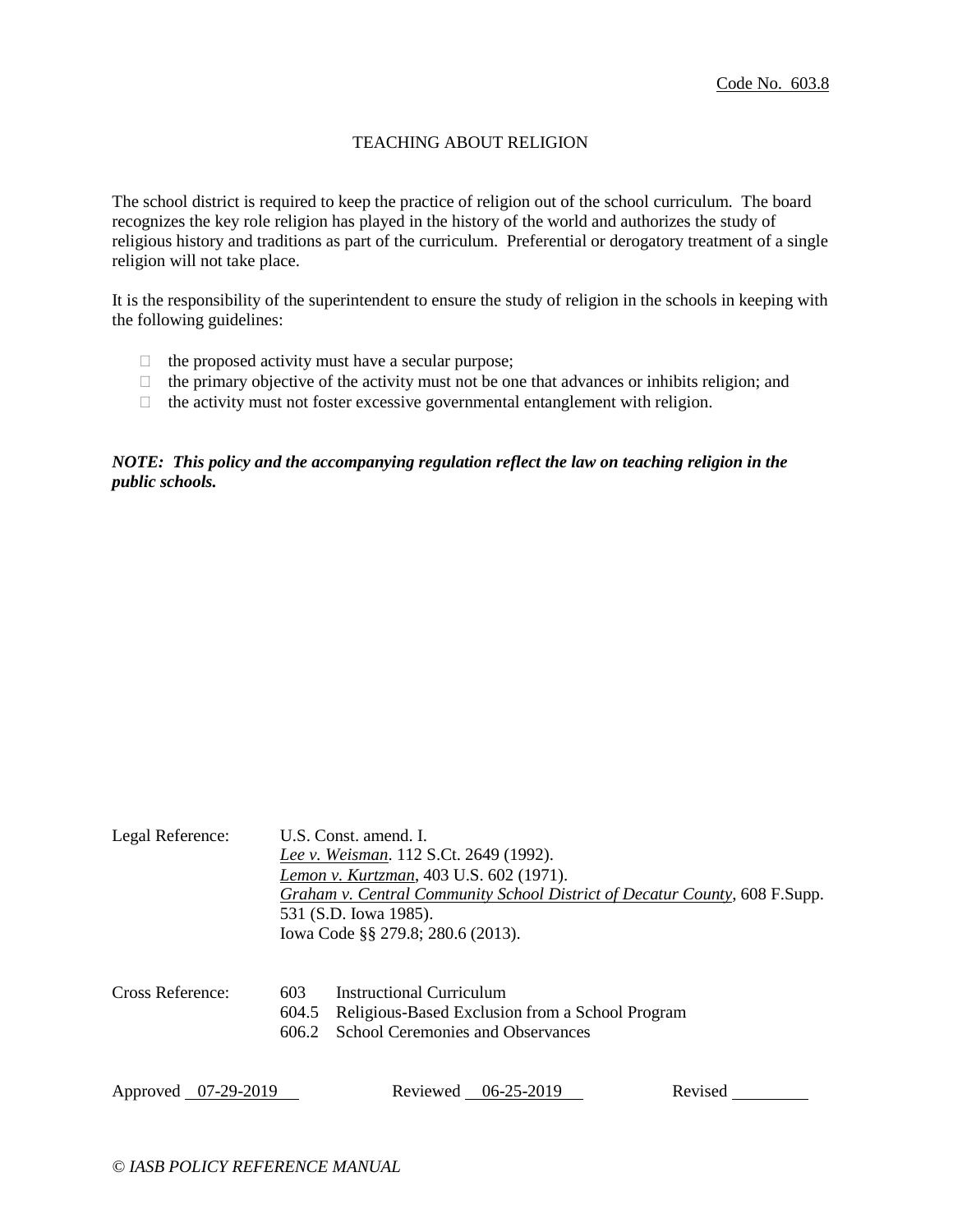### TEACHING ABOUT RELIGION REGULATION - RELIGIOUS HOLIDAYS

The historical and contemporary significance of religious holidays may be included in the education program provided that the instruction is presented in an unbiased and objective manner. The selection of holidays to be studied will take into account major celebrations of several world religions, not just those of a single religion. Holiday-related activities will be educationally sound and sensitive to religious differences and will be selected carefully to avoid the excessive or unproductive use of school time. Teachers will be especially careful in planning activities that are to take place immediately preceding or on a religious holiday.

Music, art, literature and drama having religious themes (including traditional carols, seasonal songs and classical music) will be permitted if presented in an objective manner without sectarian indoctrination. The emphasis on religious themes is only as extensive as necessary for a balanced and comprehensive study or presentation. Religious content included in student performances is selected on the basis of its independent educational merit and will seek to give exposure to a variety of religious customs, beliefs and forms of expression. Holiday programs, parties or performances will not become religious celebrations or be used as a forum for religious worship, such as the devotional reading of sacred writings or the recitations of prayers.

The use of religious symbols (e.g. a cross, menorah, crescent, Star of David, lotus blossom, nativity scene or other symbol that is part of a religious ceremony) are permitted as a teaching aid, but only when such symbols are used temporarily and objectively to give information about a heritage associated with a particular religion. The Christmas tree, Santa Claus, Easter eggs, Easter bunnies and Halloween decorations are secular, seasonal symbols and as such can be displayed in a seasonal context.

Expressions of belief or nonbelief initiated by individual students is permitted in composition, art forms, music, speech and debate. However, teachers may not require projects or activities which are indoctrinate or force students to contradict their personal religious beliefs or nonbeliefs.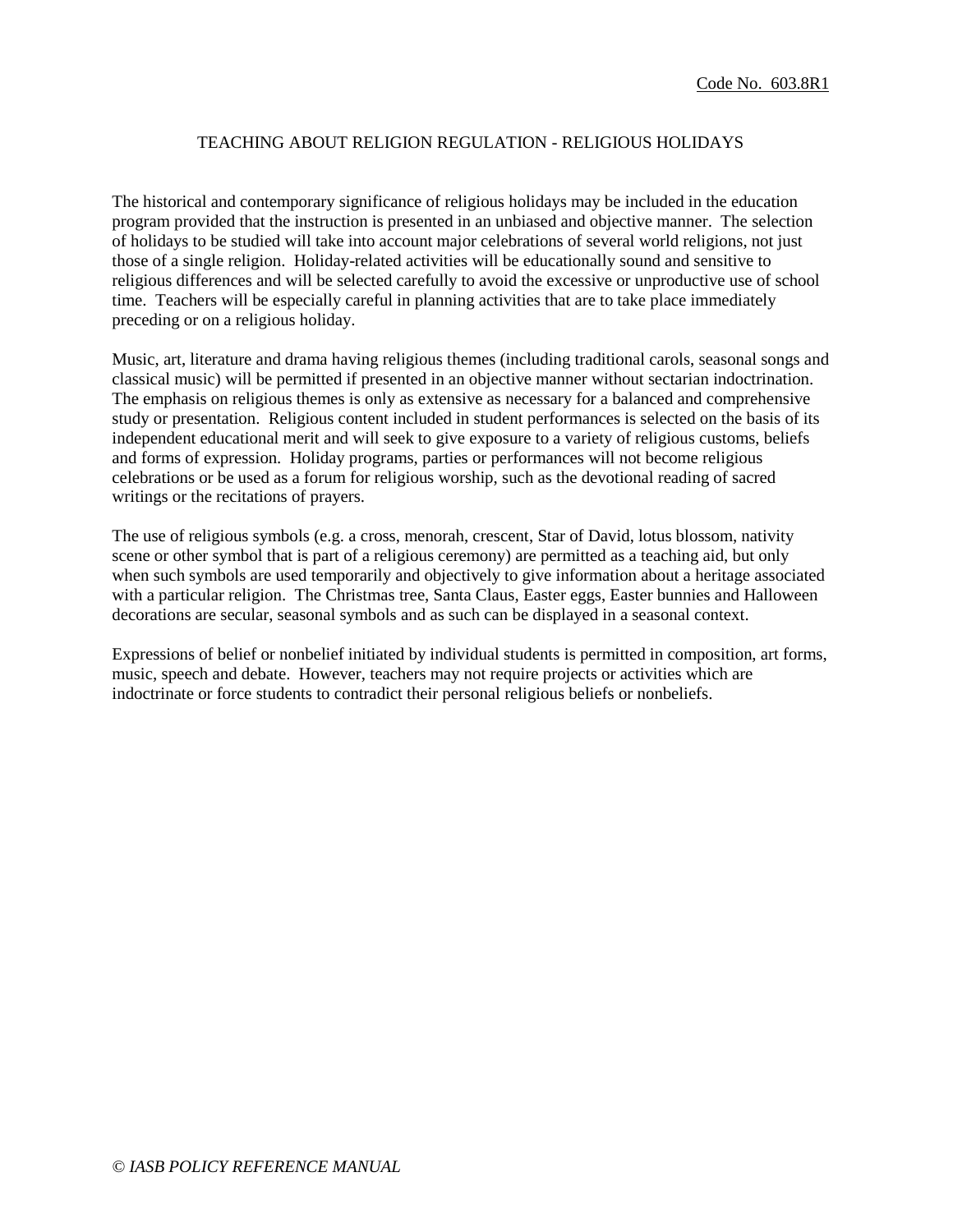## ACADEMIC FREEDOM

The board believes students should have an opportunity to reach their own decisions and beliefs about conflicting points of view. Academic freedom is the opportunity of licensed employees and students to study, investigate, present, interpret, and discuss facts and ideas relevant to the subject matter of the classroom and appropriate to and in good taste with the maturity and intellectual and emotional capacities of the students.

It is the responsibility of the teacher to refrain from advocating partisan causes, sectarian religious views, or biased positions in the classroom or through teaching methods. Teachers are not discouraged from expressing personal opinions as long as students are aware it is a personal opinion and students are allowed to reach their own conclusions independently.

It is the responsibility of the principal to ensure academic freedom is allowed but not abused in the classroom.

*NOTE: This is not a mandatory policy, but it is strongly recommended. The policy and accompanying regulation reflect current law on the subject.*

Legal Reference: Iowa Code §§ 279.8; 280.3, .6 (2013).

- Cross Reference: 502 Student Rights and Responsibilities
	- 603 Instructional Curriculum
	- 903.5 Distribution of Materials

Approved 07-29-2019 Reviewed 06-25-2019 Revised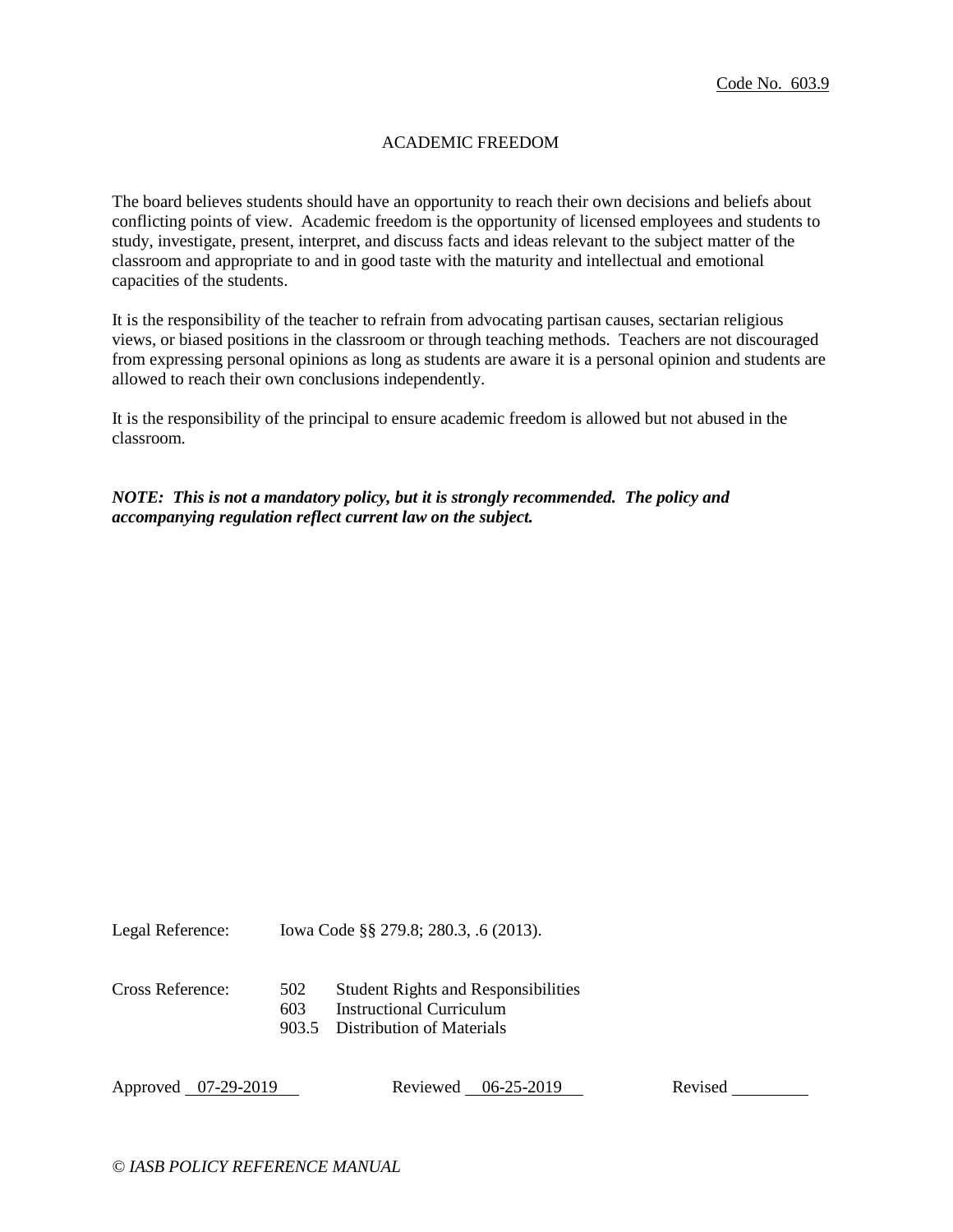# TEACHING CONTROVERSIAL ISSUES

A "controversial issue" is a topic of significant academic inquiry about which substantial groups of citizens of this community, this state or this nation hold sincere, conflicting points of view.

It is the belief of the board that controversial issues should be fairly presented in a spirit of honest academic freedom so that students may recognize the validity of other points of view but can also learn to formulate their own opinions based upon dispassionate, objective, unbiased study and discussion of the facts related to the controversy.

It is the responsibility of the instructor to present full and fair opportunity and means for students to study, consider and discuss all sides of controversial issues including, but not limited to, political philosophies.

It is the responsibility of the instructor to protect the right of the student to study pertinent controversial issues within the limits of good taste and to allow the student to express personal opinions without jeopardizing the student's relationship with the teacher.

It is the responsibility of the teacher to refrain from advocating partisan causes, sectarian religious views, or selfish propaganda of any kind through any classroom or school device; however, an instructor will not be prohibited from expressing a personal opinion as long as students are encouraged to reach their own decisions independently.

The board encourages full discussion of controversial issues in a spirit of academic freedom that shows students that they have the right to disagree with the opinions of others but that they also have the responsibility to base the disagreement on facts and to respect the right of others to hold conflicting opinions.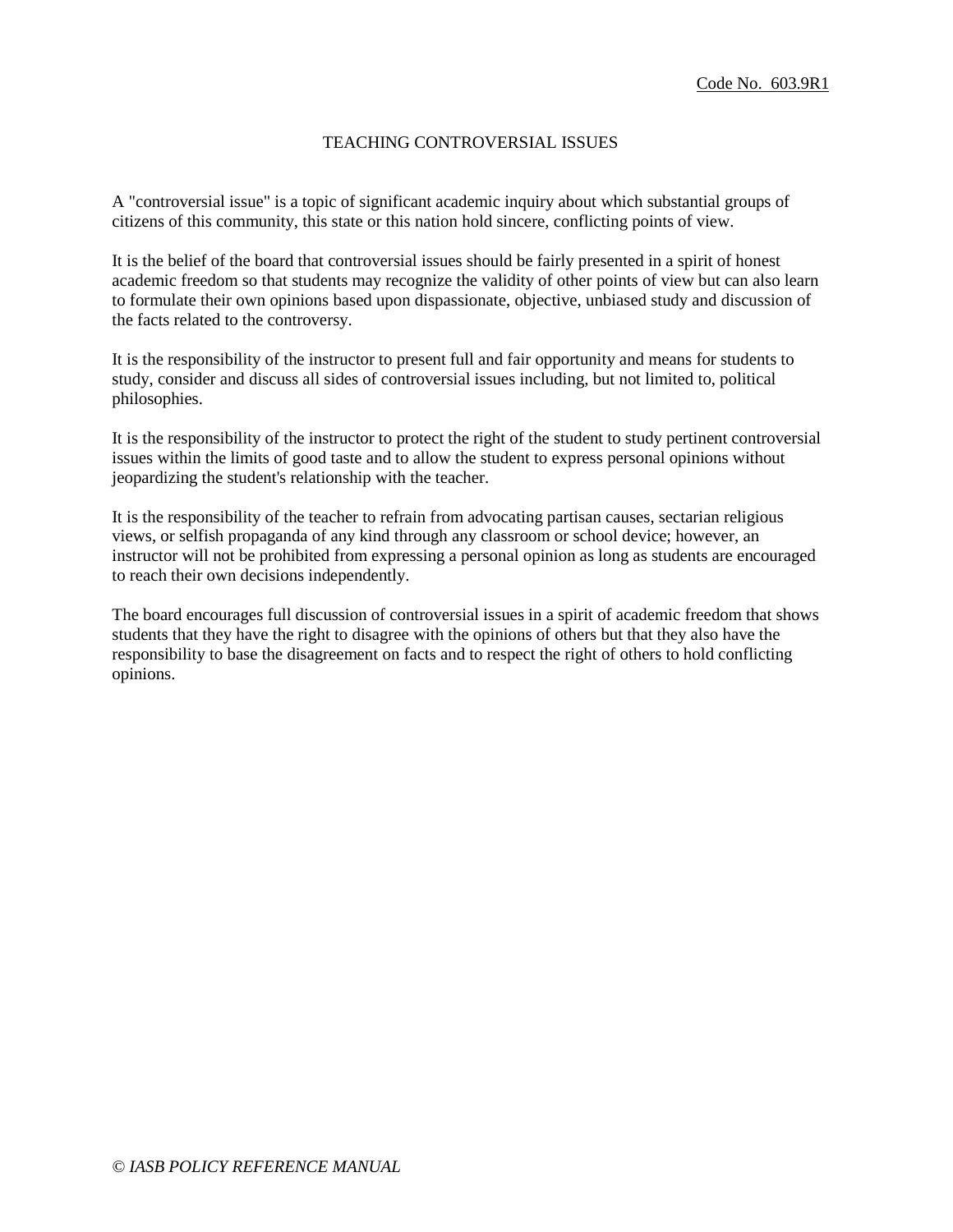### GLOBAL EDUCATION

Because of our growing interdependence with other nations in the world, global education is incorporated into the education program for grades kindergarten through twelve so that students have the opportunity to acquire a perspective on world issues, problems, and prospects for an awareness of the relationship between an individual's self-interest and the concerns of people elsewhere in the world.

| Legal Reference: |            | lowa Code §§ 256.11<br>281 I.A.C. 12.5(11).               |
|------------------|------------|-----------------------------------------------------------|
| Cross Reference: | 602<br>603 | Curriculum Development<br><b>Instructional Curriculum</b> |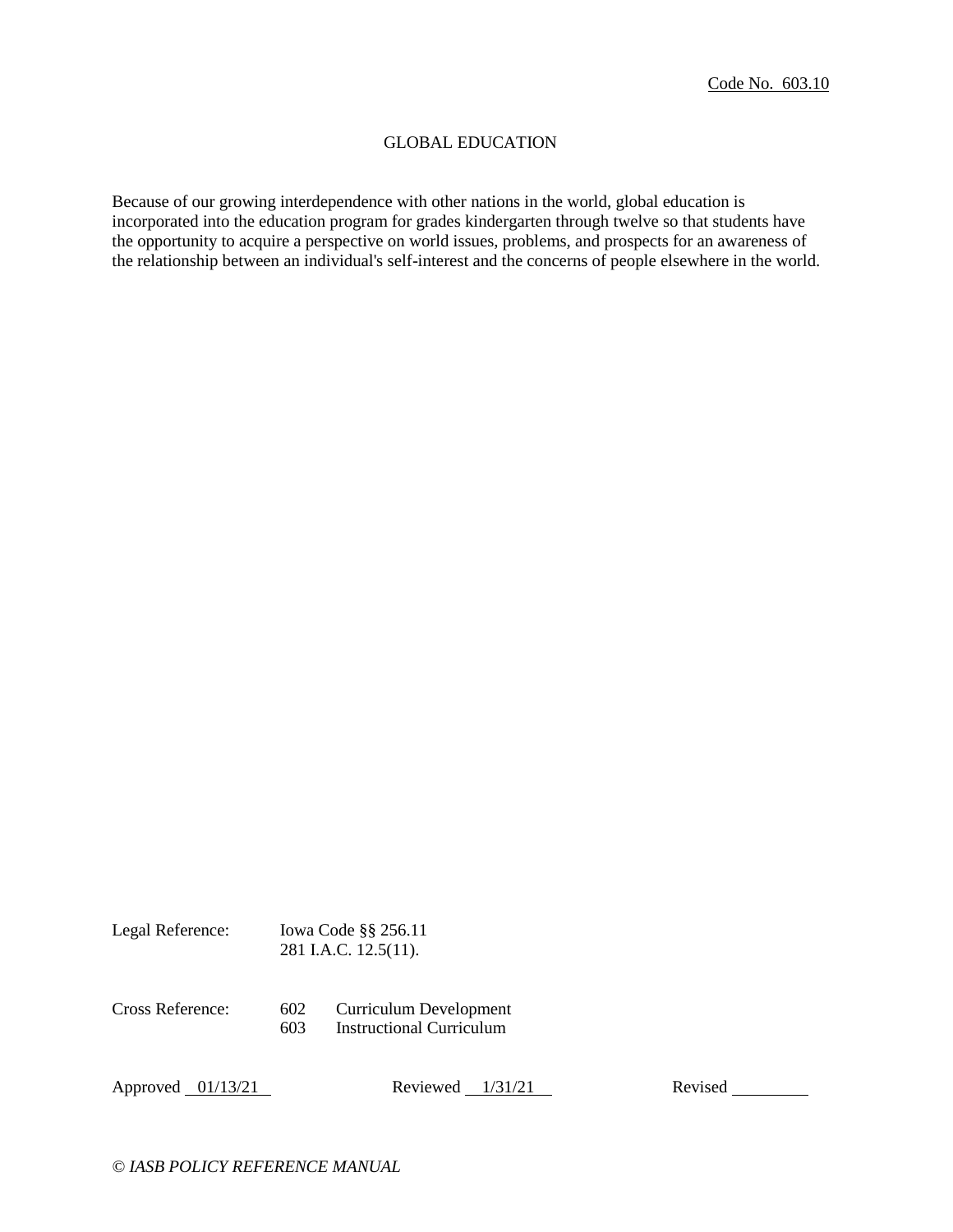## **CITIZENSHIP**

Being a citizen of the United States, of Iowa and of the school district community entitles students to special privileges and protections as well as requiring the students to assume civic, economic and social responsibilities and to participate in their country, state and school district community in a manner that entitles them to keep these rights and privileges.

As part of the education program, students will have an opportunity to learn about their rights, privileges, and responsibilities as citizens of this country, state and school district community. As part of this learning opportunity students are instructed in the elements of good citizenship and the role quality citizens play in their country, state and school district community.

*NOTE: This is a mandatory policy.* 

| Legal Reference: |                   | Iowa Code §§ 256.11<br>281 I.A.C. 12.3(6), $12.5(3)(b)-(5)(b)$ .                                                         |
|------------------|-------------------|--------------------------------------------------------------------------------------------------------------------------|
| Cross Reference: | 101<br>502<br>503 | Educational Philosophy of the School District<br><b>Student Rights and Responsibilities</b><br><b>Student Discipline</b> |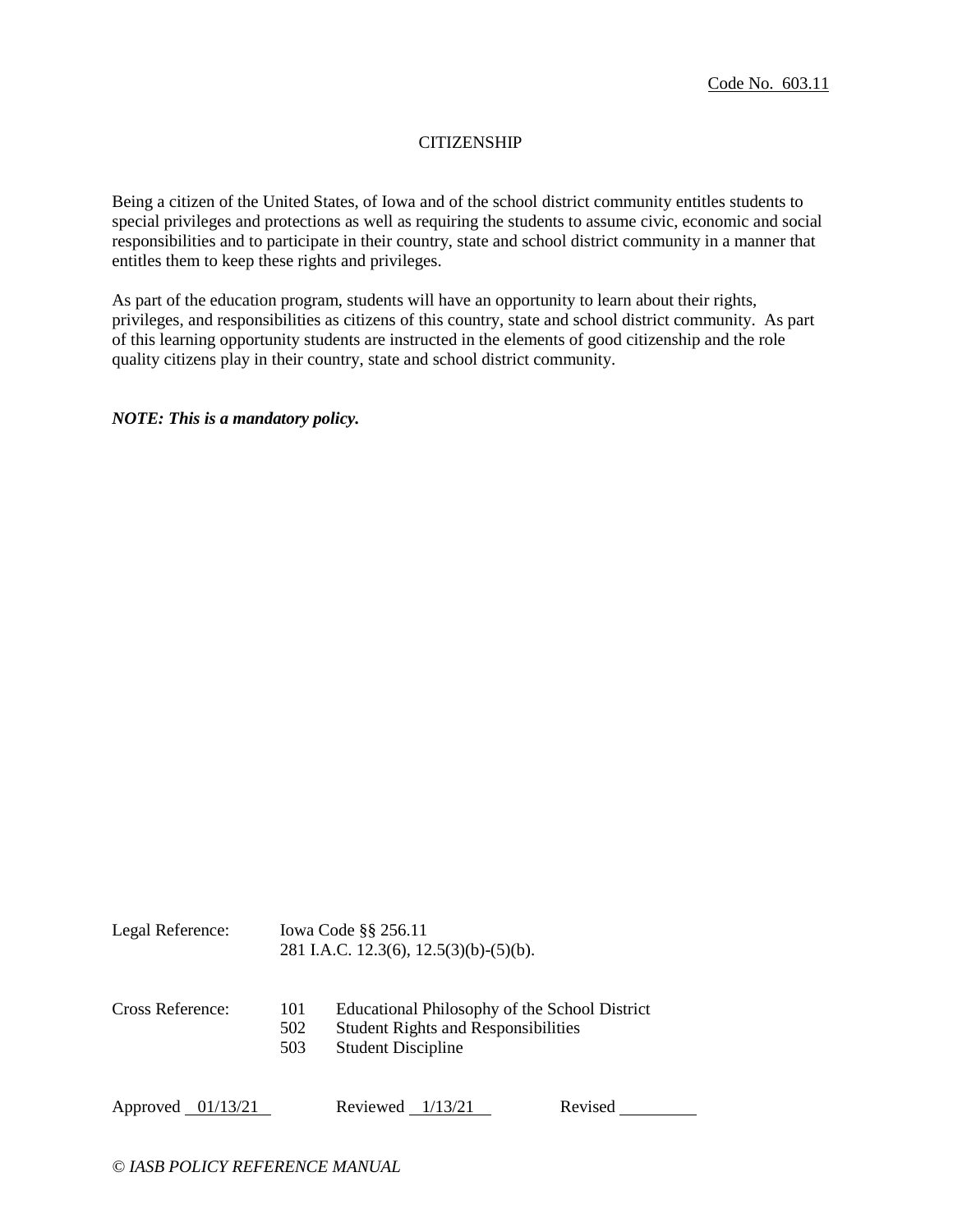### PRIVATE INSTRUCTION

The Tripoli Community School District recognizes that families with students of compulsory attendance age may select alternative forms of education outside the traditional school setting, including private instruction. The applicable legal requirements for private instruction, including, but not limited to those relating to reporting and evaluations for progress, shall be followed.

Except as otherwise exempted, in the event a child of compulsory attendance age as defined by law does not attend public school or an accredited nonpublic school, the child must receive private instruction. Private instruction means instruction using a plan and a course of study in a setting other than a public or organized accredited nonpublic school.

Private instruction can take the form of competent private instruction and independent private instruction. The Iowa Department of Education recognizes three options for delivery of this form of instruction: two options for delivery of competent private instruction and one option for independent private instruction.

Competent private instruction means either private instruction provided on a daily basis for at least one hundred forty-eight days during a school year, to be met by attendance for at least thirty-seven days each school quarter by or under supervision of a licensed practitioner, which results in the student making adequate progress, or private instruction provided by a parent, guardian or legal custodian.

Independent private instruction means private instruction that meets the following criteria: (i) is not accredited, (ii) enrolls not more than four unrelated students, (iii) does not charge tuition, fees, or other remuneration for instruction, (iv) provides private or religious-based instruction as its primary purpose, (v) provides enrolled students with instruction in mathematics, reading and language arts, science, and social studies, (vi) provides, upon written request from the superintendent of the school district in which the independent private instruction is provided, or from the director of the department of education, a report identifying the primary instructor, location, name of the authority responsible for the independent private instruction, and the names of the students enrolled, (vii) is not a nonpublic school and does not provide competent private instruction as defined herein, and (viii) is exempt from all state statutes and administrative rules applicable to a school, a school board, or a school district, except as otherwise provided by law.

It is the responsibility of the superintendent to develop administrative regulations regarding this policy.

*NOTE: This policy reflects Iowa law on competent private instruction and independent private instruction. For additional information, including applicable forms, please visit the "Options for Educational Choice" section of the Iowa Department of Education's website, located at [https://www.educateiowa.gov/pk-12/options-educational-choice.](https://www.educateiowa.gov/pk-12/options-educational-choice)* 

| Legal Reference: |                                     | Iowa Code §§ 299, 299A.<br>281 I.A.C. 31.                                                                                                                                                                       |  |
|------------------|-------------------------------------|-----------------------------------------------------------------------------------------------------------------------------------------------------------------------------------------------------------------|--|
| Cross Reference: | 501<br>502<br>504<br>507.1<br>604.7 | Student Attendance<br><b>Student Rights and Responsibilities</b><br><b>Student Activities</b><br><b>Student Health and Immunization Certificates</b><br>Dual Enrollment<br>604.9 Home School Assistance Program |  |
|                  |                                     |                                                                                                                                                                                                                 |  |

Approved 08/18/2021 Reviewed 08/18/21 Revised 08/18/2021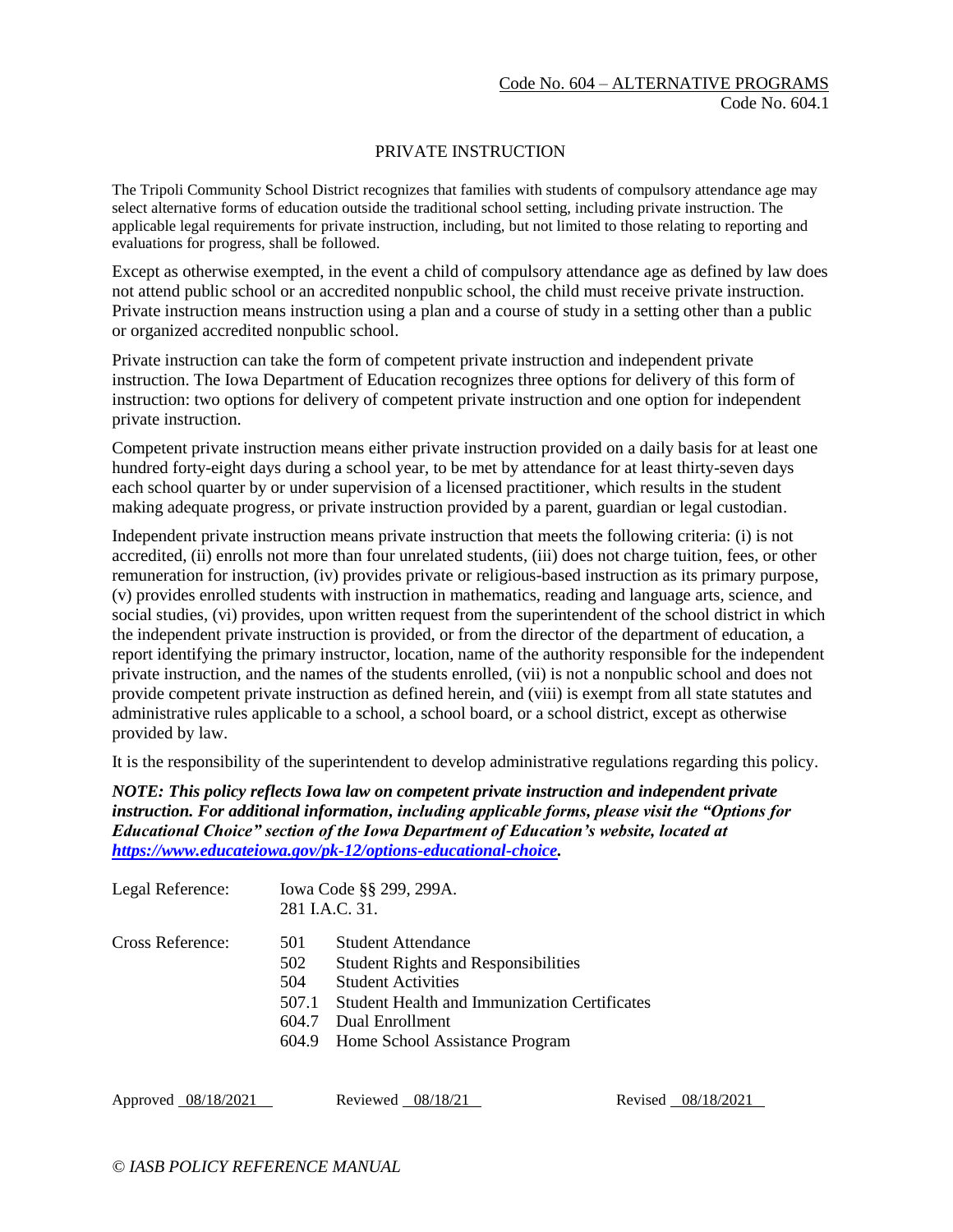### INDIVIDUALIZED INSTRUCTION

The board's primary responsibility in the management of the school district is the operation and delivery of the regular education program. Generally, students attending the school district will receive the regular education program offered by the district. Only in exceptional circumstances will the board approve students receiving individualized instruction at the expense of the school district.

Recommendations from the superintendent for individualized instruction will state the need for the instruction, the objectives and goals sought for the instruction, the employee requirements for the instruction, the implementation procedures for the instruction and the evaluation procedures and processes that will be used to assess the value of the instruction.

It is the responsibility of the superintendent to develop administrative regulations for individualized instruction.

| Legal Reference:    | lowa Code §§ 256.11; 279.8, .10, .11; 280.3, .14; 299.1-.6, .11, .15, .24;<br>299A (2013). |
|---------------------|--------------------------------------------------------------------------------------------|
| Cross Reference:    | 501.12 Pregnant Students<br><b>Competent Private Instruction</b><br>604.1                  |
| Approved 07-29-2019 | Revised<br>Reviewed 07-29-2019                                                             |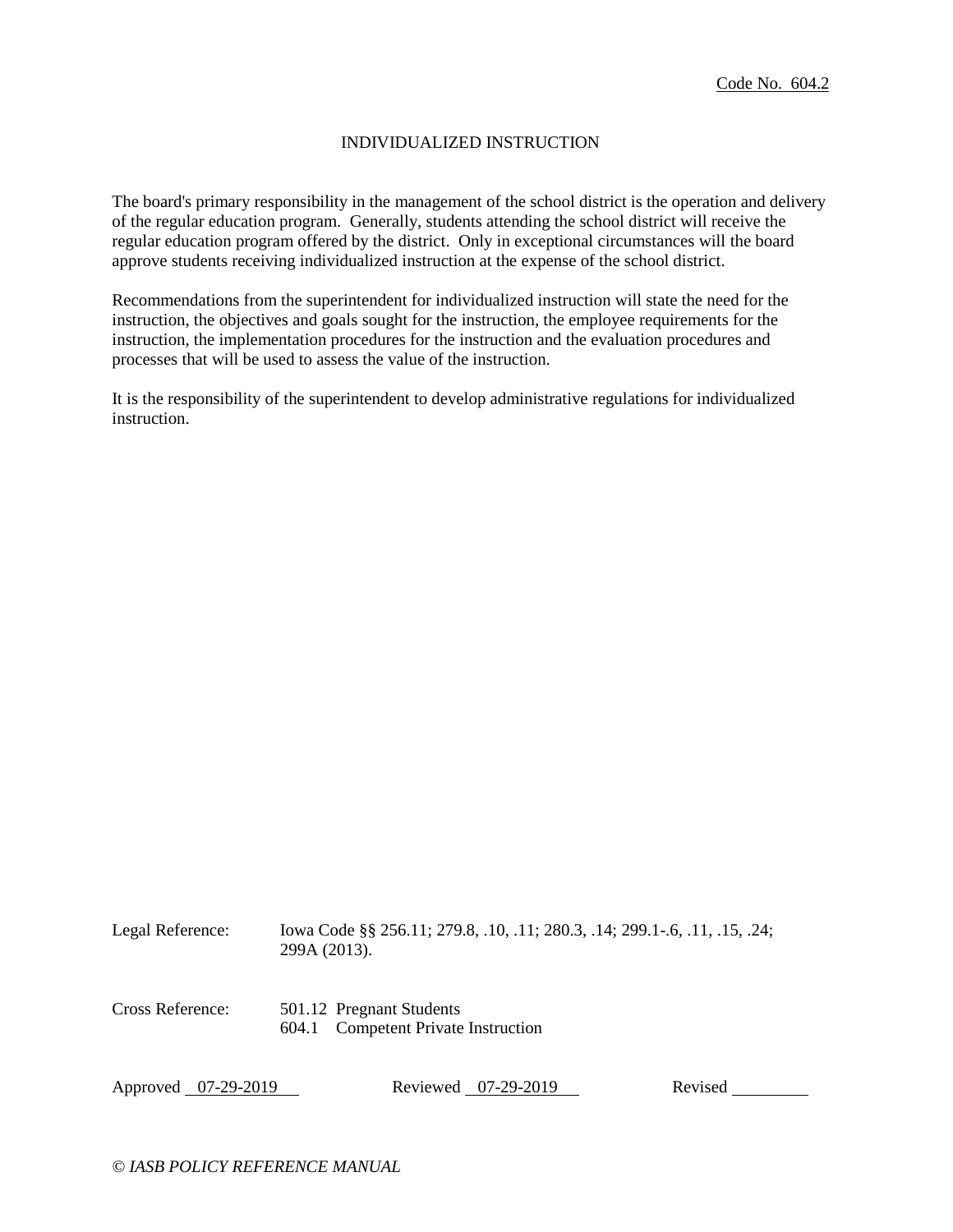### PROGRAM FOR TALENTED AND GIFTED STUDENTS

The board recognizes some students require programming beyond the regular education program. The board will identify students with special abilities and provide education programming.

It is the responsibility of the superintendent to develop a talented and gifted program which provides for identifying students, for program evaluation, and for training of employees.

| Legal Reference:                 |  | lowa Code §§ 257.42-.49 (2013).<br>281 I.A.C. 12.5(12); 59.                               |                     |         |  |
|----------------------------------|--|-------------------------------------------------------------------------------------------|---------------------|---------|--|
| Cross Reference:<br>505<br>604.6 |  | Student Scholastic Achievement<br>Instruction at a Post-Secondary Educational Institution |                     |         |  |
| Approved 07-29-2019              |  |                                                                                           | Reviewed 07-29-2019 | Revised |  |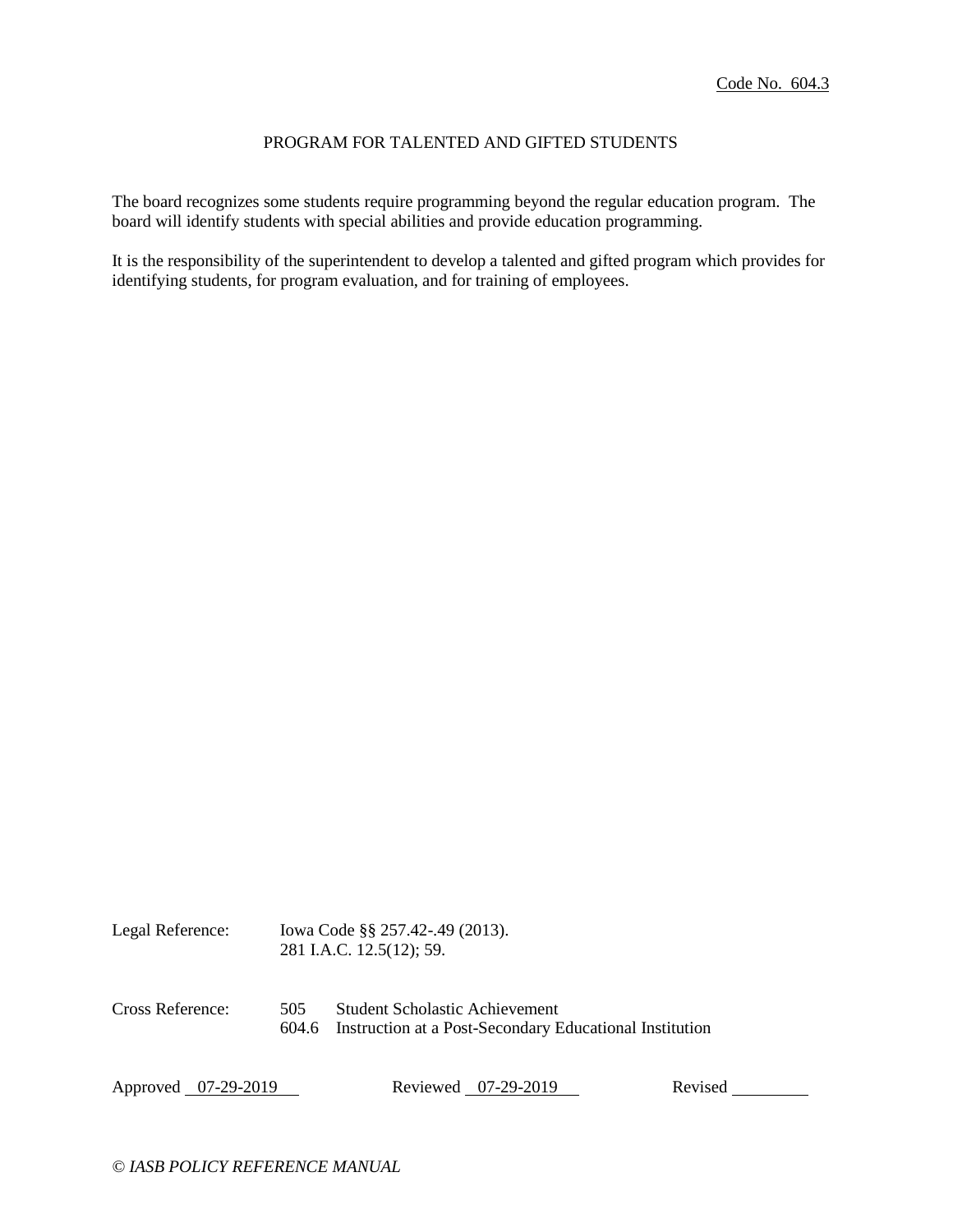### PROGRAM FOR AT-RISK STUDENTS

The board recognizes some students require additional assistance in order to graduate from the regular education program. The board will provide a plan to encourage and provide an opportunity for at-risk students to achieve their potential and obtain their high school diploma.

It is the responsibility of the superintendent to develop a plan for students at-risk which provides for identifying students, for program evaluation, and for the training of employees.

| Legal Reference:    | Iowa Code §§ 257.38-.41; 280.19, .19A (2013).<br>281 I.A.C. 12.5(13); 33; 65. |                                                                                  |         |
|---------------------|-------------------------------------------------------------------------------|----------------------------------------------------------------------------------|---------|
| Cross Reference:    | 505<br>607.1                                                                  | Student Scholastic Achievement<br><b>Student Guidance and Counseling Program</b> |         |
| Approved 07-29-2019 |                                                                               | Reviewed 07-29-2019                                                              | Revised |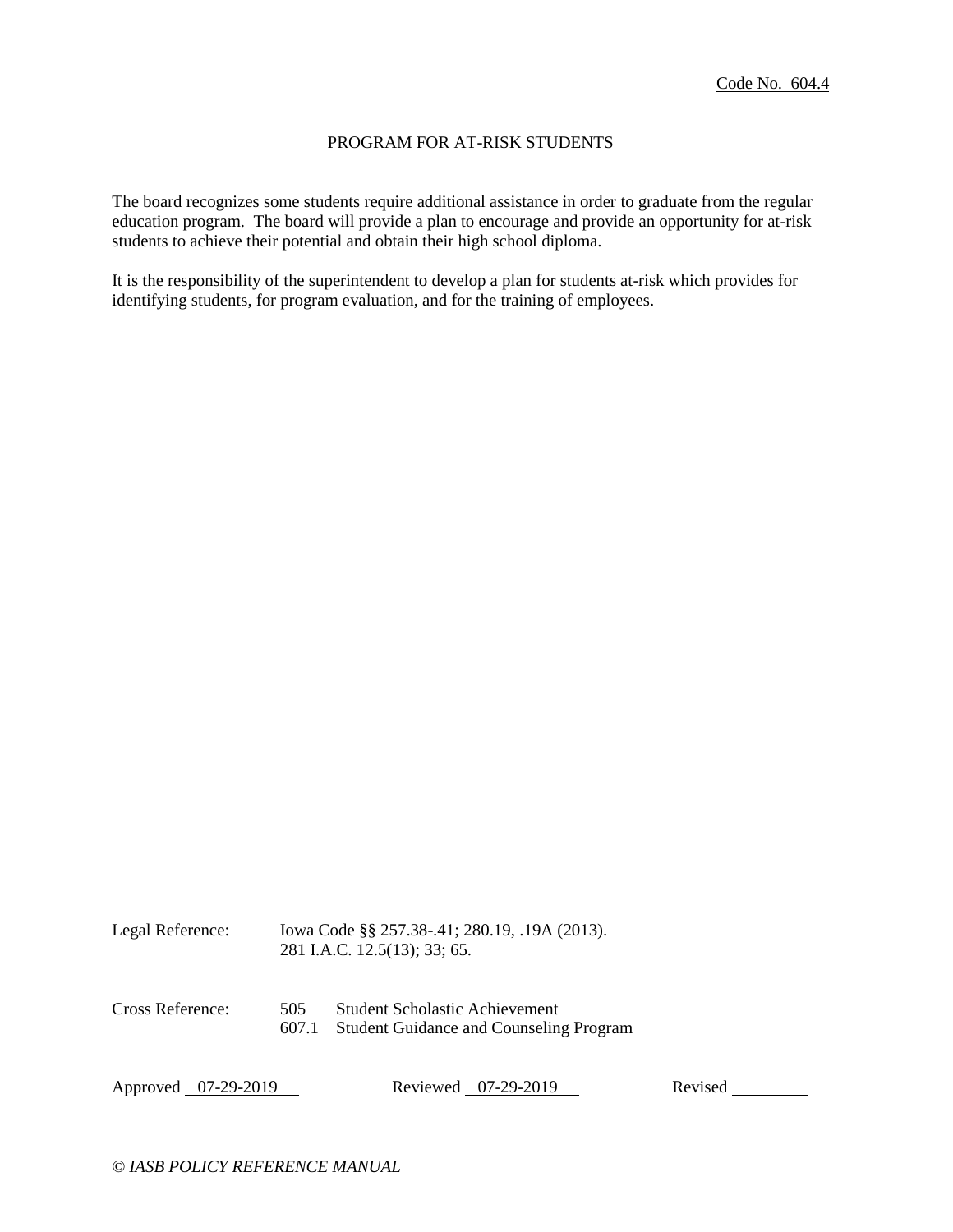## RELIGIOUS-BASED EXCLUSION FROM A SCHOOL PROGRAM

Parents who wish to have their child excluded from a school program because of religious beliefs must inform the superintendent. The board authorizes the administration to allow the exclusion if it is not disruptive to the education program and it does not infringe on a compelling state or educational interest. Further, the exclusion must not interfere with other school district operations. Students who are allowed to be excluded from a program or activity which violates their religious beliefs are required to do an alternate supervised activity or study.

In notifying the superintendent, the parents will abide by the following:

- The notice is in writing;
- The objection is based on religious beliefs;
- The objection will state which activities or studies violate their religious beliefs;
- The objection will state why these activities or studies violate their religious beliefs; and
- The objection will state a proposed alternate activity or study.

The superintendent will have discretion to make this determination. The factors the superintendent will consider when a student requests to be excluded from a program or activity because of religious beliefs include, but are not limited to, staff available to supervise a student who wishes to be excluded, space to house the student while the student is excluded, available superintendent-approved alternative course of study or activity while the student is excluded, number of students who wish to be excluded, whether allowing the exclusion places the school in a position of supporting a particular religion, and whether the program or activity is required for promotion to the next grade level or for graduation.

## *NOTE: Paragraph one of this policy reflects Iowa law regarding parents removing their children from parts of the education program. The rest of the policy is a process so boards can adapt but it's merely recommended, not mandatory.*

| Legal Reference:    | U.S. Const. amend. I.<br>Lee v. Weisman, 112 S.Ct. 2649 (1992).<br>Lemon v. Kurtzman, 403 U.S. 602 (1971).<br>Graham v. Central Community School District of Decatur County, 608 F.Supp.<br>531 (S.D. Iowa 1985). |                                                                      |         |  |
|---------------------|-------------------------------------------------------------------------------------------------------------------------------------------------------------------------------------------------------------------|----------------------------------------------------------------------|---------|--|
|                     | lowa Code §§ 256.11(6); 279.8 (2013).                                                                                                                                                                             |                                                                      |         |  |
| Cross Reference:    | 603<br>606.2                                                                                                                                                                                                      | Instructional Curriculum<br><b>School Ceremonies and Observances</b> |         |  |
| Approved 07-29-2019 |                                                                                                                                                                                                                   | Reviewed 07-29-2019                                                  | Revised |  |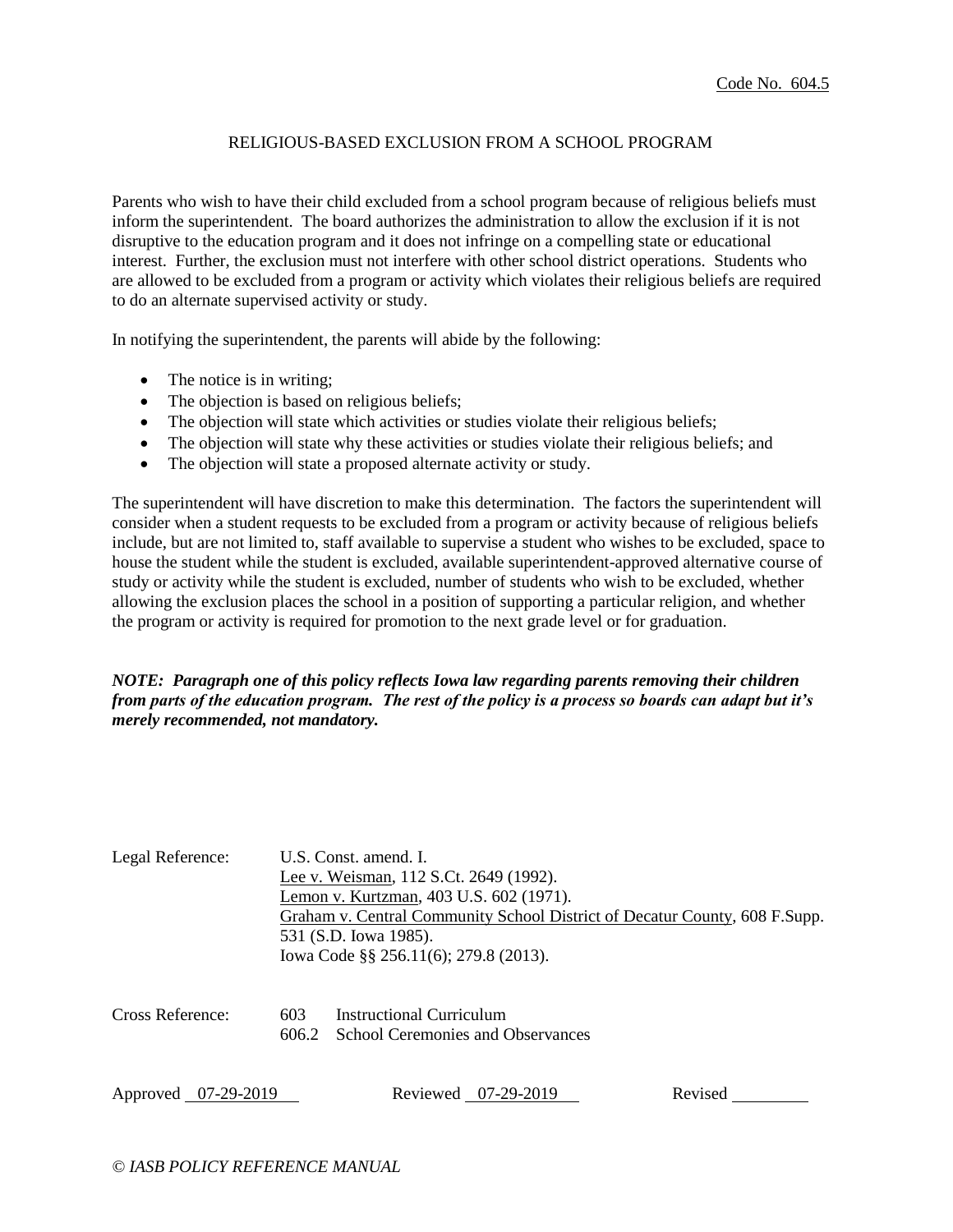# INSTRUCTION AT A POST-SECONDARY EDUCATIONAL INSTITUTION

In accordance with this policy, students in grades nine through twelve may receive academic or career and technical education credits that count toward the graduation requirements set out by the board for courses successfully completed in post-secondary educational institutions. Students and parents or guardians shall be made aware of the post-secondary instructional opportunities as part of the development of each student's individual career and academic plan as required by law. The Superintendent or designee is responsible for developing the appropriate forms and procedures for implementing this policy and the following post-secondary educational opportunities:

## **Concurrent Enrollment**

The board may, in its discretion, enter into a contractual agreement with a community college to provide courses for eligible students in grades nine through twelve when comparable courses are not offered by the school district. Notice of the availability of the concurrent enrollment program shall be included in the school district's registration handbook, and the handbook shall identify which courses, if successfully completed, generate post-secondary credit. Students shall not be charged tuition for concurrent enrollment courses and shall not be required to reimburse the school district for tuition if they do not successfully complete a course. Students or their parents or guardians may be required to pay a fee consistent with the school district's established textbook policy and other materials for the concurrent enrollment course to the extent permitted by law. Students or their parents or guardians may also be required to provide their own transportation to and from concurrent enrollment courses to the extent permitted by law. However, transportation shall be the responsibility of the school district for any contracted course that is used to meet school district accreditation requirements.

Students who successfully complete a concurrent enrollment course, as determined by the postsecondary institution, shall receive postsecondary credit in accordance with the institution's policies and high school credit that will be reflected on their high school transcript. The Superintendent or designee shall grant to a student who successfully completes a concurrent enrollment course a unit of high school graduation credit for every unit of high school level instruction successfully completed.

## **Post-Secondary Enrollment Option**

Ninth and tenth grade students who have been identified by the school district as gifted and talented, and eligible eleventh and twelfth grade students, may utilize the Post-Secondary Enrollment Option ("PSEO") program. To qualify, a course must be a nonsectarian, credit-bearing course that leads to a degree, and in the areas of: mathematics, science, social sciences, humanities, career and technical education. A course is not eligible for PSEO if a comparable course is offered by the school district. In addition, courses at a community college with which the district has a concurrent enrollment agreement are not eligible for PSEO. Students shall not be charged for tuition, textbooks, materials, or fees related to a PSEO course with the exception of equipment that becomes the property of the student.

The school district shall reimburse the post-secondary institution for tuition and other expenses for each PSEO course up to \$250. Students who successfully complete a PSEO course, as determined by the postsecondary institution, shall receive postsecondary credit and high school credit. The Superintendent or designee shall grant to a student who successfully completes a PSEO course a unit of high school graduation credit for every unit of high school level instruction successfully completed.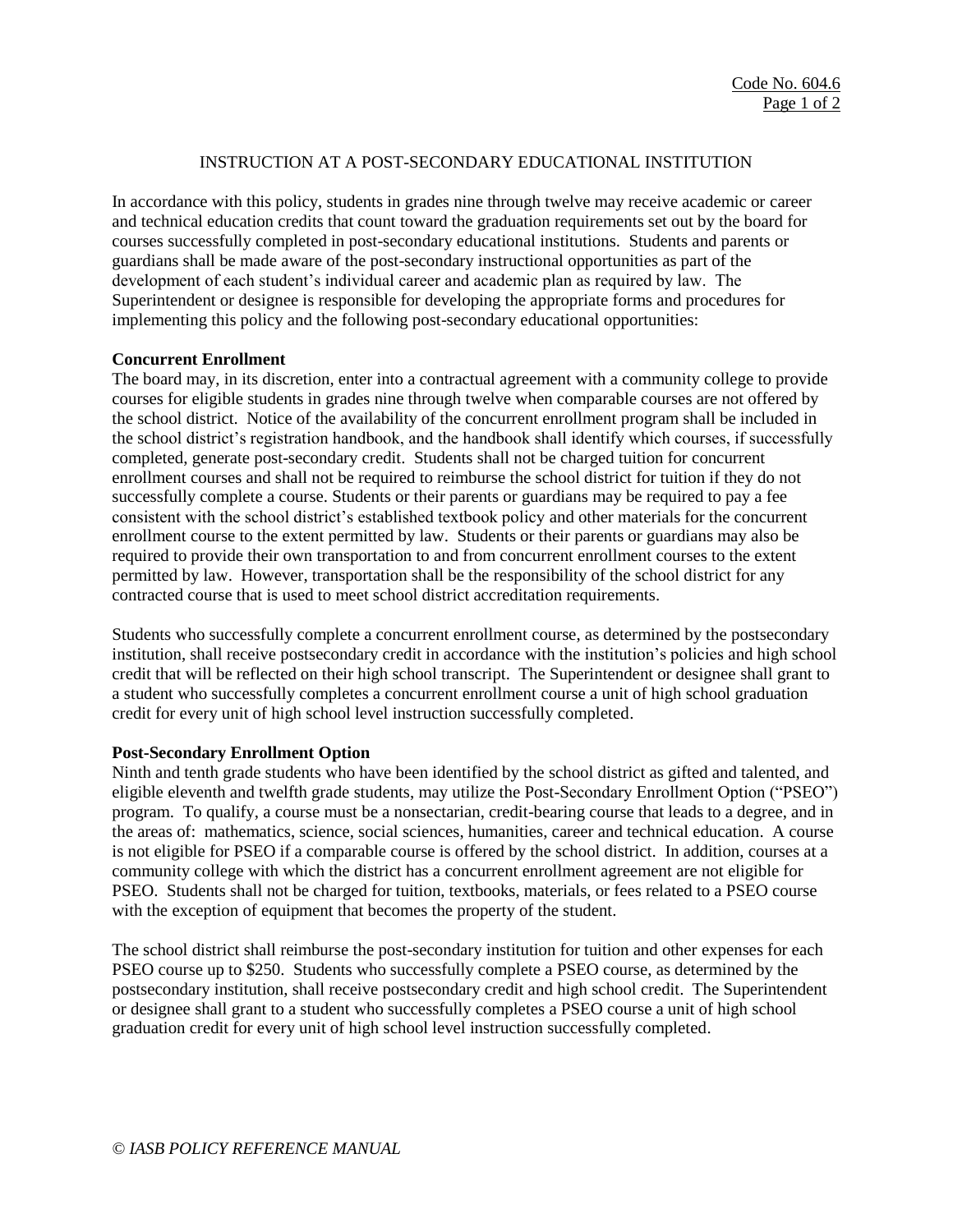Transportation to and from the postsecondary institution is the responsibility of the student or parent or legal guardian of the student enrolled in a PSEO course. Eligible students may take up to seven hours of post-secondary credit during the summer months and receive high school credit upon successful completion of a post-secondary course. However, the student or student's parent or legal guardian are responsible for all costs associated with courses taken during the summer.

Students who fail a PSEO course and fail to receive credit are required to reimburse the school district for all costs directly related to the course up to the \$250.00 reimbursement maximum. Prior to registering, students under the age of eighteen are required to have a parent or guardian sign a form indicating that the parent is responsible for the costs of the course should the student fail the course and fail to receive credit. Reimbursement waivers may be granted by the board if sufficient verification is provided to show that the student was unable to complete the course for reasons outside the student's control, including but not limited to physical incapacity, a death in the student's immediate family, or a move out of the school district.

If a student is unable to demonstrate proficiency or the school district or accredited nonpublic school determines that the course unit completed by the student does not meet the school district's standards, the superintendent shall provide in writing to the student's parent or guardian the reason for the denial of credit.

| Legal References: | Iowa Code §§ 256.7, 11; 258; 261E; 279.61, 280.3, 280.14<br>281 I.A.C. 12 and 22 |                                                                                   |  |
|-------------------|----------------------------------------------------------------------------------|-----------------------------------------------------------------------------------|--|
| Cross References: | 505<br>604.3                                                                     | <b>Student Scholastic Achievement</b><br>Program for Talented and Gifted Students |  |

Approved 01/13/21 Reviewed 1/13/21 Revised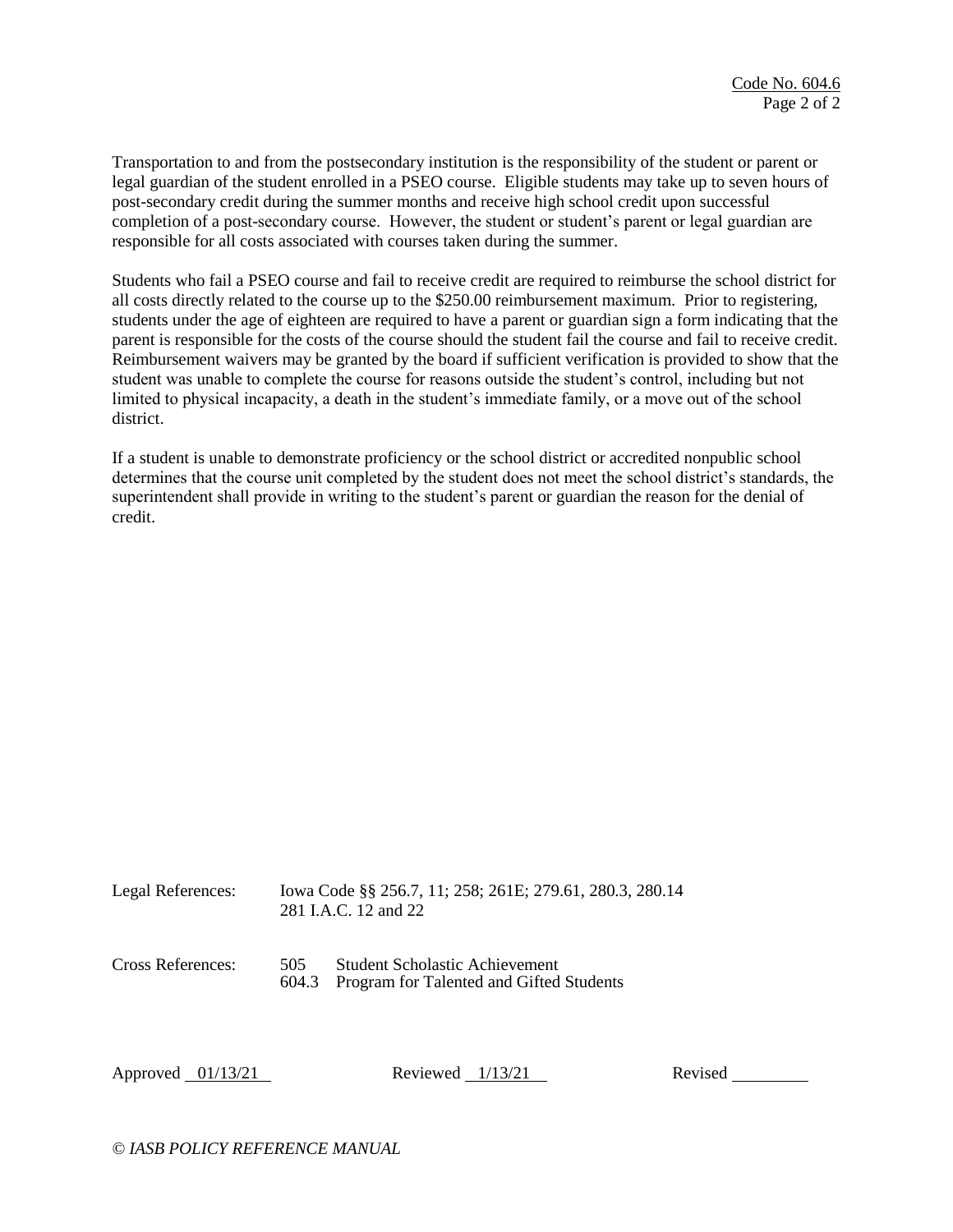# DUAL ENROLLMENT

The parent, guardian, or custodian of a student receiving competent private instruction may also enroll the student in the school district in accordance with state law and policy. The student is considered under dual enrollment. The parent, guardian, or custodian requesting dual enrollment for the student should notify the board secretary no later than September 15 of the school year in which dual enrollment is sought on forms provided by the school district. On the form, they will indicate the extracurricular and academic activities in which the student is interested in participating. The forms are available at the central administration office.

A dual enrollment student is eligible to participate in the school district's extracurricular and academic activities in the same manner as other students enrolled in the school district. The policies and administrative rules of the school district will apply to the dual enrollment students in the same manner as the other students enrolled the school district. These policies and administrative rules will include, but not be limited to, athletic eligibility requirements, the good conduct rule, academic eligibility requirements, and payment of applicable fees.

A dual enrollment student whose parent, guardian, or custodian has chosen standardized testing as the form of the student's annual assessment will not be responsible for the cost of the test or the administration of the test.

After the student notifies the school district which activities in which they wish to participate, the school district will provide information regarding the specific programs.

The applicable legal requirements for dual enrollment including, but not limited to those related to reporting and eligibility, shall be followed. It is the responsibility of the superintendent to develop administrative regulations regarding this policy.

#### *NOTE: This policy reflects Iowa's dual enrollment law.*

| Legal Reference: |                   | Iowa Code §§ 279.8, 299A (2015)<br>281 I.A.C. 31.                                                    |
|------------------|-------------------|------------------------------------------------------------------------------------------------------|
| Cross Reference: | 502<br>503<br>504 | <b>Student Rights and Responsibilities</b><br><b>Student Discipline</b><br><b>Student Activities</b> |
|                  | 507               | Student Health and Well-Being                                                                        |
|                  | 604.1             | <b>Private Instruction</b>                                                                           |
|                  | 604.9             | Home School Assistance Program                                                                       |

Approved 07-29-2019 Reviewed 07-29-2019 Revised 10-19-2015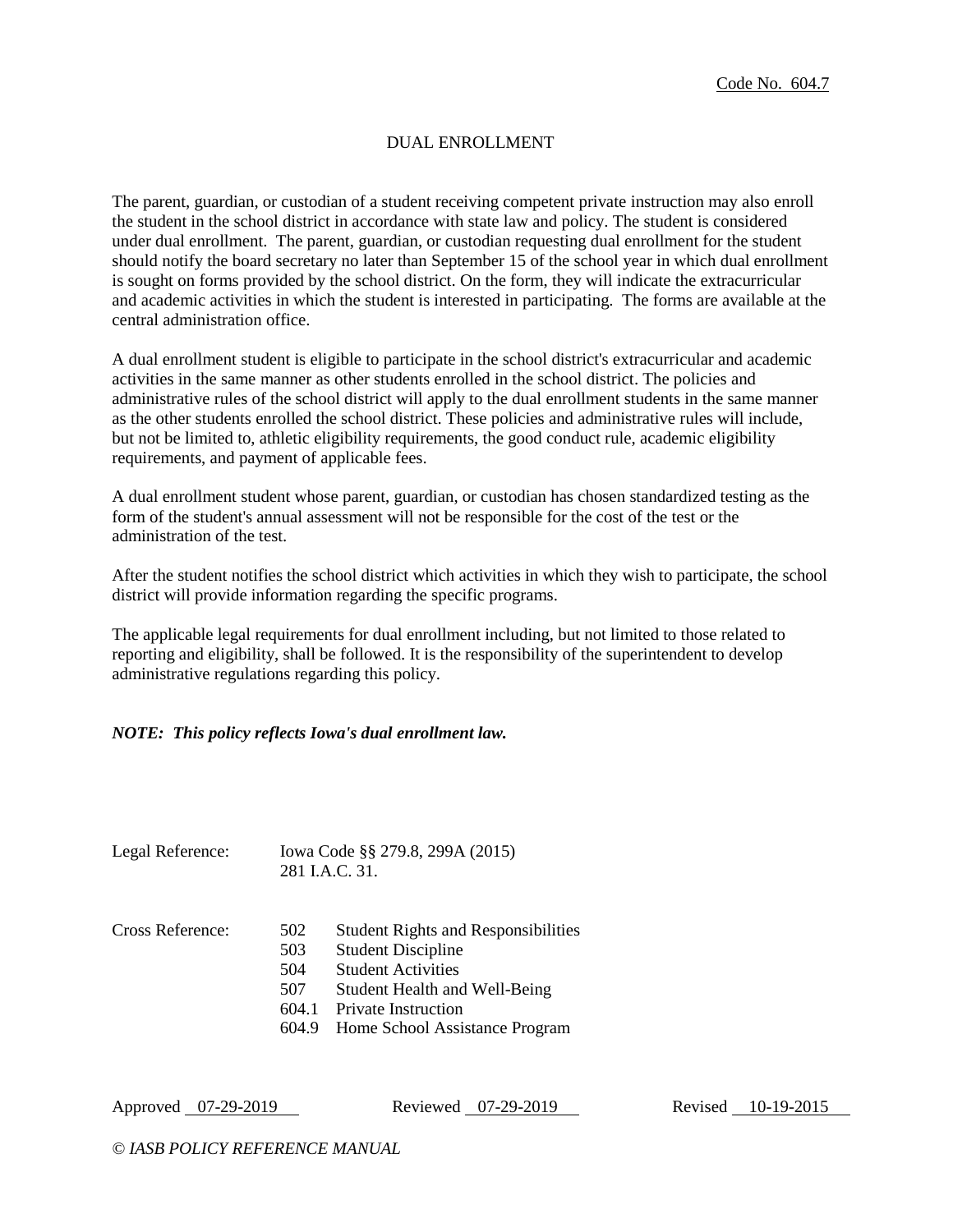# FOREIGN STUDENTS

Foreign students must meet all district entrance requirements including age, place of residence and immunization. Foreign students must be approved by the board. The board reserves the right to limit the number of foreign students accepted. Students who are citizens of a foreign country will be considered residents if they meet one of the following requirements:

- The student resides with his/her parents(s) or legal guardian;
- The student is in the United States with appropriate documentation (Form I-20) from the United States Department of Justice-Immigration and Naturalization Services; or
- The student is a participant in a recognized foreign exchange program; and,
- The student is physically able to attend school and has provided the school district with such proof, including a current TB test.

*NOTE: The only legal requirement for foreign students is stated in the second bullet. However, the other requirements are strongly recommended.*

Legal Reference: Iowa Code § 279.8 (2013).

Cross Reference: 501 Student Attendance 507.1 Student Health and Immunization Certificates

Approved 07-29-2019 Reviewed 07-29-2019 Revised 03-30-2009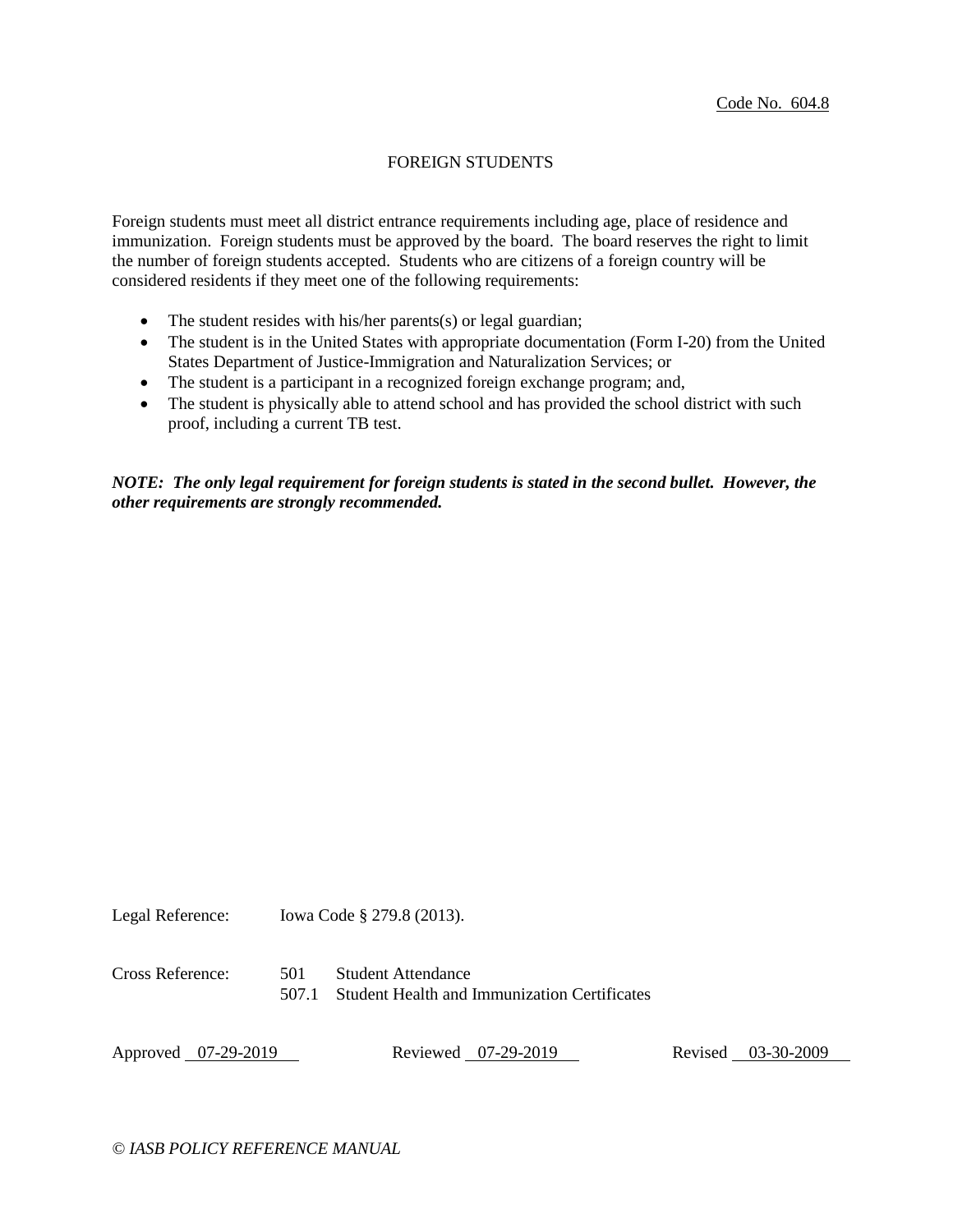### ONLINE COURSES

The board recognizes that online coursework may be a good alternative for students to not only meet graduation requirements but, also have the opportunity to take advanced or other courses not offered by the school district.

High school students may earn a maximum of 52 credits to be applied toward graduation requirements by completing online courses offered through the district or through agencies approved by the board and the Iowa Department of Education. Credit from an online course may be earned only in the following circumstances:

- The course is not offered at the high school;
- Although the course is offered at the high school, the virtual educational setting will be more conducive to the student's individual learning needs;
- Although the course is offered at the high school, the student will not be able to take it due to an unavoidable scheduling conflict that would keep the student from meeting graduation requirements;
- The course will serve as a supplement to extend homebound instruction;
- The student has been given a long-term suspension from the regular school setting, but educational services are to be continued; or,
- The principal, with agreement from the student's teachers and parents, determines the student requires a differentiated or accelerated learning environment.

Students applying for permission to take an online course shall complete prerequisites and provide teacher/counselor recommendations to confirm the student possesses the maturity level needed to function effectively in the online learning environment. In addition, the express approval of the principal shall be obtained before a student enrolls in an online course. The school must receive an official record of the student's final percentage score and suggested grade before credit toward graduation will be recognized.

Provided online courses are part of the student's regular school day coursework and within budgetary parameters, the tuition costs for an online course shall be borne by the school district during the fall and spring semesters, but may be passed on to the parent/guardian during the summer semester. Any additional costs such as textbooks, rentals or school supplies, shall be borne by the school district, for students enrolled full-time.

It is the responsibility of the superintendent to develop administrative regulations to implement this policy.

- Legal Reference: Iowa Code § 256.9(55); 279.8. 281 I.A.C. 15
- Cross Reference: 605.6 Internet Appropriate Use 501.6 Student Transfers In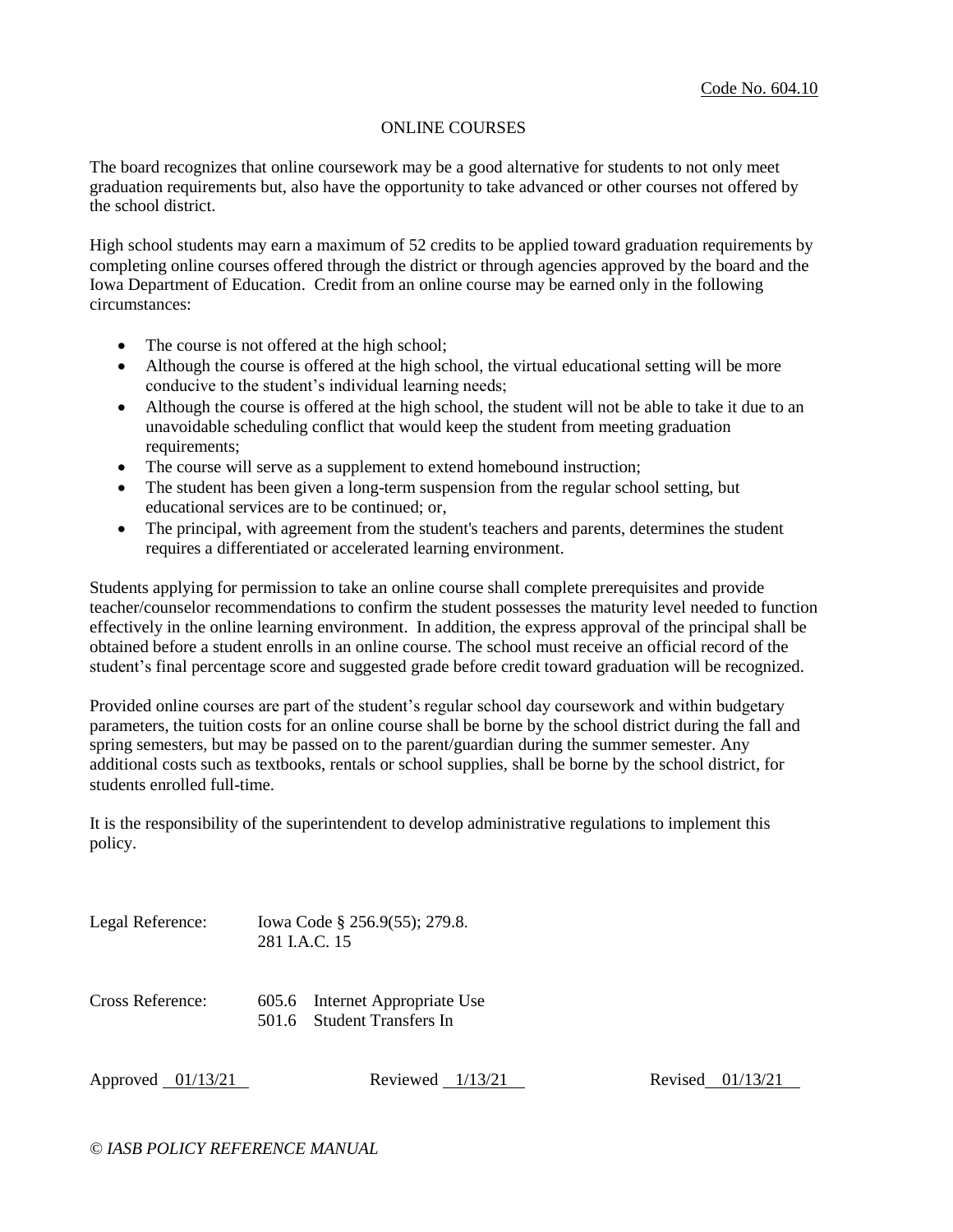## APPROPRIATE USE OF ONLINE LEARNING PLATFORMS

It is important to embrace technology that can foster a creative, interactive learning environment for students, and facilitate employee professional development and collaboration. The use of online platforms to host remote interaction between students and employees and to facilitate learning is encouraged in the district.

While student and employee instruction and communication using virtual and online platforms provides a wide array of learning opportunities, it is imperative that employees and students recognize that the use of such platforms is a privilege. Training related to the use of online learning platforms will be provided to employees and students.

The district shall carefully safeguard the right of students and employees to learn and teach in a respectful environment regardless of the method. All instruction and communication through online learning platforms should be appropriate to the age and ability of the participants. Students and employees should be aware that online platforms may be monitored by the district. Verbal and written communication occurring on these platforms may be recorded and stored by the district in accordance with applicable laws.

Any verbal or written communication on these platforms deemed to be inappropriate will subject the student and/or employee to the same disciplinary measures that would exist if the interaction took place through traditional in-person learning. Students and employees who have concerns about the proper use of these platforms are encouraged to speak with their teachers or building principal. The superintendent will make administrative regulations necessary to enforce this policy.

| Legal Reference: | 20 U.S.C. §1232g; 34 C.F.R. Part 99 |
|------------------|-------------------------------------|
|                  | 47 U.S.C. §254                      |
|                  | 20 U.S.C. §6777                     |
|                  | Iowa Code §§ 715C                   |
|                  |                                     |

| Cross Reference: | 104 | Anti-Bullying/Anti-Harassment                 |
|------------------|-----|-----------------------------------------------|
|                  |     | 401.13 Staff Technology Use/Social Networking |
|                  |     | 506.1 Student Records                         |
|                  |     | 605.4 Technology in the Classroom             |
|                  |     | 605.6 Internet Appropriate Use                |
|                  |     | 501.6 Student Transfers In                    |
|                  |     |                                               |

Approved 08-15-20 Reviewed 07-15-20 Revised \_\_\_\_\_\_\_\_\_\_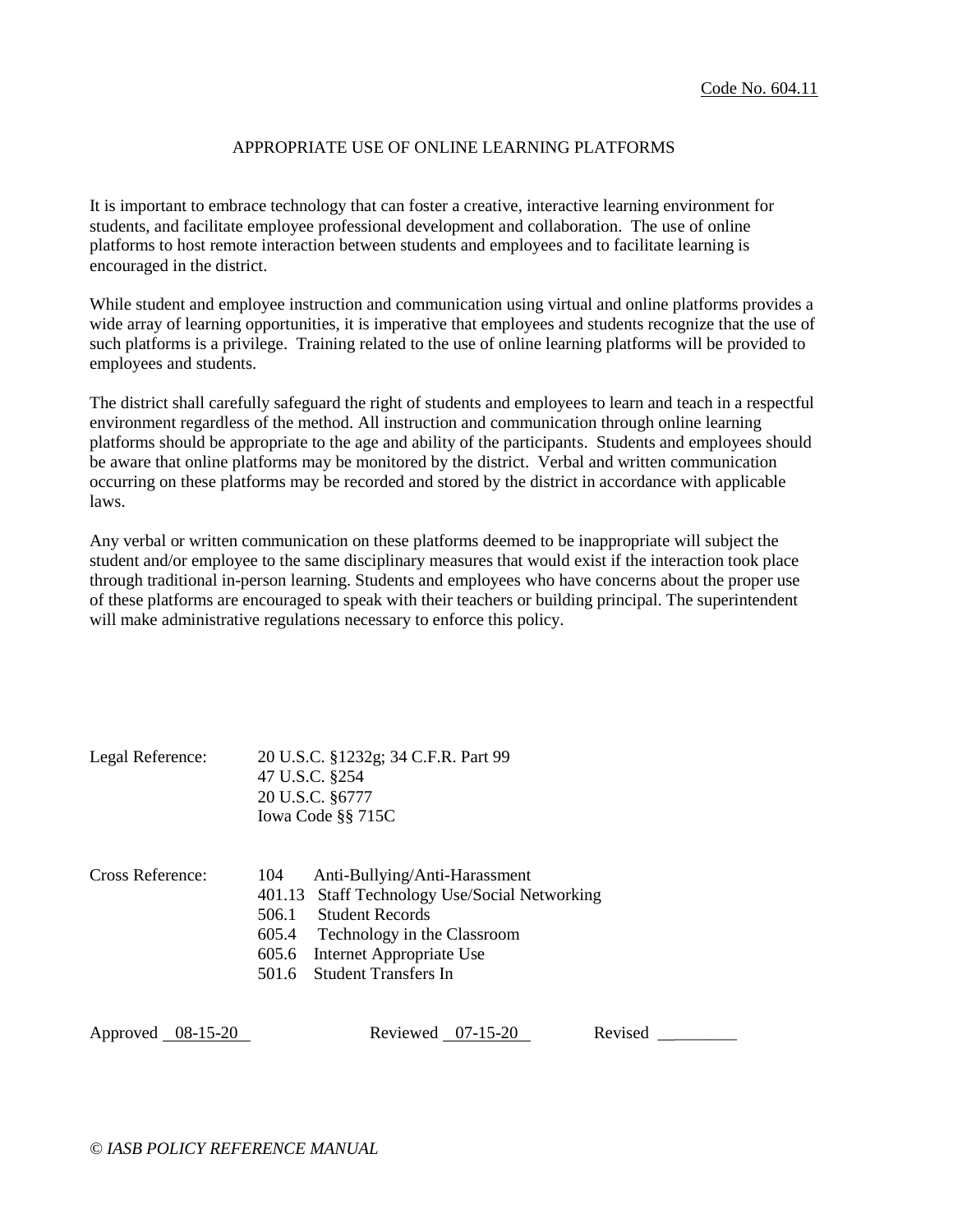#### Code No. 605 – INSTRUCTIONAL MATERIALS

#### Code No. 605.1 – INSTRUCTIONAL MATERIALS SELECTION

The board has sole discretion to approve instructional materials for the school district. This authority is delegated to licensed employees to determine which instructional materials, other than textbooks, will be utilized by and purchased by the school district.

In reviewing current instructional materials for continued use and in selecting additional instructional materials, licensed employees will consider the current and future needs of the school district as well as the changes and the trends in education and society. It is the responsibility of the superintendent to report to the board the action taken by licensed employees.

In the case of textbooks, the board will make the final decision after receiving a recommendation from the superintendent. The criteria stated above for selection of other instructional materials will apply to the selection of textbooks. The superintendent may develop another means for the selection of textbooks. Textbooks are reviewed as needed and at least every ten years.

Education materials given to the school district must meet the criteria established above. The gift must be received in compliance with board policy.

*NOTE: This is not a mandatory policy. The board may edit the policy and regulation to reflect its philosophy, goals and practices*. *For more detailed discussion of this issue, see IASB's Policy Primer, Vol. 20 #1-August 31, 2007.*

| Legal Reference: |                          | Iowa Code §§ 279.8; 280.14; 301 (2013).<br>281 I.A.C. 12.3(12).                                                 |  |
|------------------|--------------------------|-----------------------------------------------------------------------------------------------------------------|--|
| Cross Reference: | 208<br>505<br>602<br>605 | Ad Hoc Committees<br>Student Scholastic Achievement<br>Curriculum Development<br><b>Instructional Materials</b> |  |

Approved 07-29-2019 Reviewed 07-29-2019 Reviewed 07-29-2019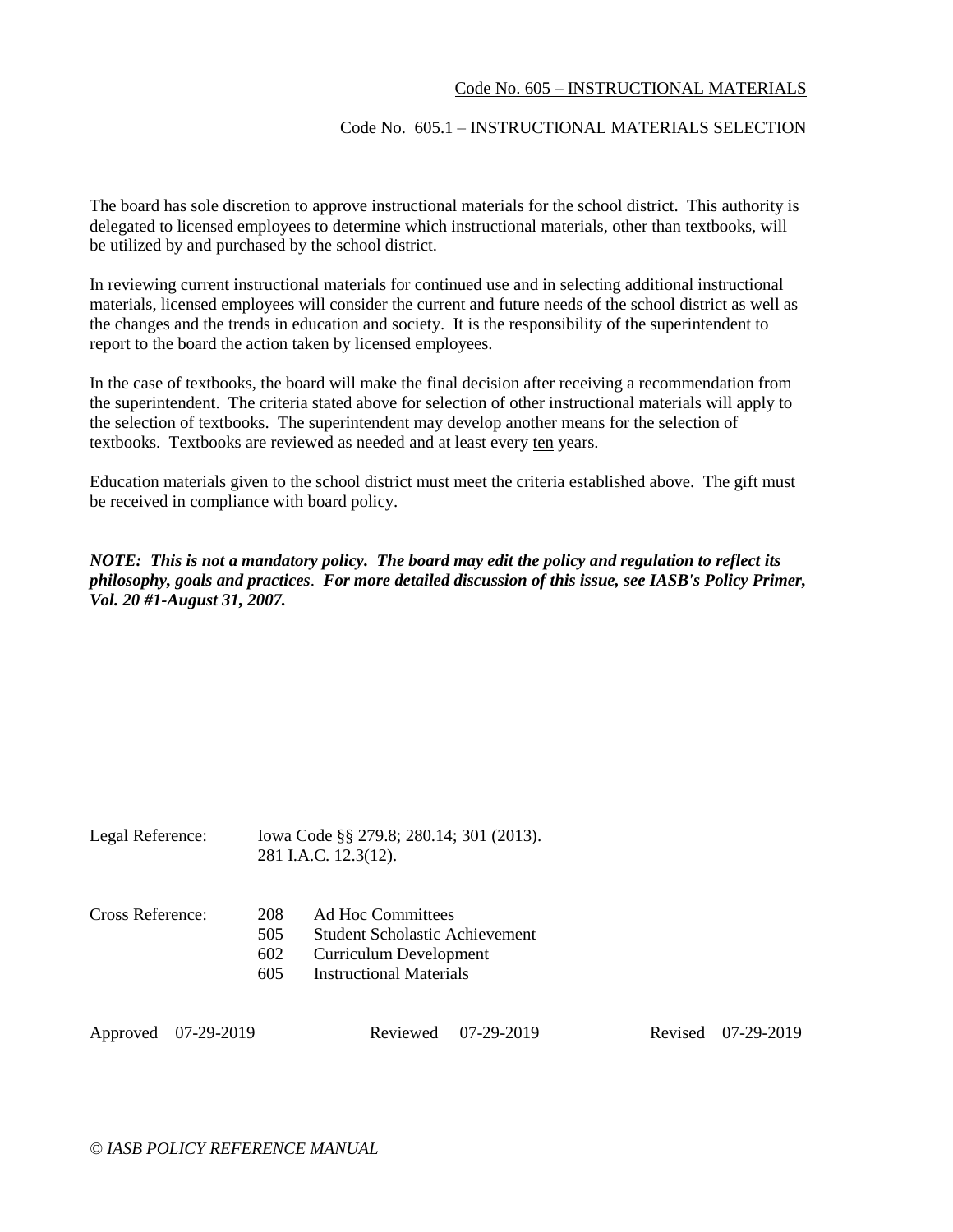- I. Responsibility for Selection of Instructional Materials
	- A. The board is responsible for matters relating to the operation of the Tripoli Community School District.
	- B. The responsibility for the selection of instructional materials is delegated to the professionally trained and licensed employees of the school system. For the purpose of this rule the term "instructional materials" includes printed and multimedia materials (not equipment), whether considered text materials or library materials. The board retains the final authority for the approval of textbooks.
	- C. While selection of materials may involve many people including principals, teacher-librarian, students, parents and community members, the responsibility for coordinating the selection of most instructional materials and making the recommendation for the purchase rests with licensed employees.
	- D. Responsibility for coordinating the selection of text materials for distribution to classes will rest with the licensed employees, principal and superintendent. For the purpose of this rule the term 'text materials' includes textbooks and other printed and nonprinted material provided in multiple copies for use of a total class or major segment of a class.
	- E. If the board appoints an ad hoc committee to make recommendations on the selection of instructional materials, the ad hoc committee is formed and appointed in compliance with the board policy on Ad Hoc Committees.
		- 1. The superintendent will inform the committee as to their role and responsibility in the process.
		- 2. The following statement is given to the ad hoc committee members:

Bear in mind the principles of the freedom to learn and to read and base your decision on these broad principles rather than on defense of individual materials. Freedom of inquiry is vital to education in a democracy.

Study thoroughly all materials referred to you and read available reviews. The general acceptance of the materials should be checked by consulting standard evaluation aids and local holdings in other schools.

Passages or parts should not be pulled out of context. The values and faults should be weighed against each other and the opinions based on the material as a whole.

Your report, presenting both majority and minority opinions, will be presented by the principal to the complainant at the conclusion of our discussion of the questioned material.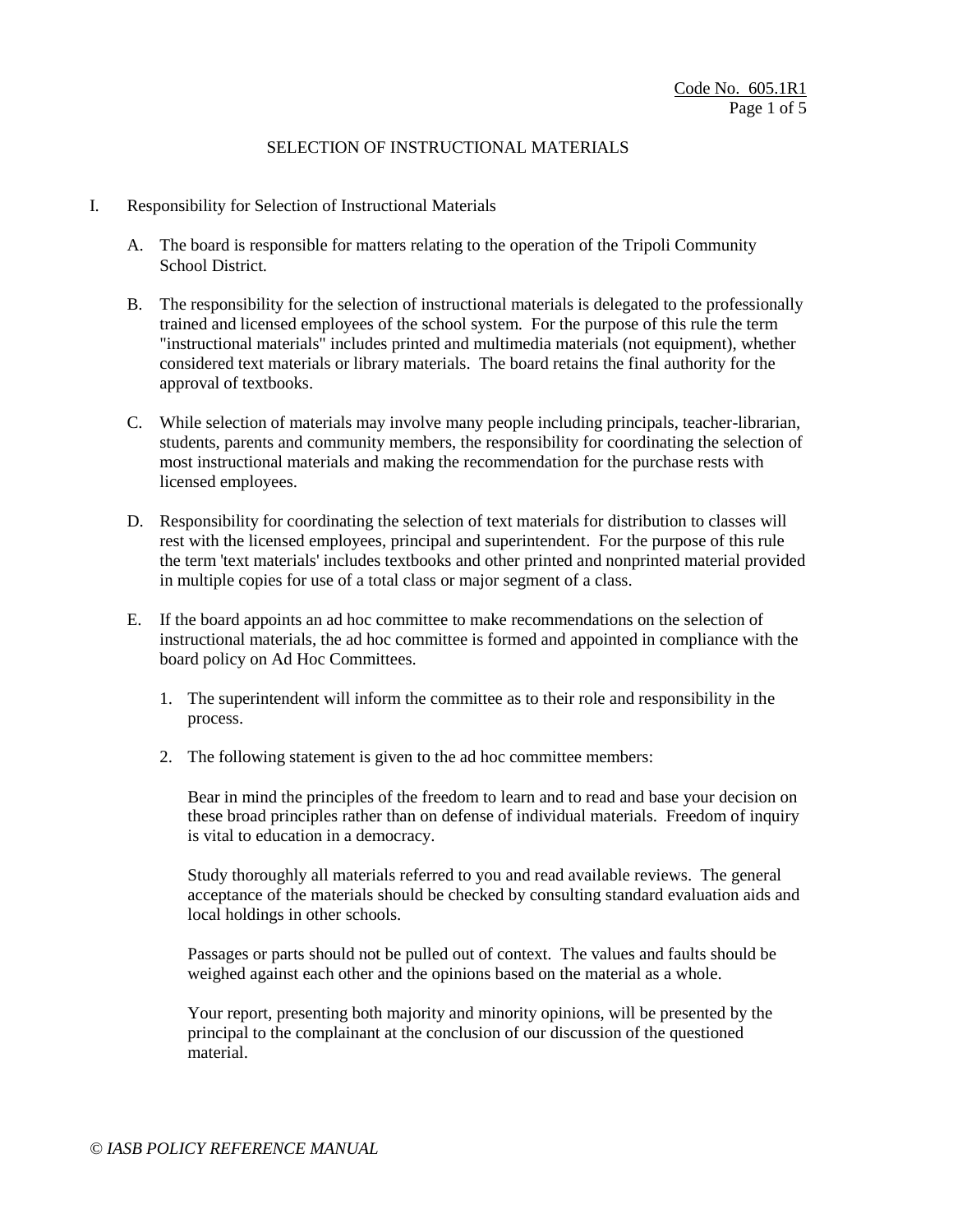- II. Material selected for use in libraries and classrooms will meet the following guidelines:
	- A. Religion Material will represent the major religions in a factual, unbiased manner. The primary source material of the major religions is considered appropriate, but material which advocates rather than informs, or is designed to sway reader judgment regarding religion, will not be included in the school libraries or classrooms.
	- B. Racism Material will present a diversity of race, custom, culture, and belief as a positive aspect of the nation's heritage and give candid treatment to unresolved intercultural problems, including those which involve prejudice, discrimination, and the undesirable consequences of withholding rights, freedom, or respect of an individual.
	- C. Sexism Material will reflect sensitivity to the needs, rights, traits and aspirations of men and women without preference or bias.
	- D. Age Material will recognize the diverse contributions of various age groups and portray the continuing contributions of maturing members of society.
	- E. Ideology Material will present basic primary and factual information on an ideology or philosophy of government which exerts or has exerted a strong force, either favorably or unfavorably, over civilization or society, past or present. This material will not be selected with the intention to sway reader judgment and is related to the maturity level of the intended audience.
	- F. Profanity and Sex Material is subjected to a test of literary merit and reality by the teacherlibrarians and licensed staff who will take into consideration their reading of public and community standards of morality.
	- G. Controversial issues materials will be directed toward maintaining a balanced collection representing various views.

The selection decision should be made on the basis of whether the material presents an accurate representation of society and culture, whether the circumstances depicted are realistically portrayed, or whether the material has literary or social value when the material is viewed as a whole.

These guidelines will not be construed in such a manner as to preclude materials which accurately represent the customs, morals, manners, culture, or society of a different time or a different place.

- III. Procedure for Selection
	- A. Material purchased for libraries and classrooms is recommended for purchase by licensed employees, in consultation with administrative staff, school library staff, students or an ad hoc committee as appointed by the board. The material recommended for purchase is approved by the appropriate building administrator.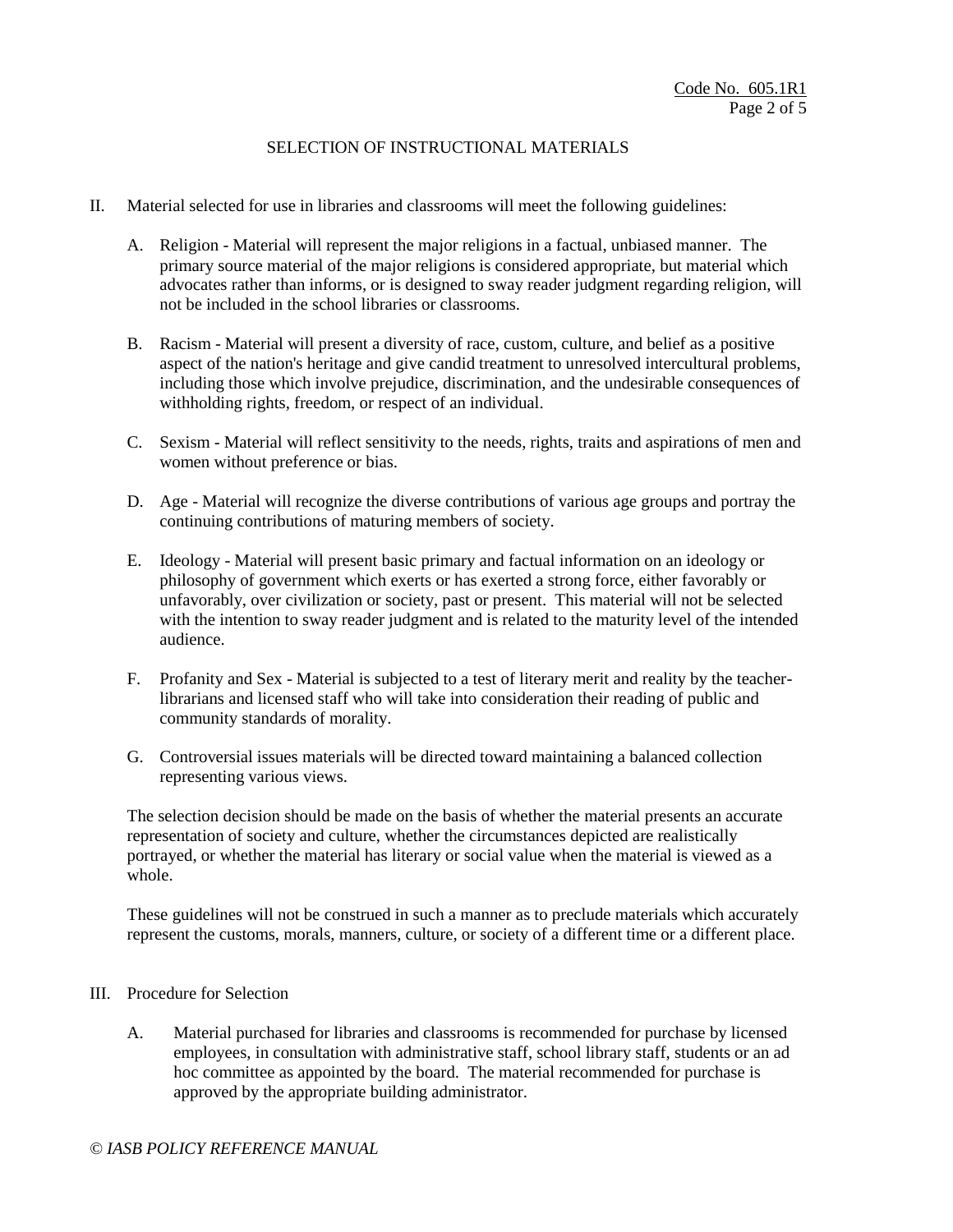- 1. The materials selected will support stated objectives and goals of the school district. Specifically, the goals are:
	- a. To acquire materials and provide service consistent with the demands of the curriculum;
	- b. To develop students' skills and resourcefulness in the use of libraries and learning resources;
	- c. To effectively guide and counsel students in the selection and use of materials and libraries;
	- d. To foster in students a wide range of significant interests;
	- e. To provide opportunities for aesthetic experiences and development of an appreciation of the fine arts;
	- f. To provide materials to motivate students to examine their own attitudes and behaviors and to comprehend their own duties and responsibilities as citizens in a pluralistic democracy;
	- g. To encourage life-long education through the use of the library; and,
	- h. To work cooperatively and constructively with the instructional and administrative staff in the school.
- 2. Materials selected is consistent with stated principles of selection. These principles are:
	- a. To select material, within established standards, which will meet the goals and objectives of the school district;
	- b. To consider the educational characteristics of the community in the selection of materials within a given category;
	- c. To present the sexual, racial, religious and ethnic groups in the community by:
		- 1. Portraying people, both men and women, adults and children, whatever their ethnic, religious or social class identity, as human and recognizable, displaying a familiar range of emotions, both negative and positive.
		- 2. Placing no constraints on individual aspirations and opportunity.
		- 3. Giving comprehensive, accurate, and balanced representation to minority groups and women - in art and science, history and literature, and in all other fields of life and culture.
		- 4. Providing abundant recognition of minority groups and women by showing them frequently in positions of leadership and authority.
	- d. To intelligently, quickly, and effectively anticipate and meet needs through awareness of subjects of local, national and international interest and significance; and,
	- e. To strive for impartiality in the selection process.
- 3. The materials selected will meet stated selection criteria. These criteria are:
	- a. Authority-Author's qualifications education, experience, and previously published works;
	- b. Reliability:
		- 1. Accuracy-meaningful organization and emphasis on content, meets the material's goals and objectives, and presents authoritative and realistic factual material.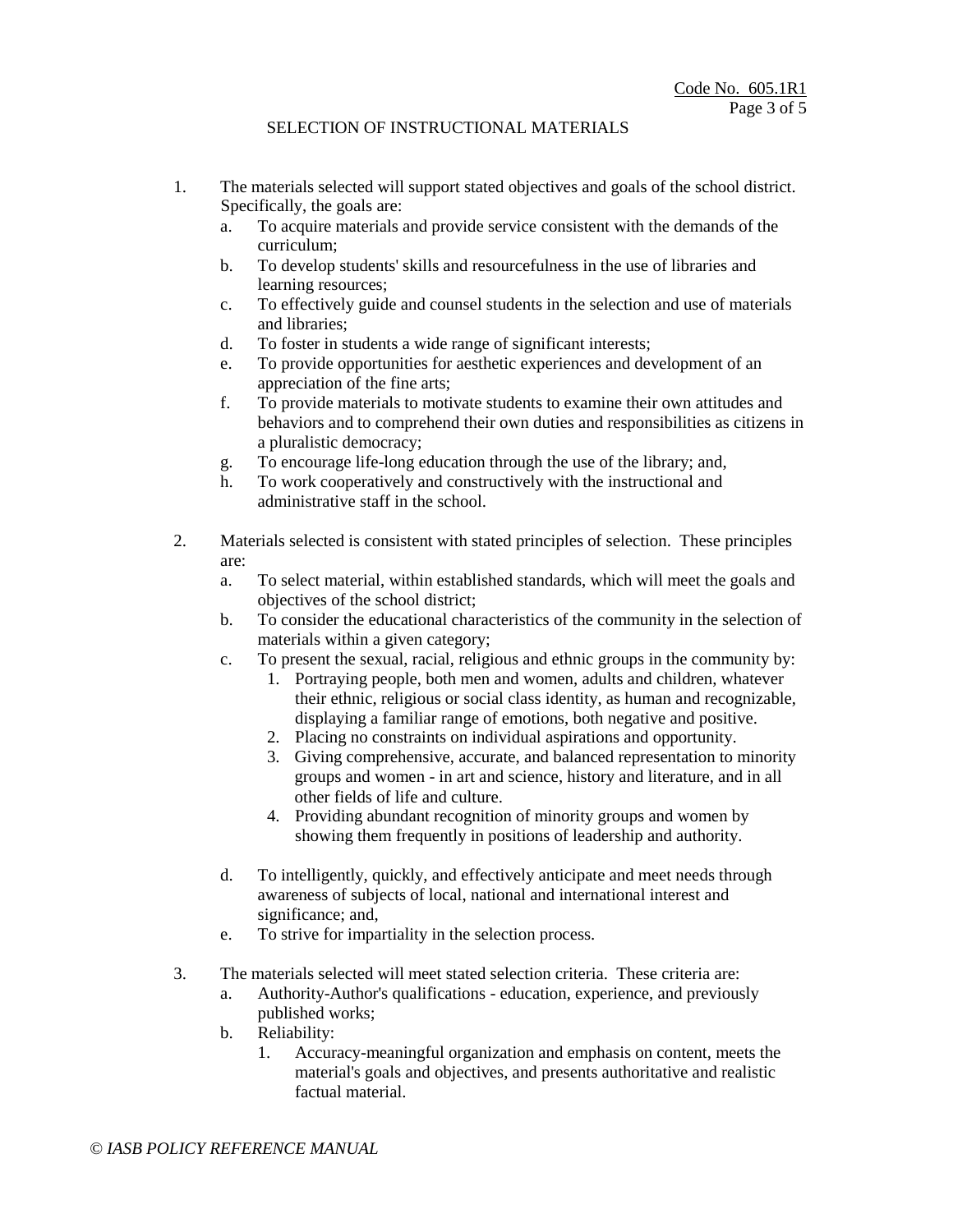- 2. Current-presentation of content which is consistent with the finding of recent and authoritative research.
- c. Treatment of subject-shows an objective reflection for the multi-ethnic character and cultural diversity of society.
- d. Language:
	- 1. Vocabulary:
		- a. Does not indicate bias by the use of words which may result in negative value judgments about groups of people;
		- b. Does not use "man" or similar limiting word usage in generalization or ambiguities which may cause women to feel excluded or dehumanized.
	- 2. Compatible to the reading level of the student for whom it is intended.
- e. Format:
	- 1. Book
		- a. Adequate and accurate index;
		- b. Paper of good quality and color;
		- c. Print adequate and well spaced;
		- d. Adequate margins;
		- e. Firmly bound; and,
		- f. Cost.
	- 2. Nonbook
		- a. Flexibility, adaptability;
		- b. Curricular orientation of significant interest to students;
		- c. Appropriate for audience;
		- d. Accurate authoritative presentation;
		- e. Good production qualities (fidelity, aesthetically adequate);
		- f. Durability; and,
		- g. Cost.
	- 3. Illustrations of book and nonbook materials should:
		- a. Depict instances of fully integrated grouping and settings to indicate equal status and nonsegregated social relationships.
		- b. Make clearly apparent the identity of minorities;
		- c. Contain pertinent and effective illustrations;
	- 4. Flexible to enable the teacher to use parts at a time and not follow a comprehensive instructional program on a rigid frame of reference.
- f. Special Features:
	- 1. Bibliographies.
	- 2. Glossary.
	- 3. Current charts, maps, etc.
	- 4. Visual aids.
	- 5. Index.
	- 6. Special activities to stimulate and challenge students.
	- 7. Provide a variety of learning skills.
- g. Potential use:
	- 1. Will it meet the requirement of reference work?
	- 2. Will it help students with personal problems and adjustments?
	- 3. Will it serve as a source of information for teachers and librarians?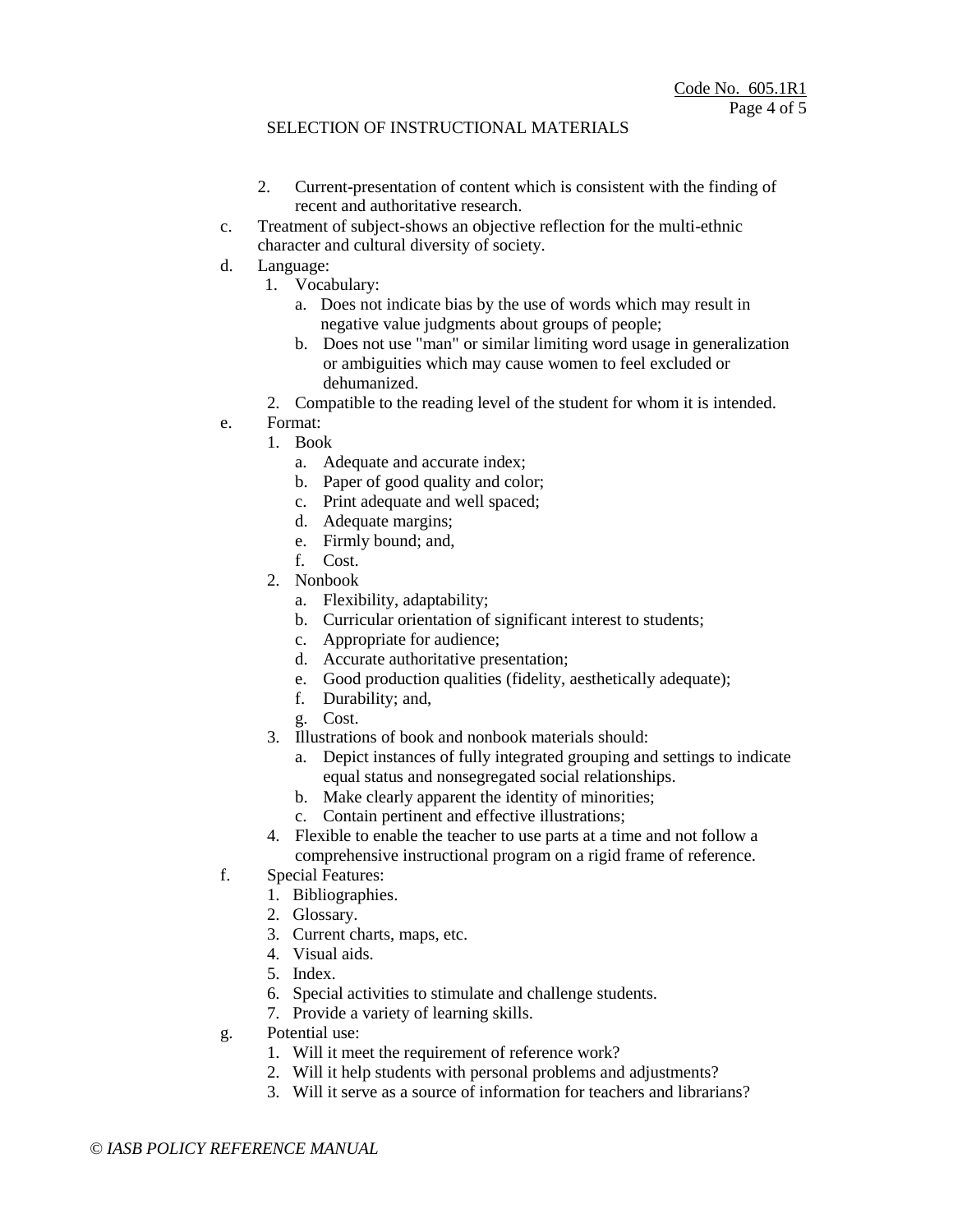- 4. Does it offer an understanding of cultures other than the student's own and is it free of racial, religious, age, disability, ethnic, and sexual stereotypes?
- 5. Will it expand students' sphere of understanding and help them to understand the ideas and beliefs of others?
- 6. Will it help students and teachers keep abreast of and understand current events?
- 7. Will it foster and develop hobbies and special interest?
- 8. Will it help develop aesthetic tastes and appreciation?
- 9. Will it serve the needs of students with special needs?
- 10. Does it inspire learning?
- 11. Is it relevant to the subject?
- 12. Will it stimulate a student's interest?
- 4. Gifts of library or instructional materials may be accepted if the gift meets existing criteria for library and instructional materials. The acceptance and placement of such gifts is within the discretion of the board.
- 5. In order to provide a current, highly usable collection of materials, teacher-librarians will ensure constant and continuing renewal of the collection, not only the addition of up-to-date materials, but by the judicious elimination of materials which no longer meet school district needs or find use. The process of weeding instructional materials will be done according to established and accepted standards for determining the relevance and value of materials in a given context.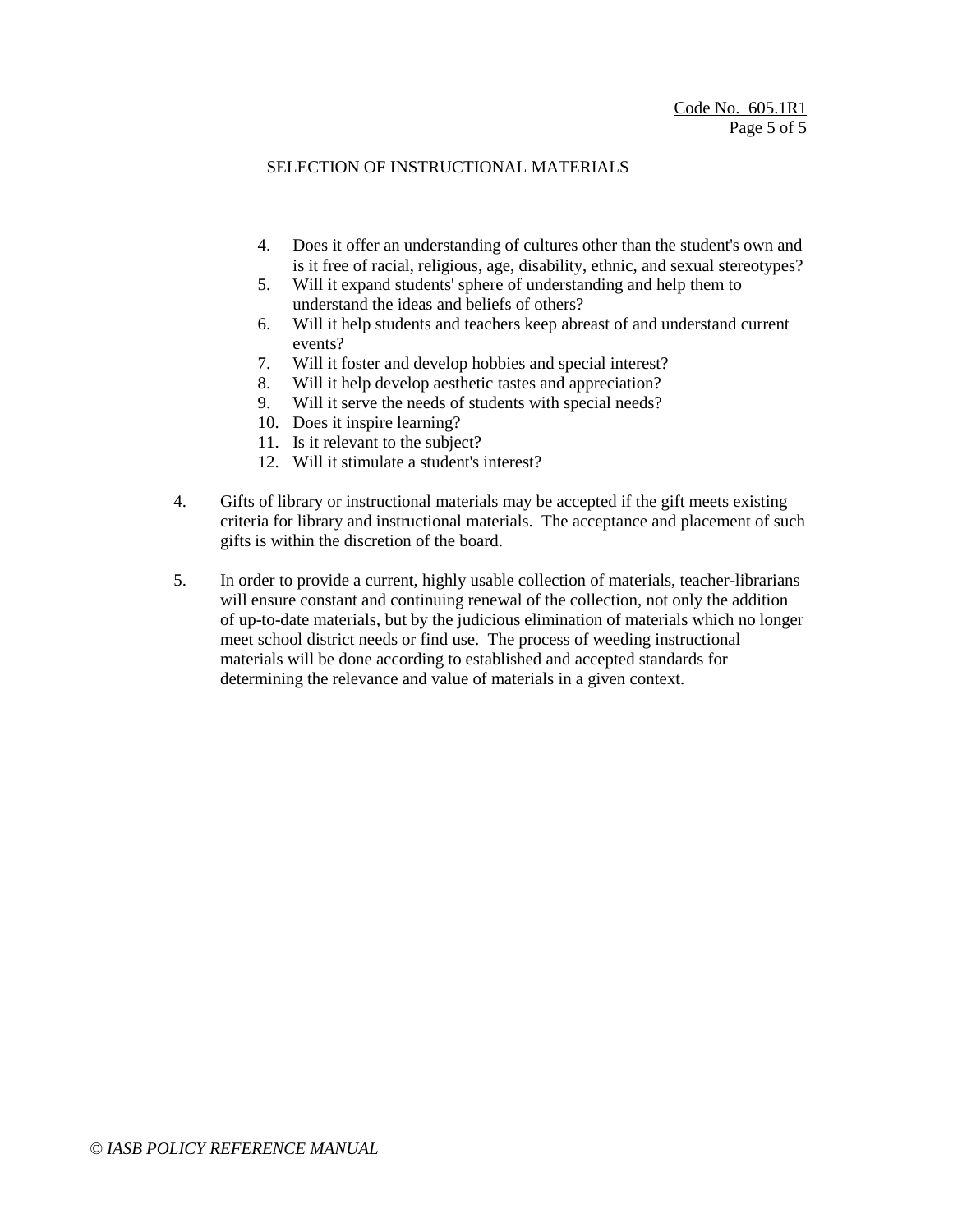## INSTRUCTIONAL MATERIALS INSPECTION

Parents and other members of the school district community may view the instructional materials used by the students. All instructional materials, including teacher's manuals, films, tapes or other supplementary material which will be used in connection with any survey, analysis, or evaluation as part of any federally funded programs must be available for inspection by parents.

The instructional materials must be viewed on school district premises. Copies may be obtained according to board policy.

It is the responsibility of the superintendent to develop administrative regulations regarding the inspection of instructional materials.

*NOTE: This is a mandatory policy and reflects federal law on the subject of parental rights to inspect instructional materials. For more detailed discussion of this issue, see IASB's Policy Primer, Vol. 20 #1-August 31, 2007.*

| Legal Reference:    |                     | Goals 2000: Educate America Act, Pub. L. No. 103-227, 108 Stat. 125 (1994).<br>Iowa Code §§ 279.8; 280.3, .14; 301 (2013).<br>281 I.A.C. 12.3(12). |         |  |
|---------------------|---------------------|----------------------------------------------------------------------------------------------------------------------------------------------------|---------|--|
| Cross Reference:    | 602<br>605<br>901.1 | Curriculum Development<br><b>Instructional Materials</b><br>Public Examination of School District Records                                          |         |  |
| Approved 07-29-2019 |                     | Reviewed 07-29-2019                                                                                                                                | Revised |  |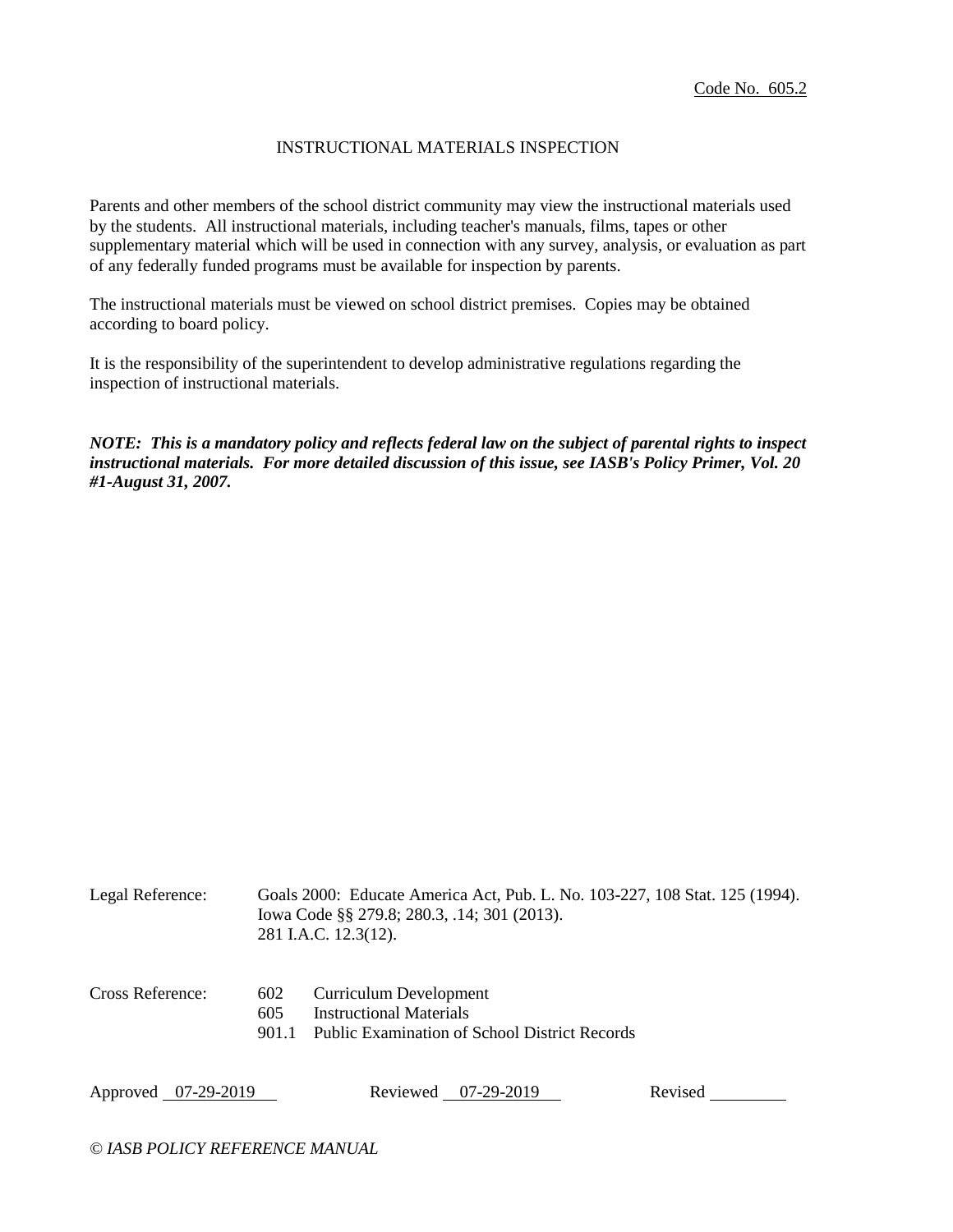## OBJECTION TO INSTRUCTIONAL MATERIALS

Members of the school district community may object to the instructional materials utilized in the school district and ask for their use to be reconsidered.

It is the responsibility of the superintendent, in conjunction with the principals, to develop administrative regulations for reconsideration of instructional materials.

*NOTE: This is a mandatory policy. The board may edit the policy and regulation to reflect its philosophy, goals and practices. For more detailed discussion of this issue, see IASB's Policy Primer, Vol. 20 #1-August 31, 2007.*

| Legal Reference:    |                   | Iowa Code §§ 279.8; 280.3, .14; 301 (2013).<br>281 I.A.C. 12.3(12).                                                                                         |         |  |
|---------------------|-------------------|-------------------------------------------------------------------------------------------------------------------------------------------------------------|---------|--|
| Cross Reference:    | 213<br>602<br>605 | <b>Public Participation in Board Meetings</b><br>402.5 Public Complaints About Employees<br><b>Curriculum Development</b><br><b>Instructional Materials</b> |         |  |
| Approved 07-29-2019 |                   | 07-29-2019<br>Reviewed                                                                                                                                      | Revised |  |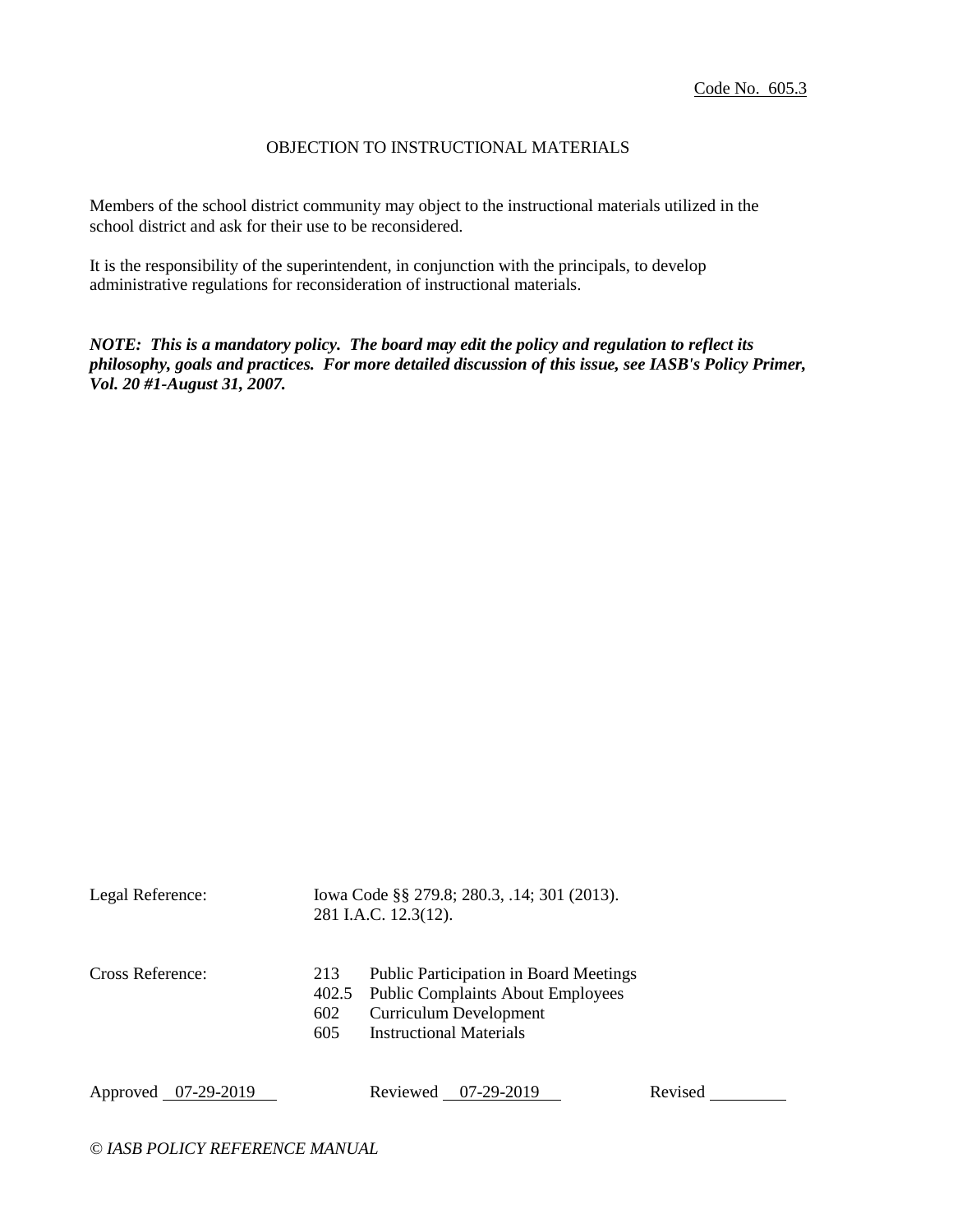### INSTRUCTIONS TO THE RECONSIDERATION COMMITTEE

The policy of this school district related to selection of learning materials states that any member of the school district community may formally challenge instructional materials used in the district's education program. This policy allows those persons in the school and the community who are not directly involved in the selection of materials to make their own opinions known. The task of the reconsideration committee is to provide an open forum for discussion of challenged materials and to make an informed recommendation on the challenge. The meetings of the committee may be subject to the open meetings law.

The most critical component of the reconsideration process is the establishment and maintenance of the committee's credibility in the community. For this purpose, the committee is composed of community members. The community should not, therefore, infer that the committee is biased or is obligated to uphold prior professional decisions. For this same reason, a community member will be selected to chair the committee.

The reconsideration process, the task of this committee, is just one part of the selection continuum. Material is purchased to meet a need. It is reviewed and examined, if possible, prior to purchase. It is periodically re-evaluated through updating, discarding, or re-examination. The committee must be ready to acknowledge that an error in selection may have been made despite this process. Librarians and school employees regularly read great numbers of reviews in the selection process, and occasional errors are possible.

In reconsidering challenged materials, the role of the committee, and particularly the chairperson, is to produce a climate for agreement. The committee should begin by finding items of agreement, keeping in mind that the larger the group participating, the greater the amount of information available and, therefore, the greater the number of possible approaches to the problem.

If the complainant chooses, the complainant may make an oral presentation to the committee to expand and elaborate on the complaint. The committee will listen to the complainant, to those with special knowledge, and any other interested persons. In these discussions, the committee should be aware of relevant social pressures which are affecting the situation. Individuals who may try to dominate or impose a decision must not be allowed to do so. Minority viewpoints expressed by groups or individuals must be heard, and observers must be made to feel welcome. It is important that the committee create a calm, nonvolatile environment in which to deal with a potentially volatile situation. To this end, the complainant will be kept informed of the progress of the complaint.

The committee will listen to the views of all interested persons before making recommendations. In deliberating its recommendation, the committee should remember that the school system must be responsive to the needs, tastes, and opinions of the community it serves. Therefore, the committee must distinguish between broad community sentiment and attempts to impose personal standards. The deliberations should concentrate on the appropriateness of the material. The question to be answered by the committee is, "Is the material appropriate for its designated audience at this time?"

The committee's final recommendation will be (1) to remove the challenged material from the total school environment, (2) to take no removal action, or (3) to agree on a limitation of the educational use of the materials.

The committee chairperson will instruct the secretary to convey the committee's recommendation to the office of the superintendent. The recommendation should detail the rationale on which it was based. A letter will be sent to the complainant outlining the outcome.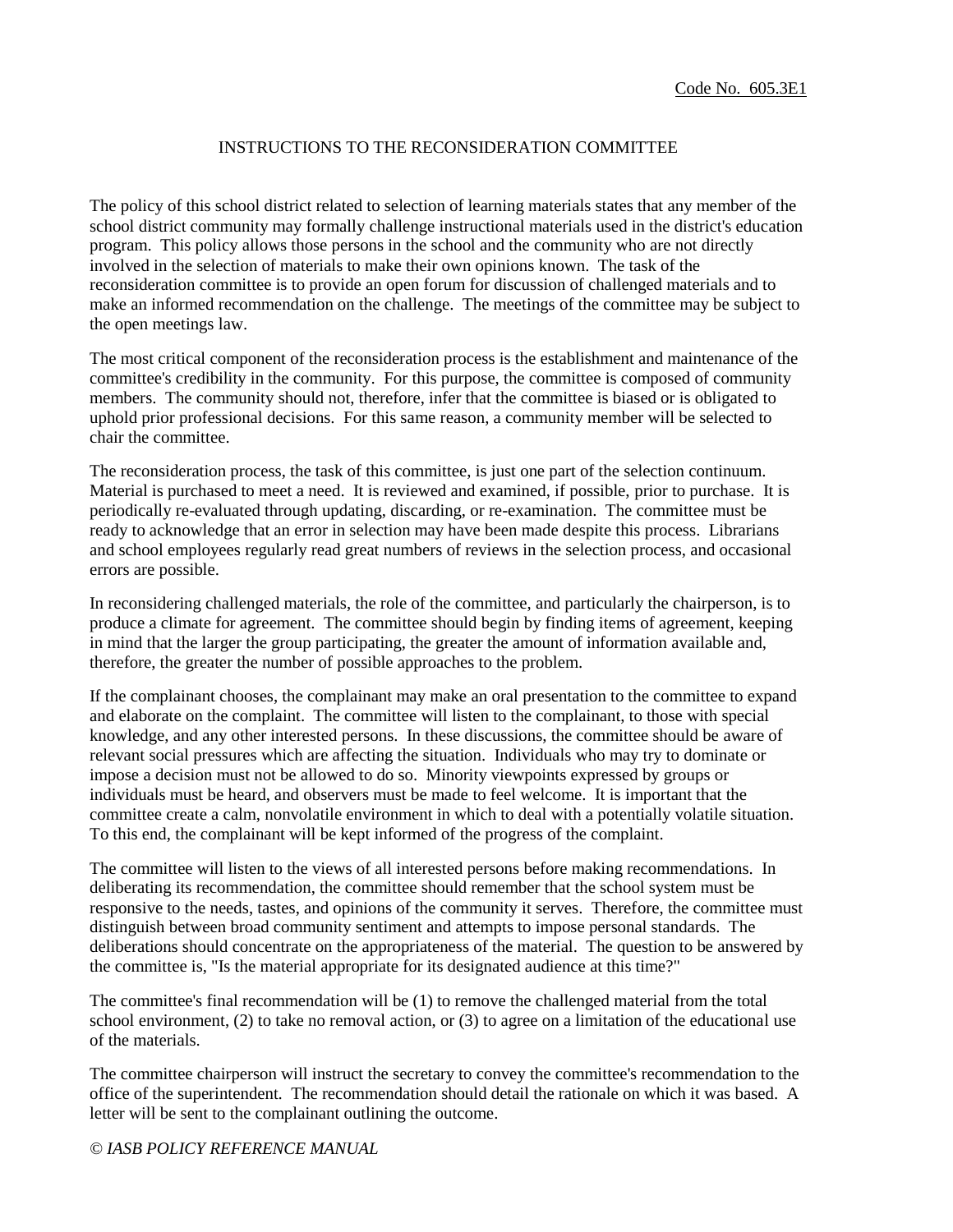# RECONSIDERATION OF INSTRUCTIONAL MATERIALS

# RECONSIDERATION REQUEST FORM

Request for re-evaluation of printed or multimedia material to be submitted to the superintendent.

| <b>REVIEW INITIATED BY:</b>                                                                                                                                                                                                                           |                                                                                                                       | DATE: |  |
|-------------------------------------------------------------------------------------------------------------------------------------------------------------------------------------------------------------------------------------------------------|-----------------------------------------------------------------------------------------------------------------------|-------|--|
| Name                                                                                                                                                                                                                                                  |                                                                                                                       |       |  |
| Address<br><u> 2000 - Jan James James Barnett, amerikan bisa di sebagai pertama dan bagi pertama dan bagi pertama dan bagi </u>                                                                                                                       |                                                                                                                       |       |  |
|                                                                                                                                                                                                                                                       |                                                                                                                       |       |  |
| School(s) in which item is used                                                                                                                                                                                                                       |                                                                                                                       |       |  |
| Relationship to school (parent, student, citizen, etc.)                                                                                                                                                                                               |                                                                                                                       |       |  |
| <b>BOOK OR OTHER PRINTED MATERIAL IF APPLICABLE:</b>                                                                                                                                                                                                  |                                                                                                                       |       |  |
| Author Manuel Manuel Manuel Manuel Manuel Paperback Manuel Other Manuel Manuel Manuel Manuel Manuel Manuel Manuel Manuel Manuel Manuel Manuel Manuel Manuel Manuel Manuel Manuel Manuel Manuel Manuel Manuel Manuel Manuel Man                        |                                                                                                                       |       |  |
| Title<br><u> 1989 - Andrea State Barbara, amerikan personal di sebagai personal di sebagai personal di sebagai personal d</u>                                                                                                                         |                                                                                                                       |       |  |
| Publisher (if known)                                                                                                                                                                                                                                  |                                                                                                                       |       |  |
| Date of Publication<br><u> 1980 - John Stein, Amerikaansk politiker (* 1918)</u>                                                                                                                                                                      |                                                                                                                       |       |  |
| MULTIMEDIA MATERIAL IF APPLICABLE:                                                                                                                                                                                                                    |                                                                                                                       |       |  |
| Title<br><u> 1980 - Andrea Andrew Maria (h. 1980).</u>                                                                                                                                                                                                |                                                                                                                       |       |  |
| Producer (if known)                                                                                                                                                                                                                                   |                                                                                                                       |       |  |
|                                                                                                                                                                                                                                                       |                                                                                                                       |       |  |
| PERSON MAKING THE REQUEST REPRESENTS: (circle one)                                                                                                                                                                                                    |                                                                                                                       |       |  |
| Self                                                                                                                                                                                                                                                  | Group or Organization                                                                                                 |       |  |
| Name of group<br><u>and the state of the state of the state of the state of the state of the state of the state of the state of the state of the state of the state of the state of the state of the state of the state of the state of the state</u> |                                                                                                                       |       |  |
| Address of Group                                                                                                                                                                                                                                      | <u>and the state of the state of the state of the state of the state of the state of the state of the state of th</u> |       |  |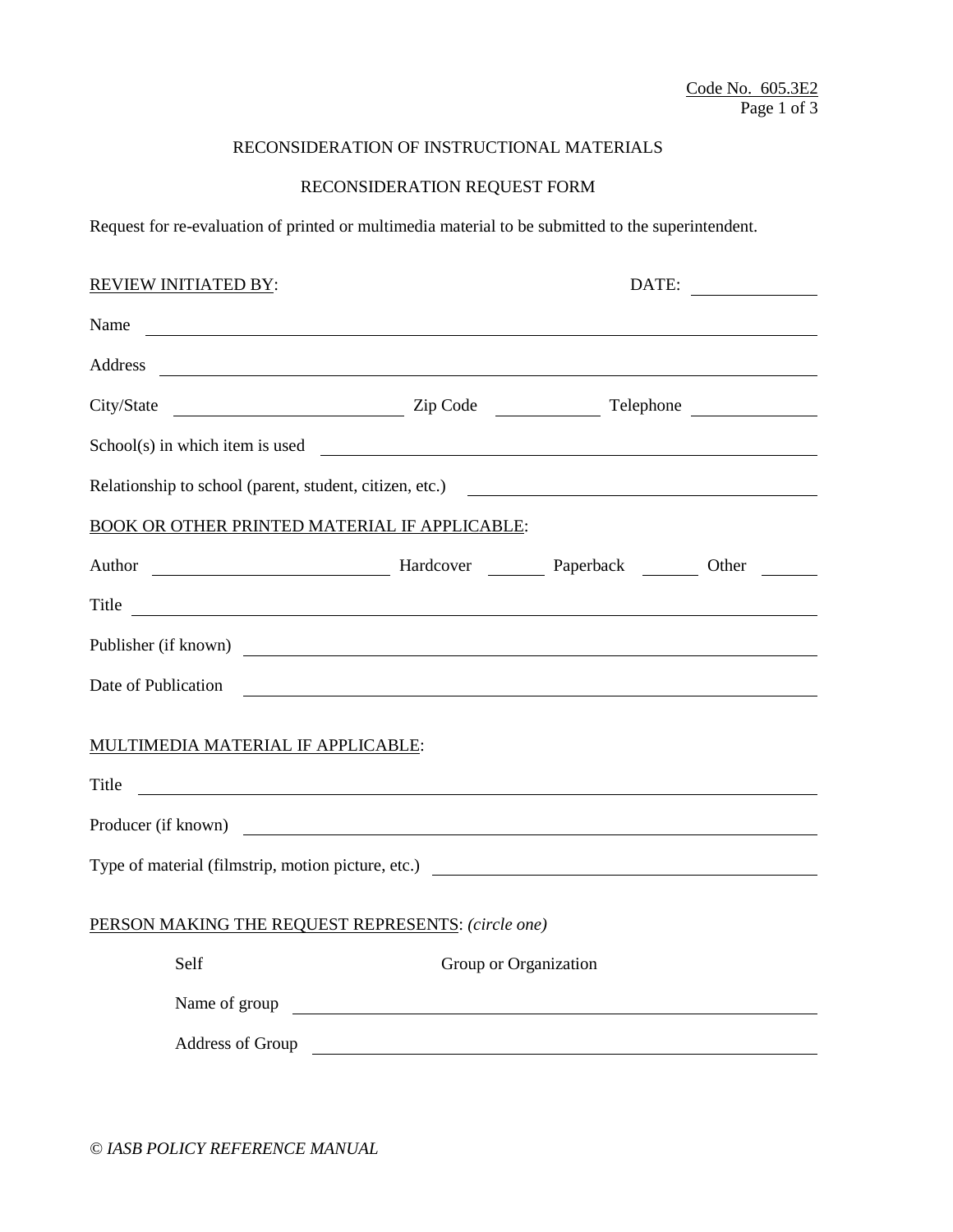## RECONSIDERATION OF INSTRUCTIONAL MATERIALS

1. What brought this item to your attention?

2. To what in the item do you object? (please be specific; cite pages, or frames, etc.)

- 3. In your opinion, what harmful effects upon students might result from use of this item?
- 4. Do you perceive any instructional value in the use of this item?
- 5. Did you review the entire item? If not, what sections did you review?
- 6. Should the opinion of any additional experts in the field be considered?

| <b>Section</b><br>$\mathbf{100}$<br>∼<br>--<br>$\sim$<br>$-1$ |
|---------------------------------------------------------------|
|                                                               |

If yes, please list specific suggestions:

7. To replace this item, do you recommend other material which you consider to be of equal or superior quality for the purpose intended?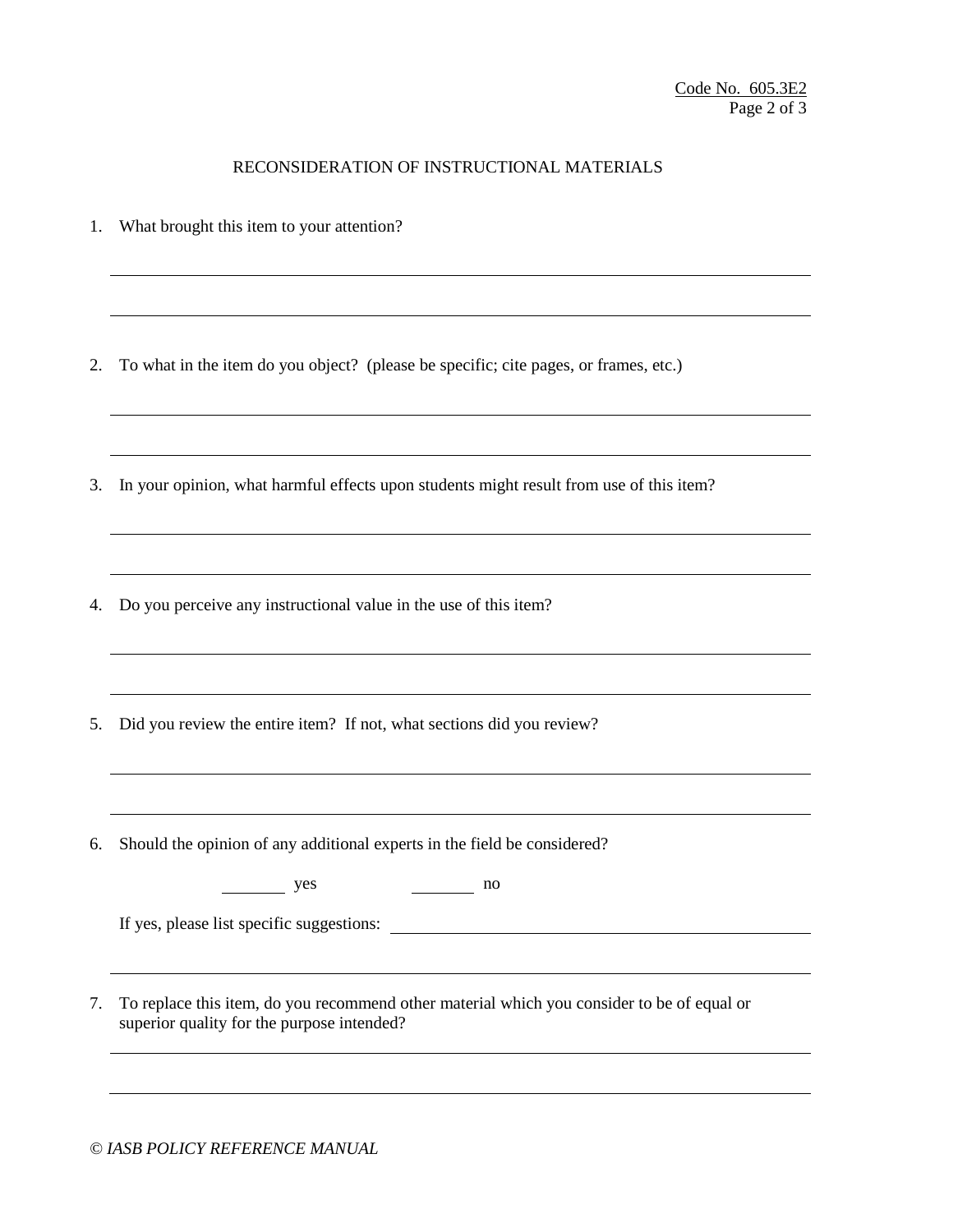# RECONSIDERATION OF INSTRUCTIONAL MATERIALS

- 8. Do you wish to make an oral presentation to the Review Committee?
	- **Yes** (a) Please contact the Superintendent
		- (b) Please be prepared at this time to indicate the approximate length of time your presentation will require. Although this is no guarantee that you'll be allowed to present to the committee, or that you will get your requested amount of time.

**Minutes.** Minutes.

 $\frac{1}{\sqrt{1-\frac{1}{2}}}\sqrt{1-\frac{1}{2}}$ 

Dated Signature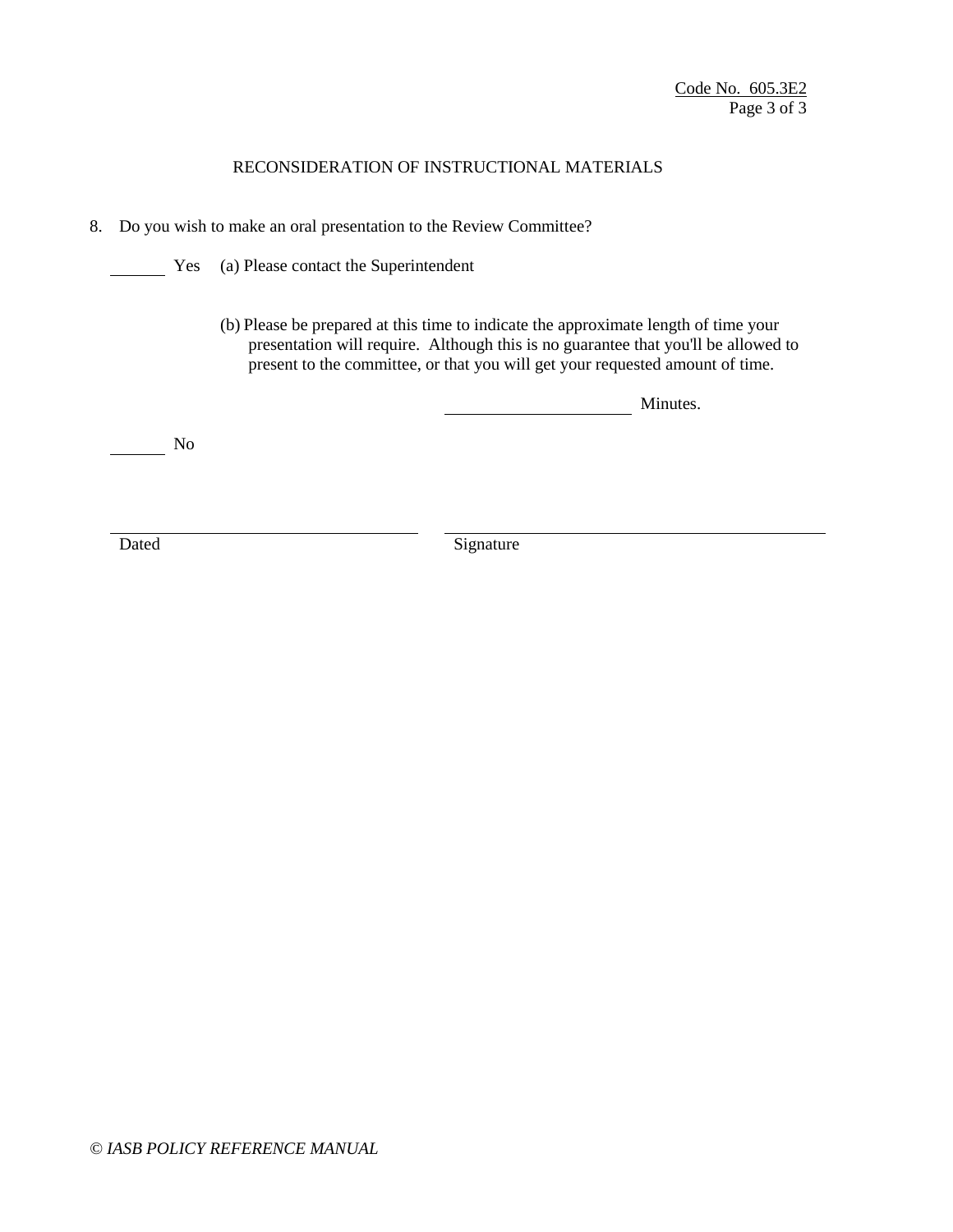## SAMPLE LETTER TO INDIVIDUAL CHALLENGING INSTRUCTIONAL MATERIALS

Dear:

We recognize your concern about the use of in our school district. The school district has developed procedures for selection of instructional materials but realizes that not everyone will agree with every selection made.

To help you understand the selection process, we are sending copies of the school district's:

- 1. Instructional goals and objectives,
- 2. Instructional Materials Selection policy statement, and
- 3. Procedure for reconsideration of instructional materials.

If you are still concerned after you review this material, please complete the Reconsideration Request Form and return it to me. You may be assured of prompt attention to your request. If I have not heard from you within one week, we will assume you no longer wish to file a formal complaint.

Sincerely,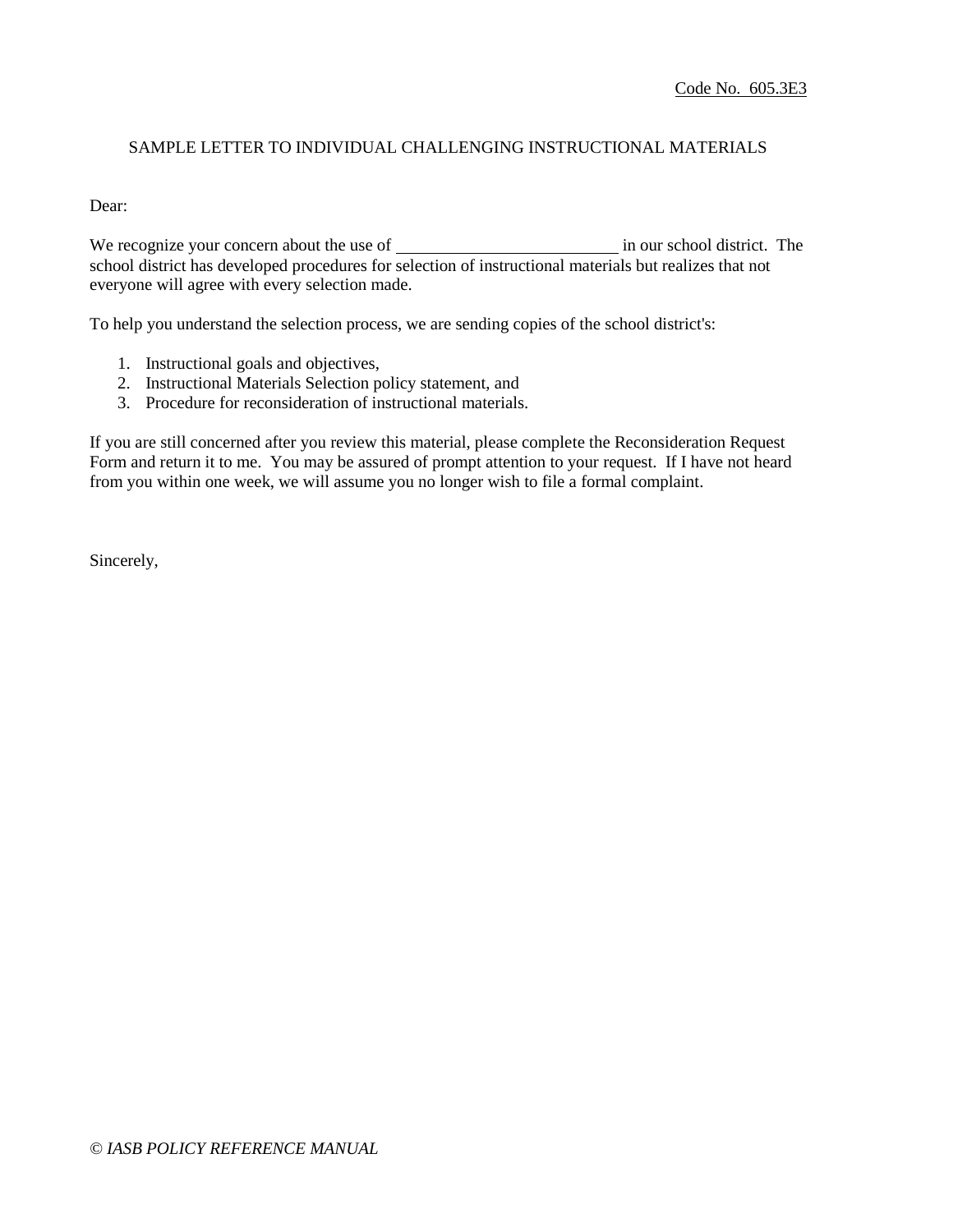## RECONSIDERATION OF INSTRUCTIONAL MATERIALS REGULATION

- A. A member of the school district community may raise an objection to instructional materials used in the school district's education program despite the fact that the individuals selecting such material were duly qualified to make the selection and followed the proper procedure and observed the criteria for selecting such material.
	- 1. The school official or employee receiving a complaint regarding instructional materials will try to resolve the issue informally. The materials generally will remain in use pending the outcome of the reconsideration procedure.
		- a. The school official or employee initially receiving a complaint will explain to the individual the board's selection procedure, criteria to be met by the instructional materials, and qualifications of those persons selecting the material.
		- b. The school official or employee initially receiving a complaint will explain to the individual the role of the objected material in the education program, its intended educational purpose, and additional information regarding its use. In the alternative, the employee may refer the individual to the teacher-librarian who can identify and explain the use of the material.
	- 2. The employee receiving the initial complaint will advise the building principal of the initial contact no later than the end of the school day following the discussion with the individual, whether or not the individual has been satisfied by the initial contact. A written record of the contact is maintained by the principal in charge of the attendance center. Each building principal shall inform employees of their obligation to report complaints.
	- 3. In the event the individual making an objection to instructional materials is not satisfied with the initial explanation, the individual is referred to the principal or to the teacherlibrarian of the attendance center. If, after consultation with the principal or teacherlibrarian, the individual desires to file a formal complaint, the principal or teacher-librarian will assist in filling out a Reconsideration Request Form in full and filing it with the superintendent.

### B. Request for Reconsideration

- 1. A member of the school district community may formally challenge instructional materials on the basis of appropriateness used in the school district's education program. This procedure is for the purpose of considering the opinions of those persons in the school district and the community who are not directly involved in the selection process.
- 2. Each attendance center and the school district's central administrative office will keep on hand and make available Reconsideration Request Forms. Formal objections to instructional materials must be made on this form.
- 3. The individual will state the specific reason the instructional material is being challenged. The Reconsideration Request Form is signed by the individual and filed with the superintendent.
- 4. The superintendent will promptly file the objection with the reconsideration committee for re-evaluation.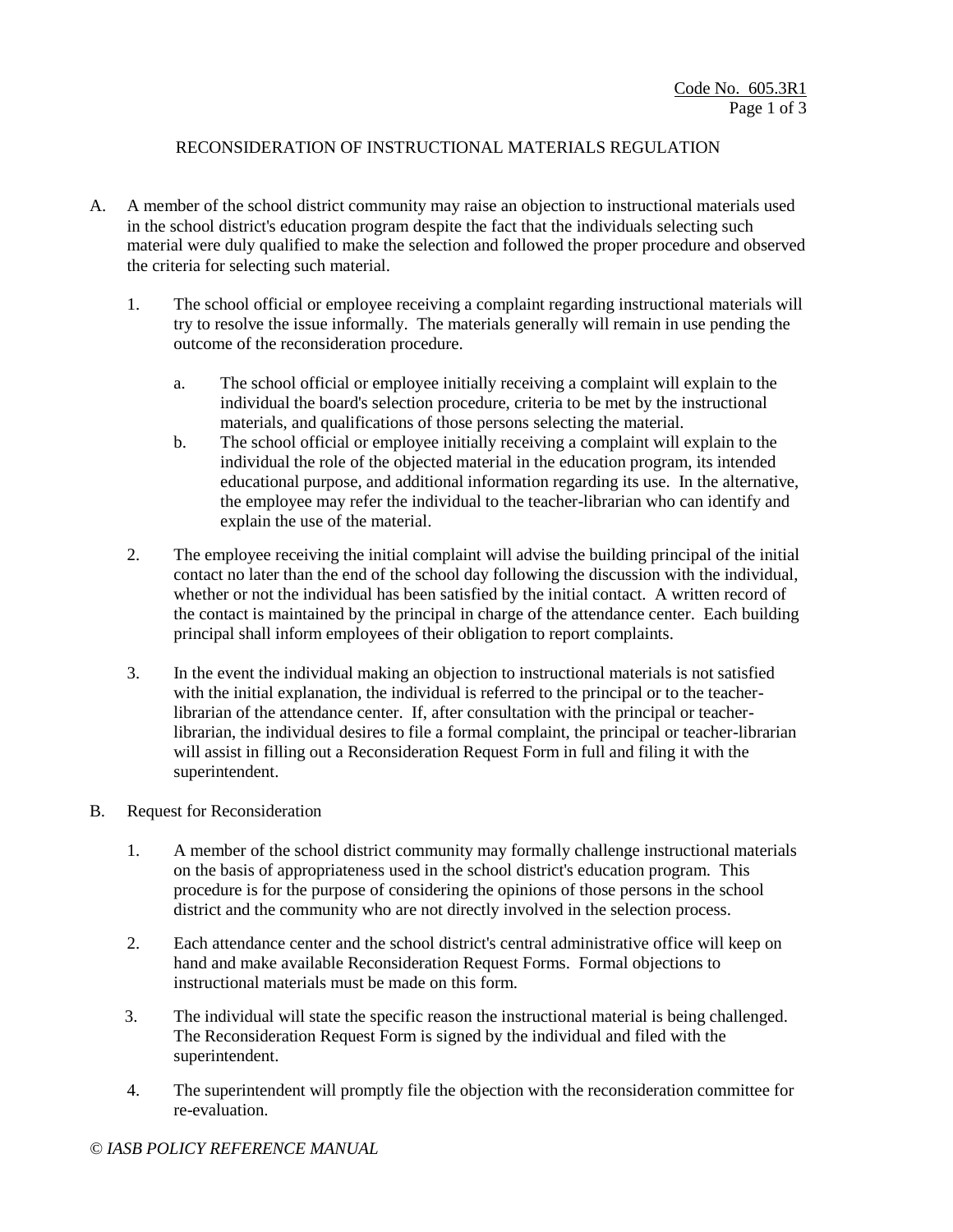## RECONSIDERATION OF INSTRUCTIONAL MATERIALS REGULATION

- 5. Generally, access to challenged instructional material will not be restricted during the reconsideration process. However, in unusual circumstances, the instructional material may be removed temporarily by following the provisions of Section B.6.d. of this rule.
- 6. The Reconsideration Committee
	- a. The reconsideration committee is made up of eight members.
		- (1) One licensed employee designated annually, as needed, by the superintendent.
		- (2) One teacher-librarian designated annually by the superintendent.
		- (3) One member of the administrative team designated annually by the superintendent.
		- (4) Three members of the community appointed annually, as needed, by the board.
		- (5) Two high school students, selected annually by the high school principal.
	- b. The committee will select their chairperson and secretary.
	- c. The committee will meet at the request of the superintendent.
	- d. Special meetings may be called by the board to consider temporary removal of materials in unusual circumstances. A recommendation for temporary removal will require a two-thirds vote of the committee.
	- e. Notice of committee meetings is made public through appropriate publications and other communications methods.
	- f. The committee will receive the completed Reconsideration Request Form from the superintendent.
	- g. The committee will determine its agenda for the first meeting which may include the following:
		- (1) Distribution of copies of the completed Reconsideration Request Form.
		- (2) An opportunity for the individual or a group spokesperson to talk about or expand on the Reconsideration Request Form.
		- (3) Distribution of reputable, professionally prepared reviews of the challenged instructional material if available.
		- (4) Distribution of copies of the challenged instructional material as available.
	- h. The committee may review the selection process for the challenged instructional material and may, to its satisfaction, determine that the challenge is without merit and dismiss the challenge. The committee will notify the individual and the superintendent of its action.
	- i. At a subsequent meeting, if held, interested persons, including the individual filing the challenge, may have the opportunity to share their views. The committee may request that individuals with special knowledge be present to give information to the committee.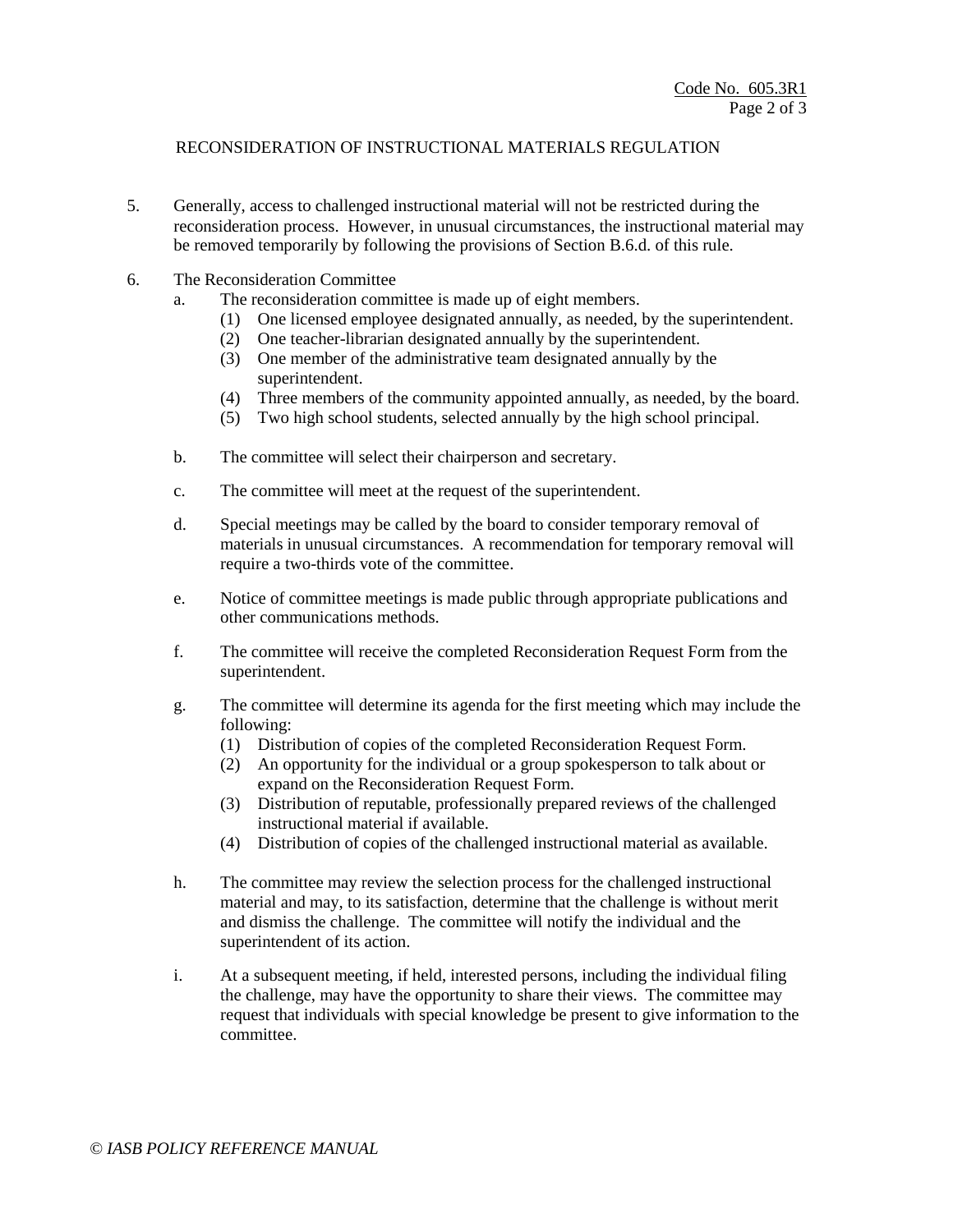### RECONSIDERATION OF INSTRUCTIONAL MATERIALS REGULATION

- j. The individual filing the challenge is kept informed by the reconsideration committee secretary on the status of the Reconsideration Request Form throughout the reconsideration process. The individual filing the challenge and known interested parties is given appropriate notice of meetings.
- k. At the second or a subsequent meeting the committee will make its final recommendation. The committee's final recommendation may be to take no removal action, to remove the challenged material from the school environment, or to limit the educational use of the challenged material. The sole criterion for the final recommendation is the appropriateness of the material for its intended educational use. The written final recommendation and its justification are forwarded to the board, the individual and the appropriate attendance centers. The superintendent my also make a recommendation but if so, it should be independent from the committee's.

Following the superintendent's decision with respect to the committee's recommendation, the individual or the chairperson of the reconsideration committee may appeal the decision to the board for review. Such appeal must be presented to the superintendent in writing within five days following the announcement of the superintendent's decision. The board will promptly determine whether to hear the appeal.

- l. A recommendation to sustain a challenge will not be interpreted as a judgment of irresponsibility on the part of the individuals involved in the original selection or use of the material.
- m. Requests to reconsider materials which have previously been reconsidered by the committee must receive approval of two-thirds of the committee members before the materials will again be reconsidered.
- n. If necessary or appropriate in the judgment of the committee, the committee may appoint a subcommittee of members or nonmembers to consolidate challenges and to make recommendations to the full committee. The composition of this subcommittee will approximate the representation of the full committee.
- o. Committee members directly associated with the selection, use, or challenger of the challenged material are excused from the committee during the deliberation of the challenged instructional materials. The superintendent may appoint a temporary replacement for the excused committee member, but the replacement must be of the same general qualifications as the member excused.
- p. Persons dissatisfied with the decision of the board may appeal to the Iowa Board of Education pursuant to state law.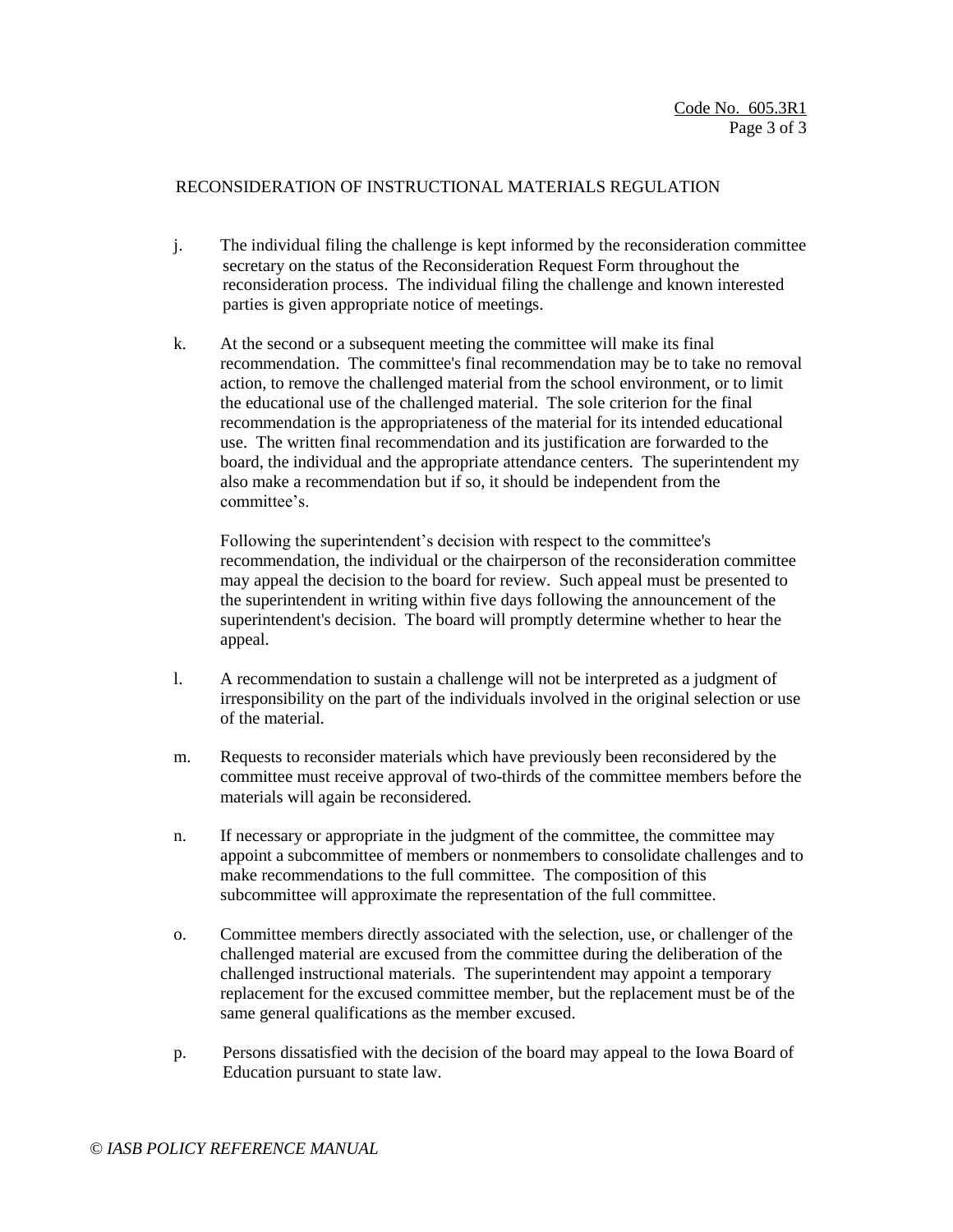## TECHNOLOGY AND INSTRUCTIONAL MATERIALS

The board supports the use of innovative methods and the use of technology in the delivery of the education program. The board encourages employees to investigate economical ways to utilize multimedia, computers, and other technologies as a part of the curriculum.

It is the responsibility of the superintendent to develop a plan for the use of technology in the curriculum and to evaluate it annually. The superintendent will report the results of the evaluation and make a recommendation to the board annually regarding the use of technology in the curriculum.

*NOTE: This is a mandatory policy and reflects the educational standards. For more detailed discussion of this issue, see IASB's Policy Primer, Vol. 20 #1-August 31, 2007.*

Legal Reference: Iowa Code § 279.8 (2013). 281 I.A.C. 12.3(12), 12.5(10), .5(17)

Cross Reference: 602 Curriculum Development 605 Instructional Materials

Approved 07-29-2019 Reviewed 07-29-2019 Revised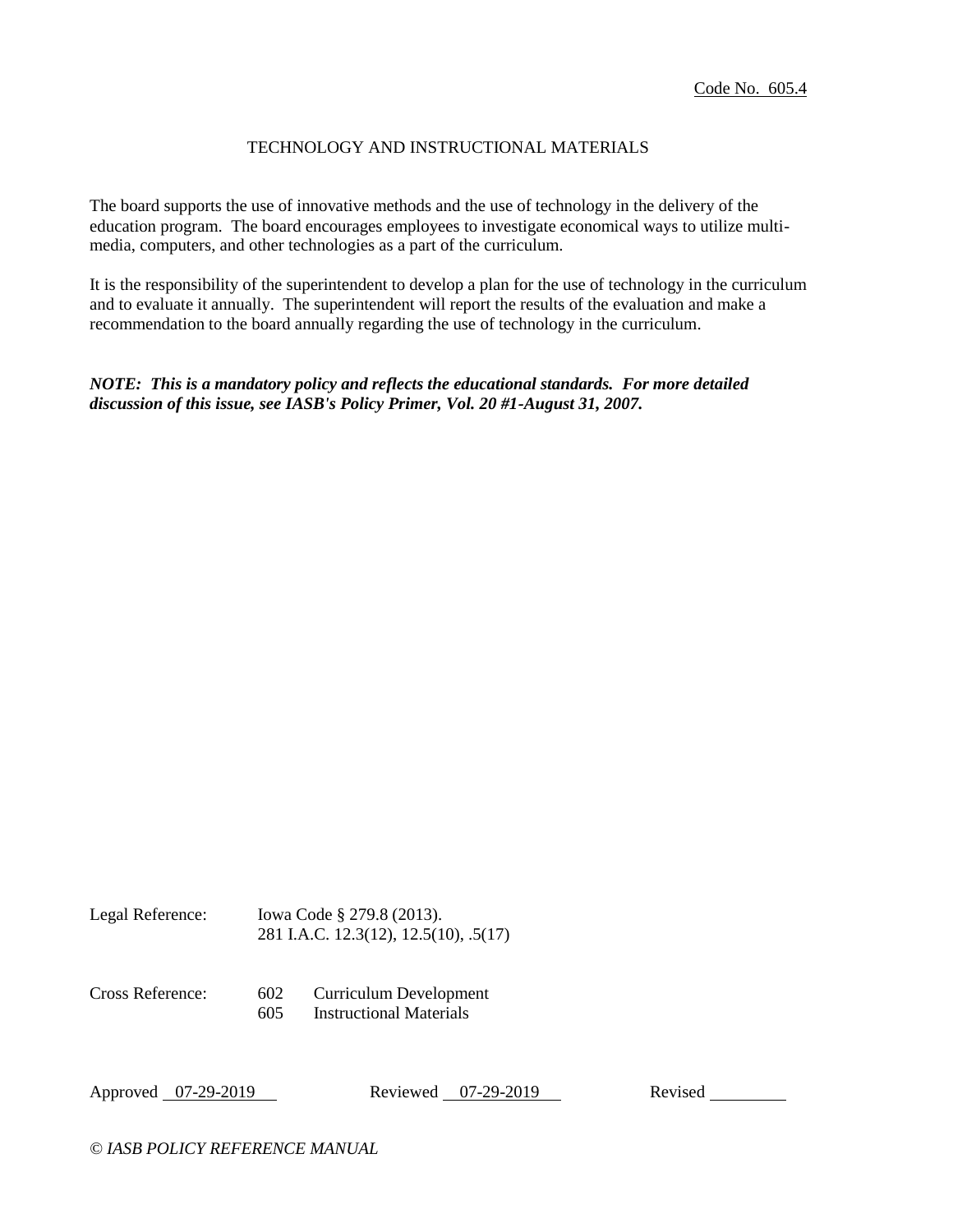## SCHOOL LIBRARY

The school district will maintain a school library in each building for use by employees and by students during the school day.

Materials for the libraries will be acquired according to board policy, "Instructional Materials Selection."

It is the responsibility of the principal of the building in which the school library is located to oversee the use of materials in the library.

It is the responsibility of the superintendent to develop procedures for the selection and replacement of both library and instructional materials, for the acceptance of gifts, for the weeding of library and instructional materials, and for the handling of challenges to either library or classroom materials.

## *NOTE: This is a mandatory policy and reflects the educational standards. For more detailed discussion of this issue, see IASB's Policy Primer, Vol. 20 #1-August 31, 2007.*

Legal Reference: Iowa Code §§ 256.7(24); 279.8; 280.14; 301 (2013). 281 I.A.C. 12.3(11), (12).

Cross Reference: 602 Curriculum Development 605 Instructional Materials

Approved 07-29-2019 Reviewed 07-29-2019 Revised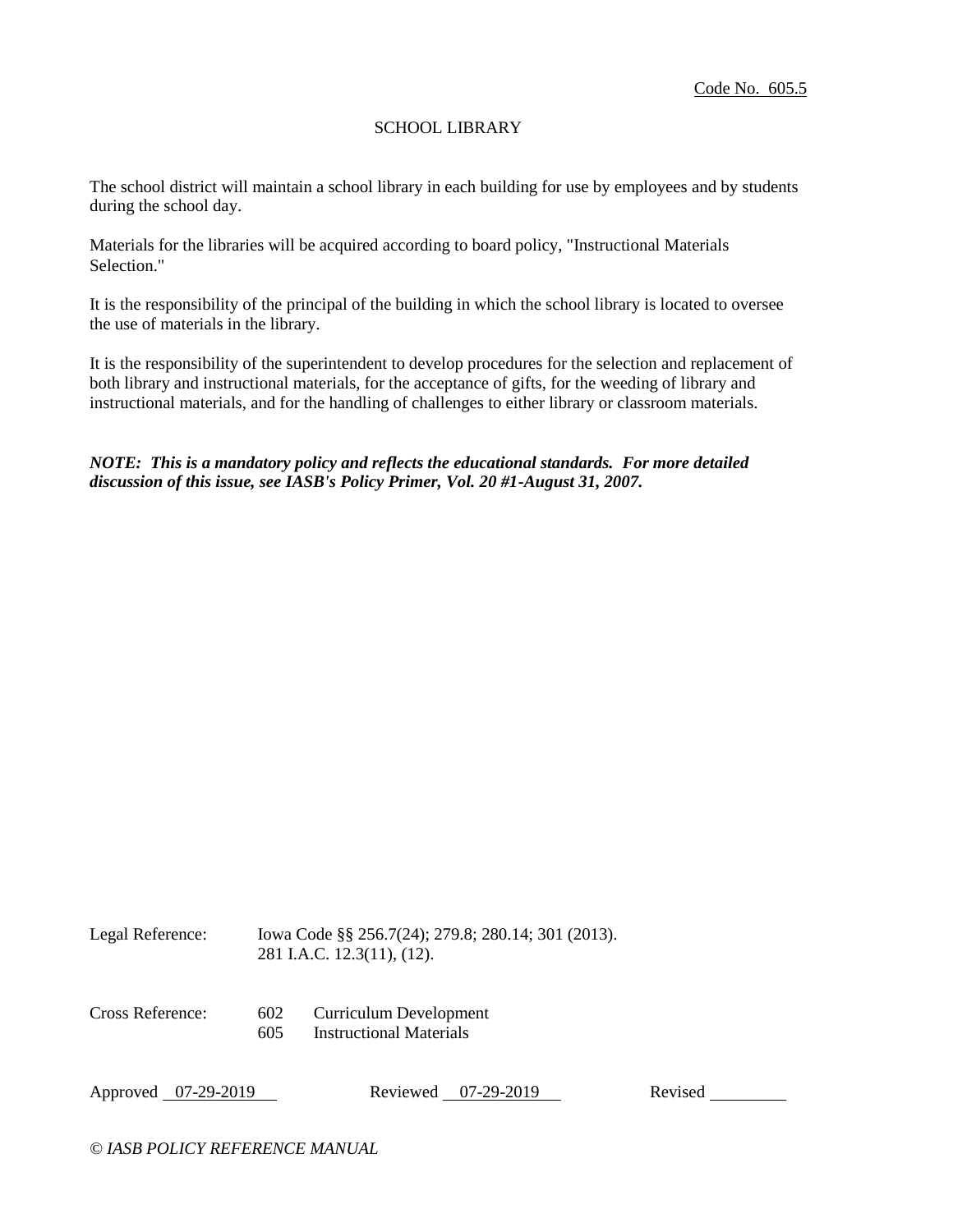### INTERNET - APPROPRIATE USE

Because technology is a vital part of the school district curriculum, the Internet will be made available to employees and students. Appropriate and equitable use of the Internet will allow employees and students to access resources unavailable through traditional means.

Students will be able to access the Internet through their teachers. Individual student accounts and electronic mail addresses may be issued to students. If a student already has an electronic mail address, the student may, with the permission of the supervising teacher, be permitted to use the address to send and receive mail at school.

The Internet can provide a vast collection of educational resources for students and employees. It is a global network which makes it impossible to control all available information. Because information appears, disappears and changes constantly, it is not possible to predict or control what students may locate. The school district makes no guarantees as to the accuracy of information received on the Internet. Although students will be under teacher supervision while on the network, it is not possible to constantly monitor individual students and what they are accessing on the network. Some students might encounter information which may not be of educational value. Student Internet records and access records are confidential records treated like other student records. Students' Internet activities will be monitored by the school district to ensure students are not accessing inappropriate sites that have visual depictions that include obscenity, child pornography or are harmful to minors. The school district will use technology protection measures to protect students from inappropriate access, including sites that include obscenity, child pornography or are harmful to minors.

The school district will monitor the online activities of students and will educate students about appropriate online behavior, including interacting on social networking sites and chat rooms. Students will also be educated on cyberbullying, including awareness and response. Employees will provide age appropriate training for students who use the Internet. The training provided will be designed to promote the school district's commitment to:

- The standards and acceptable use of Internet services as set forth in the Internet Safety Policy;
- Student safety with regard to:
	- o safety on the Internet;
	- o appropriate behavior while on online, on social networking Web sites, and
	- o in chat rooms; and
	- o cyberbullying awareness and response.
- Compliance with the E-rate requirements of the Children's Internet Protection Act

Employees and students will be instructed on the appropriate use of the Internet. Parents will be required to sign a permission form to allow their students to access the Internet. Students will sign a form acknowledging they have read and understand the Internet Acceptable Use policy and regulations, that they will comply with the policy and regulations, and that they understand the consequences for violation of the policy or regulations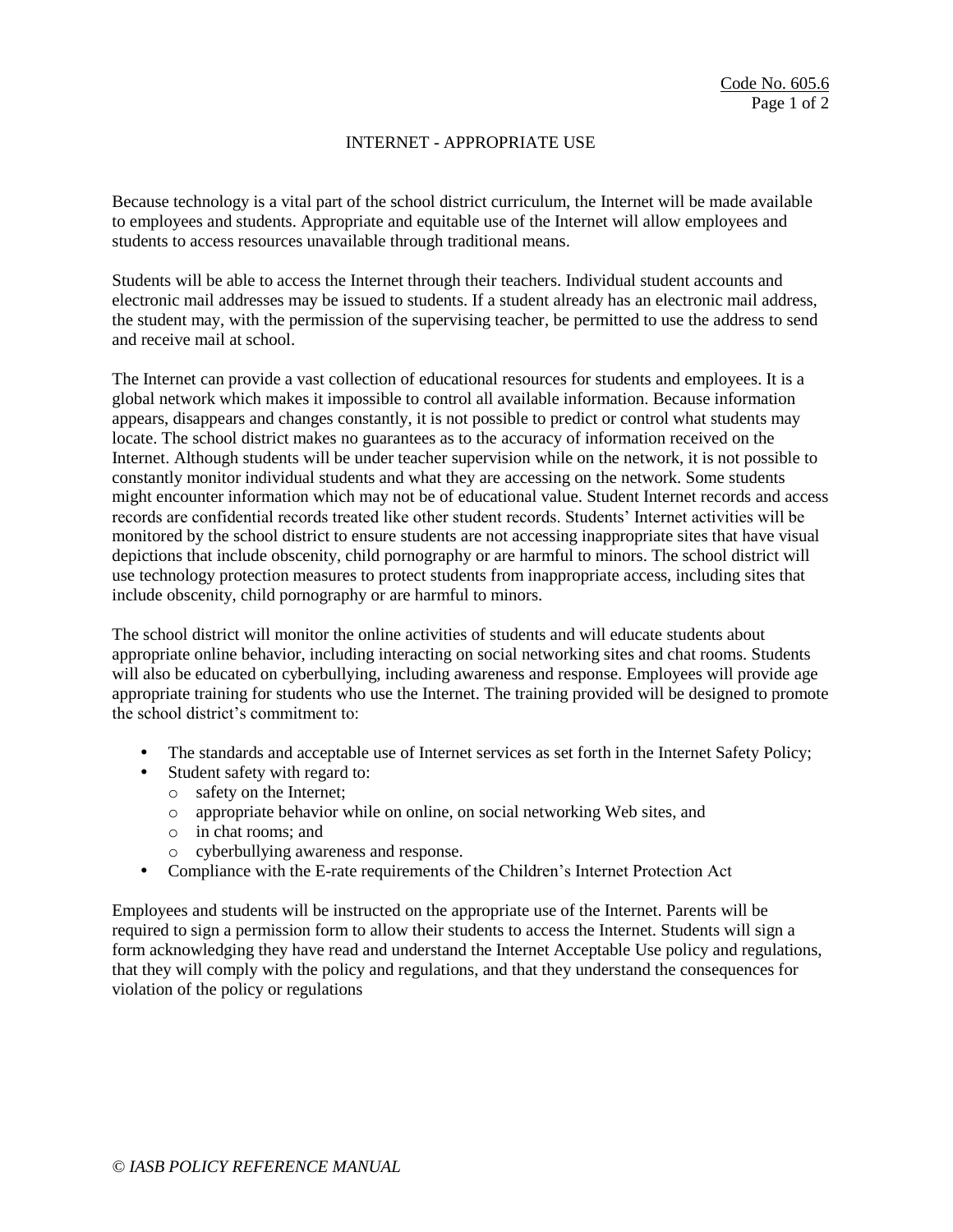Code No. 605.6 Page 2 of 2

#### INTERNET - APPROPRIATE USE

In compliance with federal law, this policy will be maintained at least five years beyond the termination of funding under the Children's Internet Protection Act (CIPA) or E-rate.

*Note: This is a mandatory policy. Parents must give permission to allow their children to access the internet according to the policy language; and districts are obligated to provide education/training on the safe use of the internet for students.*

Legal References: 47 C.F.R 54.520 Iowa Code § 279.8

Cross References: 104 Anti-Bullying/Harassment 502 Student Rights and Responsibilities 506 Student Records 605.5 School Library

Approved 1/13/21 Reviewed 1/13/21 Revised 1/13/21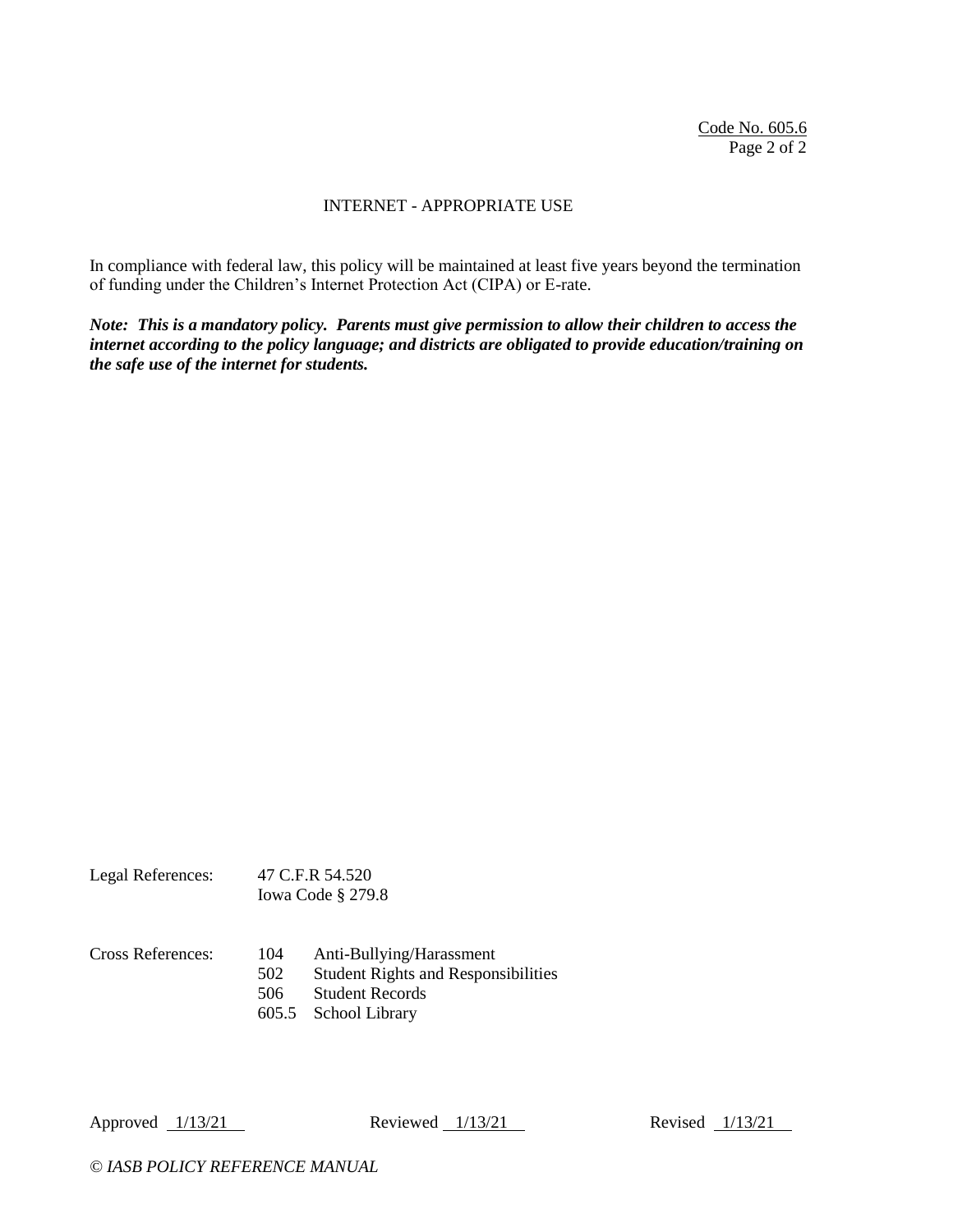### INTERNET ACCESS PERMISSION LETTER TO PARENTS

Your child has access to the Internet. The vast domain of information contained within Internet's libraries can provide unlimited opportunities to students.

Students will be able to access the Internet through their teachers. Individual student accounts and electronic mail addresses will not be issued to students at this time. If a student already has an electronic mail address, he/she will not be permitted to use the address to send and receive mail at school.

Students will be expected to abide by the following network etiquette:

- The use of the network is a privilege and may be taken away for violation of board policy or regulations. As a user of the Internet, students may be allowed access to other networks. Each network may have its own set of policies and procedures. Students will abide by the policies and procedures of these other networks.
- Students will respect all copyright and license agreements.
- Students will cite all quotes, references, and sources.
- Students will only remain on the system long enough to get needed information.
- Students will apply the same privacy, ethical and educational considerations utilized in other forms of communication.
- Student access for electronic mail will be provided by the schools Technology Director and only those accounts should be used in the school district. Students should adhere to the following guidelines:
	- o Others may be able to read or access the mail, so private messages should not be sent.
	- o Delete unwanted messages immediately.
	- o Use of objectionable language is prohibited.
	- o Always sign messages.
	- o Always acknowledge receipt of a document or file.
	- o Students accessing Internet services that have a cost involved will be responsible for payment of those costs.

Please sign the form if you would like your child to be granted Internet access and return the permission form to your child's school.

| <b>Student Name</b> | Grade |
|---------------------|-------|
| School              | Date  |
| Date                |       |

(Parent or guardian's signature)

If you have granted your child Internet access, please have them respond to the following:

I have read the School Board Policy #605.6E1 (on our website) to include the expected network etiquette and agree to abide by these provisions. I understand that violation of these provisions may constitute suspension or revocation of Internet privileges.

I agree to be responsible for payment of costs incurred by accessing any Internet services that have a cost involved.

By authoring use of the school district's system, the school district does not relinquish control over materials contained in files on the system. Users should expect only limited privacy in the contents of personal files on the school district's systems.

(Student signature)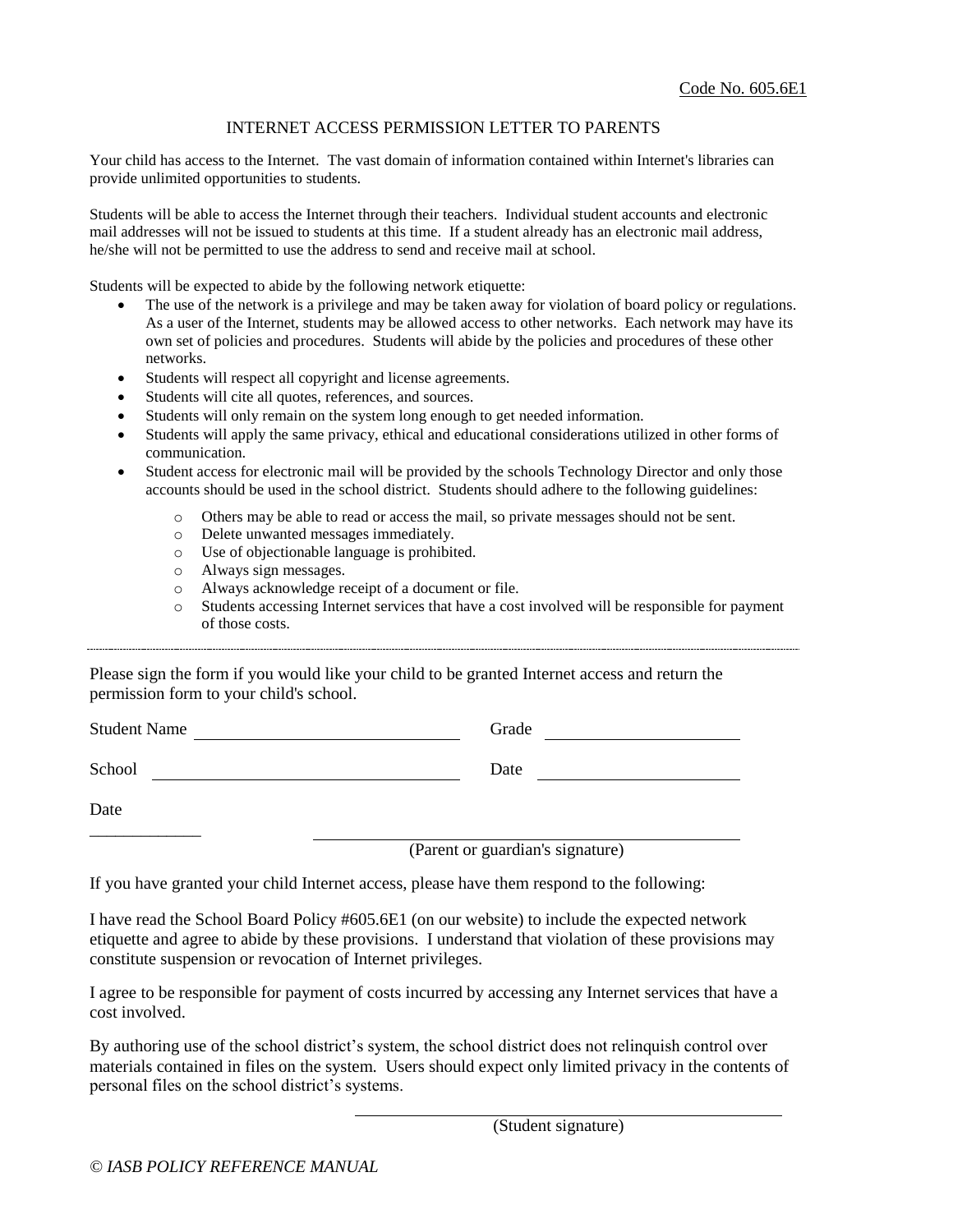# INTERNET APPROPRIATE USE VIOLATION NOTICE

| Student: |                                                                                                                                                                                                                                                                                                                            |
|----------|----------------------------------------------------------------------------------------------------------------------------------------------------------------------------------------------------------------------------------------------------------------------------------------------------------------------------|
| Teacher: | <u> 1980 - Johann Stoff, deutscher Stoffen und der Stoffen und der Stoffen und der Stoffen und der Stoffen und de</u>                                                                                                                                                                                                      |
| Date:    |                                                                                                                                                                                                                                                                                                                            |
|          | Students who access restricted items on the Internet are subject to the appropriate action described in<br>the school's discipline policy or student handbook or to the following consequences:                                                                                                                            |
|          | <b>First Offense:</b>                                                                                                                                                                                                                                                                                                      |
|          | The above student has violated the Student Internet Policy by intentionally accessing<br>restricted material. He/she may lose Internet access for up to three weeks at the discretion<br>of the supervising teacher. A second offense will result in the student losing Internet<br>access for a period _________________. |
|          | Second Offense:                                                                                                                                                                                                                                                                                                            |
|          | The above student has violated the Student Internet Policy by intentionally accessing<br>restricted material for a second time. As a consequence of this violation the above student<br>has lost Internet access for a period ______________.                                                                              |
|          | Third Offense:                                                                                                                                                                                                                                                                                                             |
|          | The above student has violated the Student Internet Policy by intentionally accessing<br>restricted material for a third time. As a consequence of this violation the above student<br>school year.                                                                                                                        |
|          |                                                                                                                                                                                                                                                                                                                            |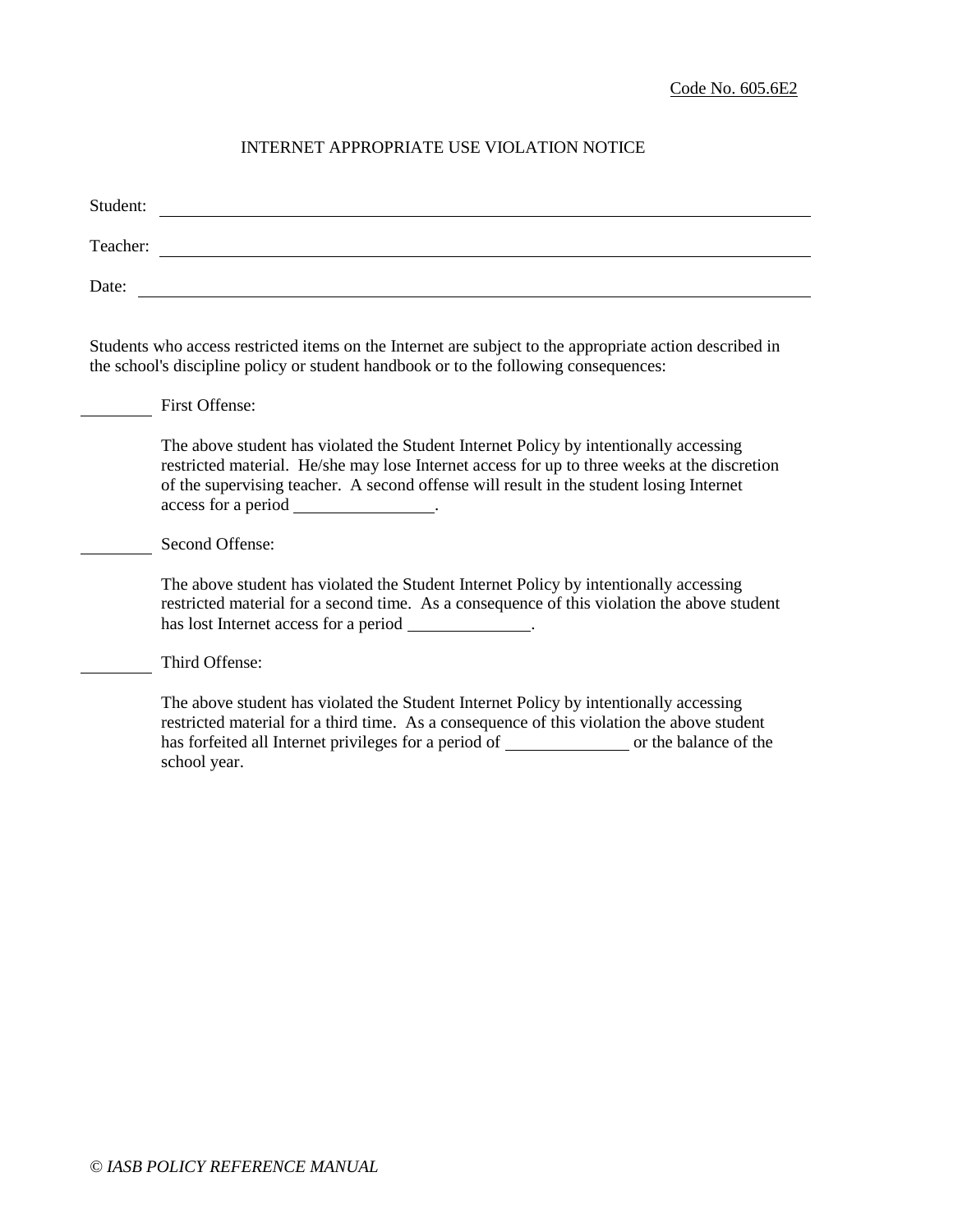#### INTERNET - APPROPRIATE USE REGULATION

I. Responsibility for Internet Appropriate Use.

A. The authority for appropriate use of electronic Internet resources is delegated to the licensed employees.

B. Instruction in the proper use of the Internet will be available to employees who will then provide similar instruction to their students.

C. Employees are expected to practice appropriate use of the Internet, and violations may result in discipline up to, and including, discharge.

II. Internet Access.

A. Access to the Internet is available to teachers and students as a source of information and a vehicle of communication.

B. Students will be able to access the Internet on their school-provided devices with schoolprovided accounts at the teachers' discretion. Individual student accounts and electronic mail addresses will be issued by the Technology Director when students receive their device.

- 1. Making Internet access available to students carries with it the potential that some students might encounter information that may not be appropriate for students. However, on a global network, it is impossible to control all materials. Because information on the Internet appears, disappears and changes, it is not possible to predict or control what students may locate.
- 2. It is a goal to allow teachers and students access to the rich opportunities on the Internet, while we protect the rights of students and parents who choose not to risk exposure to questionable material.
- 3. The smooth operation of the network relies upon the proper conduct of the end users who must adhere to strict guidelines which require efficient, ethical and legal utilization of network resources.
- 4. To reduce unnecessary system traffic, users may use real-time conference features such as talk/chat/Internet relay chat only as approved by the supervising teacher.
- 5. Transmission of material, information or software in violation of any board policy or regulation is prohibited.
- 6. System users will perform a virus check on downloaded files to avoid spreading computer viruses.
- 7. The school district makes no guarantees as to the accuracy of information received on the Internet.
- III. Permission to Use Internet Annually, parents will grant permission for their student to use the Internet using the prescribed form.
- IV. Student Use of Internet.
	- A. Equal Opportunity The Internet is available to all students within the school district through teacher access. The amount of time available for each student may be limited by the number of available terminals and the demands for each terminal.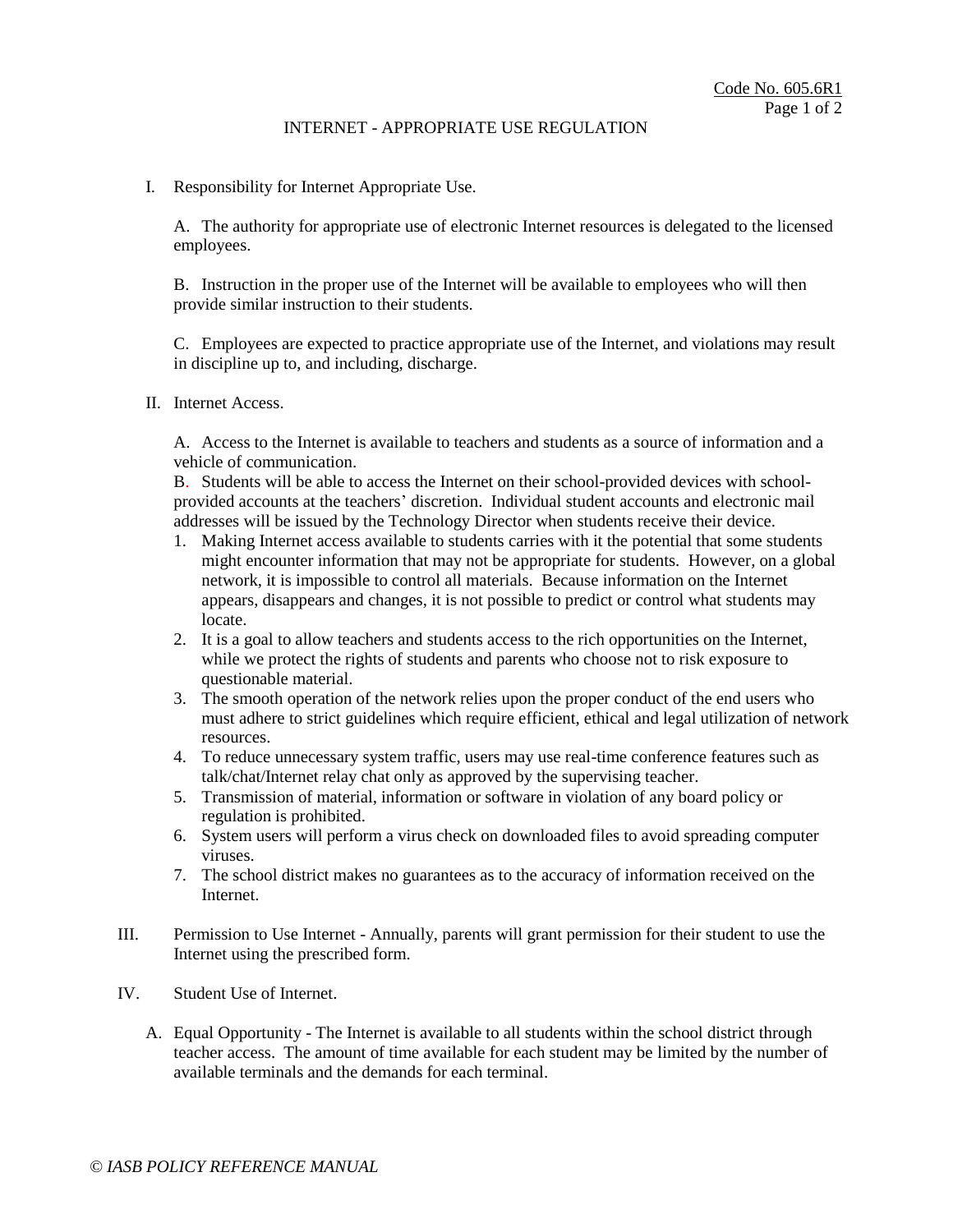## INTERNET - APPROPRIATE USE REGULATION

#### B. On-line Etiquette.

- 1. The use of the network is a privilege and may be taken away for violation of board policy or regulations. As a user of the Internet, students may be allowed access to other networks. Each network may have its own set of policies and procedures. It is the user's responsibility to abide by the policies and procedures of these other networks.
- 2. Students should adhere to on-line protocol:
	- a. Respect all copyright and license agreements.
	- b. Cite all quotes, references and sources.
	- c. Remain on the system long enough to get needed information, then exit the system.
	- d. Apply the same privacy, ethical and educational considerations utilized in other forms of communication.
- 3. Student access for electronic mail will be through the student's school-provided account only. Students should adhere to the following guidelines:
	- a. Others may be able to read or access the mail so private messages should not be sent.
	- b. Delete unwanted messages immediately.
	- c. Use of objectionable language is prohibited.
	- d. Always sign messages.
	- e. Always acknowledge receipt of a document or file.
- C. Restricted Material Students will not intentionally access or download any text file or picture or engage in any conference that includes material which is obscene, libelous, indecent, vulgar, profane or lewd; advertises any product or service not permitted to minors by law; constitutes insulting or fighting words, the very expression of which injures or harasses others; or presents a clear and present likelihood that, either because of its content or the manner of distribution, it will cause a material and substantial disruption of the proper and orderly operation and discipline of the school or school activities, will cause the commission of unlawful acts or the violation of lawful school regulations.
- D. Unauthorized Costs If a student gains access to any service via the Internet which has a cost involved or if a student incurs other types of costs, the student accessing such a service will be responsible for those costs.
- V. Student Violations--Consequences and Notifications.

Students who access restricted items on the Internet are subject to the appropriate action described in board policy or regulations or the following consequences:

- 1. First Violation A verbal and written "Warning" notice will be issued to the student. The student may lose Internet access to be determined on a case-by-case basis by the supervising teacher and building principal. A copy of the notice will be mailed to the student's parent and a copy provided to the building principal.
- 2. Second Violation A verbal and written "Second Violation" notice will be issued to the student. A copy of the notice will be sent to the student's parent and a copy provided to the building principal. The student will forfeit all Internet privileges to be determined on a case-by-case basis by the supervising teacher and building principal.
- 3. Third Violation A verbal and written "Third Violation" notice will be issued to the student. A copy of the notice will be sent to the student's parent and a copy provided to the building principal. The student will forfeit all Internet privileges to be determined on a case-by-case basis by the supervising teacher and building principal.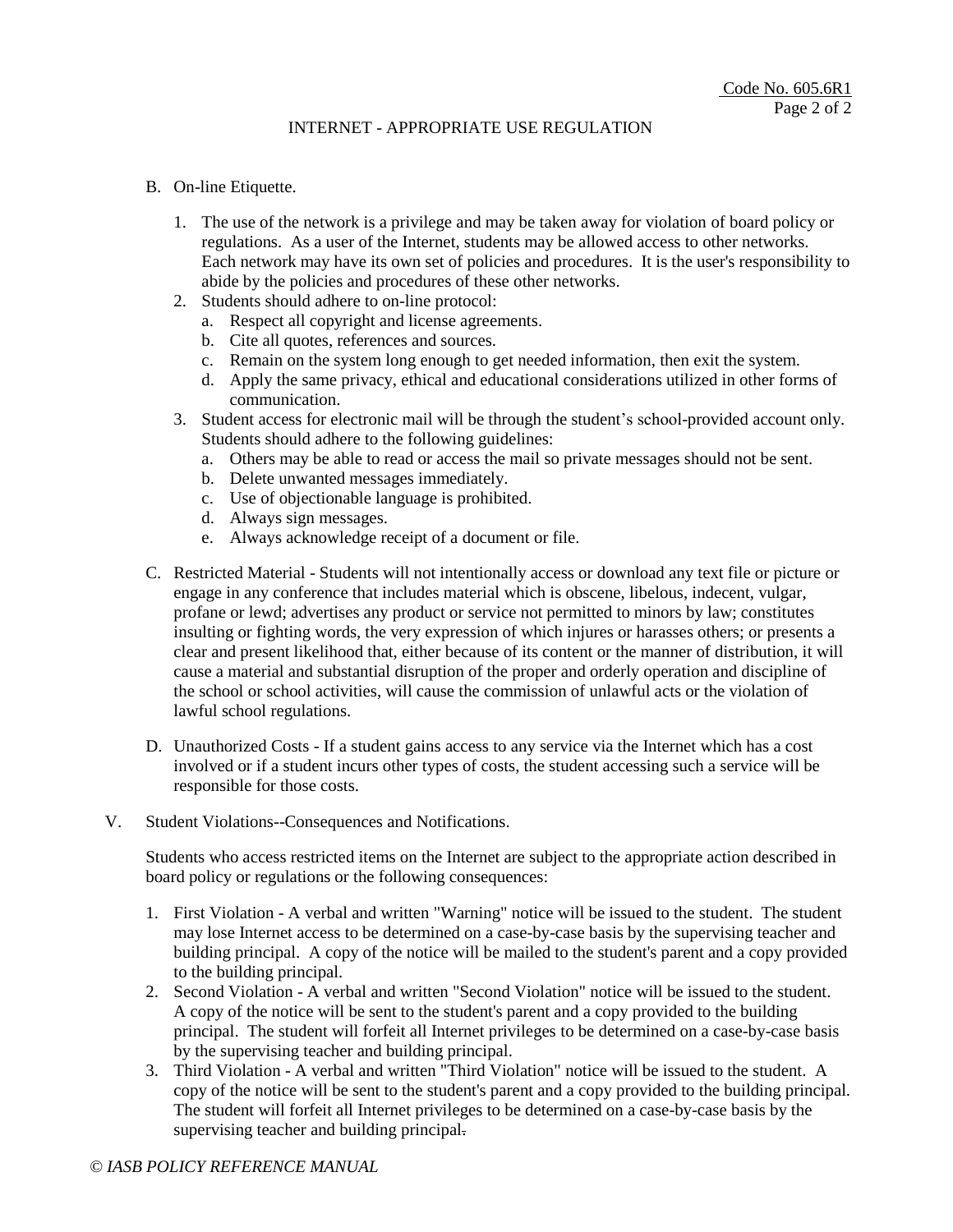#### USE OF INFORMATION RESOURCES

In order for students to experience a diverse curriculum, the board encourages employees to supplement their regular curricular materials with other resources. In so doing, the board recognizes that federal law makes it illegal to duplicate copyrighted materials without authorization of the holder of the copyright, except for certain exempt purposes. Severe penalties may be imposed for plagiarism, unauthorized copying or using of media, including, but not limited to, print, electronic and web-based materials, unless the copying or using conforms to the "fair use" doctrine. Under the "fair use" doctrine, unauthorized reproduction of copyrighted materials is permissible for such purposes as criticism, comment, news reporting, teaching, scholarship or research providing that all fair use guidelines are met.

While the school district encourages employees to enrich the learning programs by making proper use of supplementary materials, it is the responsibility of employees to abide by the school district's copying procedures and obey the requirements of the law. In no circumstances shall it be necessary for school district staff to violate copyright requirements in order to perform their duties properly. The school district will not be responsible for any violations of the copyright law by employees or students. Violation of the copyright law by employees may result in discipline up to, and including, termination. Violation of the copyright law by students may result in discipline, up to and including, suspension or expulsion.

Parents or others who wish to record, by any means, school programs or other activities need to realize that even though the school district received permission to perform a copyrighted work does not mean outsiders can copy it and re-play it. Those who wish to do so should contact the employee in charge of the activity to determine what the process is to ensure the copyright law is followed. The school district is not responsible for outsiders violating the copyright law or this policy.

Any employee or student who is uncertain as to whether reproducing or using copyrighted material complies with the school district's procedures or is permissible under the law should contact the administration or librarian who will also assist employees and students in obtaining proper authorization to copy or use protected material when such authorization is required.

It is the responsibility of the superintendent, in conjunction with the administration or librarian*,* to develop administrative regulations regarding this policy.

Note: This is a mandatory policy. The policy is based upon federal law. It is strongly recommended the board seek legal counsel prior to making substantive edits to the policy and sample regulation. For more detailed discussion of this issue, see IASB's Policy Primer, Vol. 20 #1-August 31, 2007.

Legal References: 17 U.S.C. § 101 et al. (2012) 281 I.A.C. 12.3(12).

Cross References: 605.6 Internet Appropriate Use

Approved 07-29-2019 Reviewed 07-29-2019 Revised 07-29-2019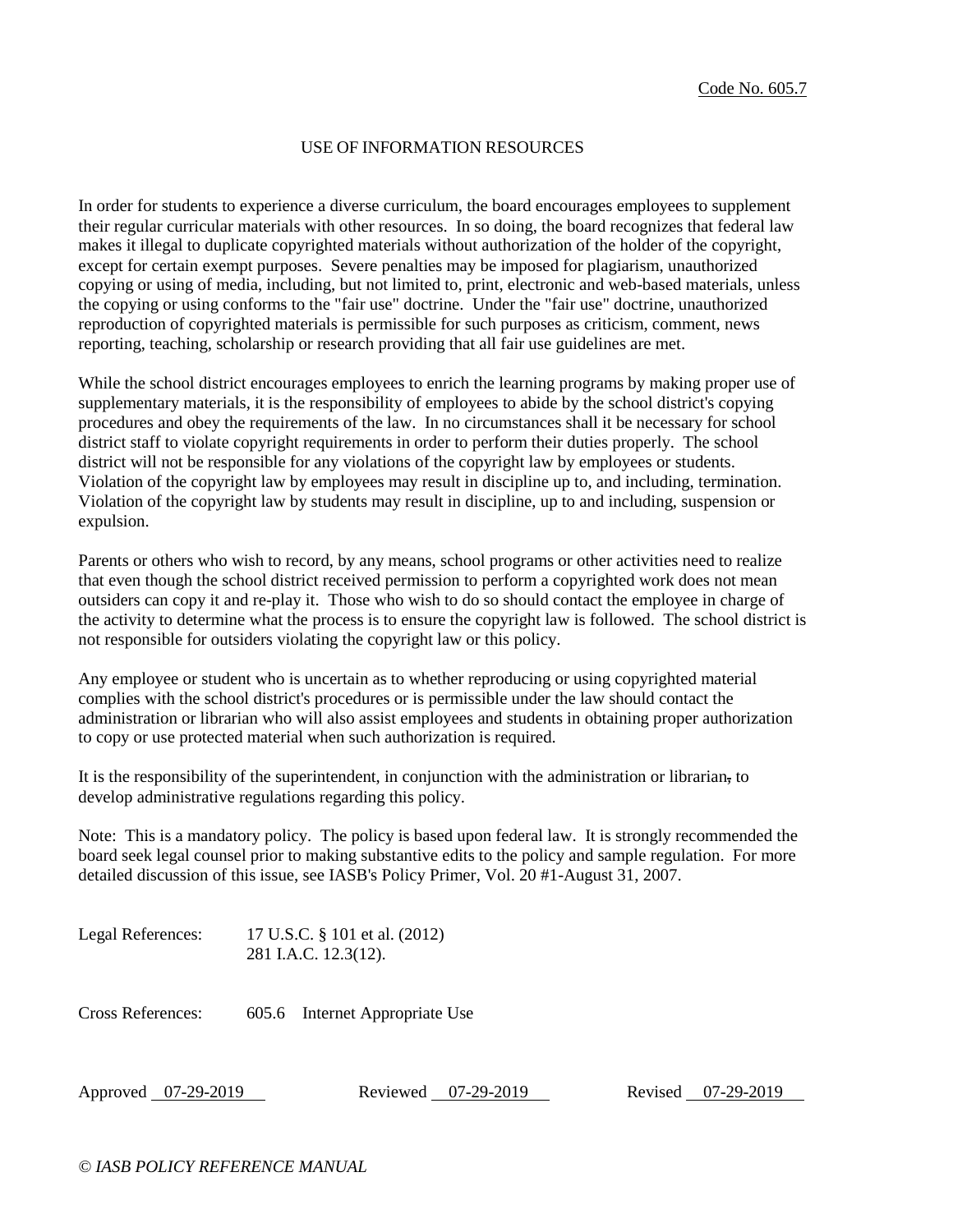Employees and students may make copies of copyrighted materials that fall within the following guidelines. Where there is reason to believe the material to be copied does not fall within these guidelines, prior permission shall be obtained from the publisher or producer with the assistance of the teacher or teacher. Employees and students who fail to follow this procedure may be held personally liable for copyright infringement and may be subject to discipline by the board.

Under the "fair use" doctrine, unauthorized reproduction of copyrighted materials is permissible for such purposes as criticism, comment, news reporting, teaching, scholarship or research. Under the fair use doctrine, each of the following four standards must be met in order to use the copyrighted document:

- Purpose and Character of the Use The use must be for such purposes as teaching or scholarship.
- $\bullet$  Nature of the Copyrighted Work The type of work to be copied.
- $\bullet$  Amount and Substantiality of the Portion Used Copying the whole of a work cannot be considered fair use; copying a small portion may be if these guidelines are followed.
- Effect of the Use Upon the Potential Market for or value of the Copyrighted Work If resulting economic loss to the copyright holder can be shown, even making a single copy of certain materials may be an infringement, and making multiple copies presents the danger of greater penalties.

### **Authorized Reproduction and Use of Copyrighted Material Reminders:**

- Materials on the Internet should be used with caution since they may, and likely are, copyrighted.
- Proper attribution (author, title, publisher, place and date of publication) should always be given.
- Notice should be taken of any alterations to copyrighted works, and such alterations should only be made for specific instructional objectives.
- Care should be taken in circumventing any technological protection measures. While materials copied pursuant to fair use may be copied after circumventing technological protections against unauthorized copying, technological protection measures to block access to materials may not be circumvented.

In preparing for instruction, a teacher may make or have made a single copy of:

- $\bullet$  A chapter from a book;
- An article from a newspaper or periodical;
- A short story, short essay or short poem; or,
- A chart, graph, diagram, drawing, cartoon or picture from a book, periodical or newspaper.

A teacher may make multiple copies not exceeding more than one per pupil, for classroom use or discussion, if the copying meets the tests of "brevity, spontaneity and cumulative effect" set by the following guidelines. Each copy must include a notice of copyright.

- Brevity
	- o A complete poem, if less than 250 words and two pages long, may be copied; excerpts from longer poems cannot exceed 250 words;
	- o Complete articles, stories or essays of less than 2500 words or excerpts from prose works less than 1000 words or 10% of the work, whichever is less may be copied; in any event, the minimum is 500 words;
	- o Each numerical limit may be expanded to permit the completion of an unfinished line of a poem or prose paragraph;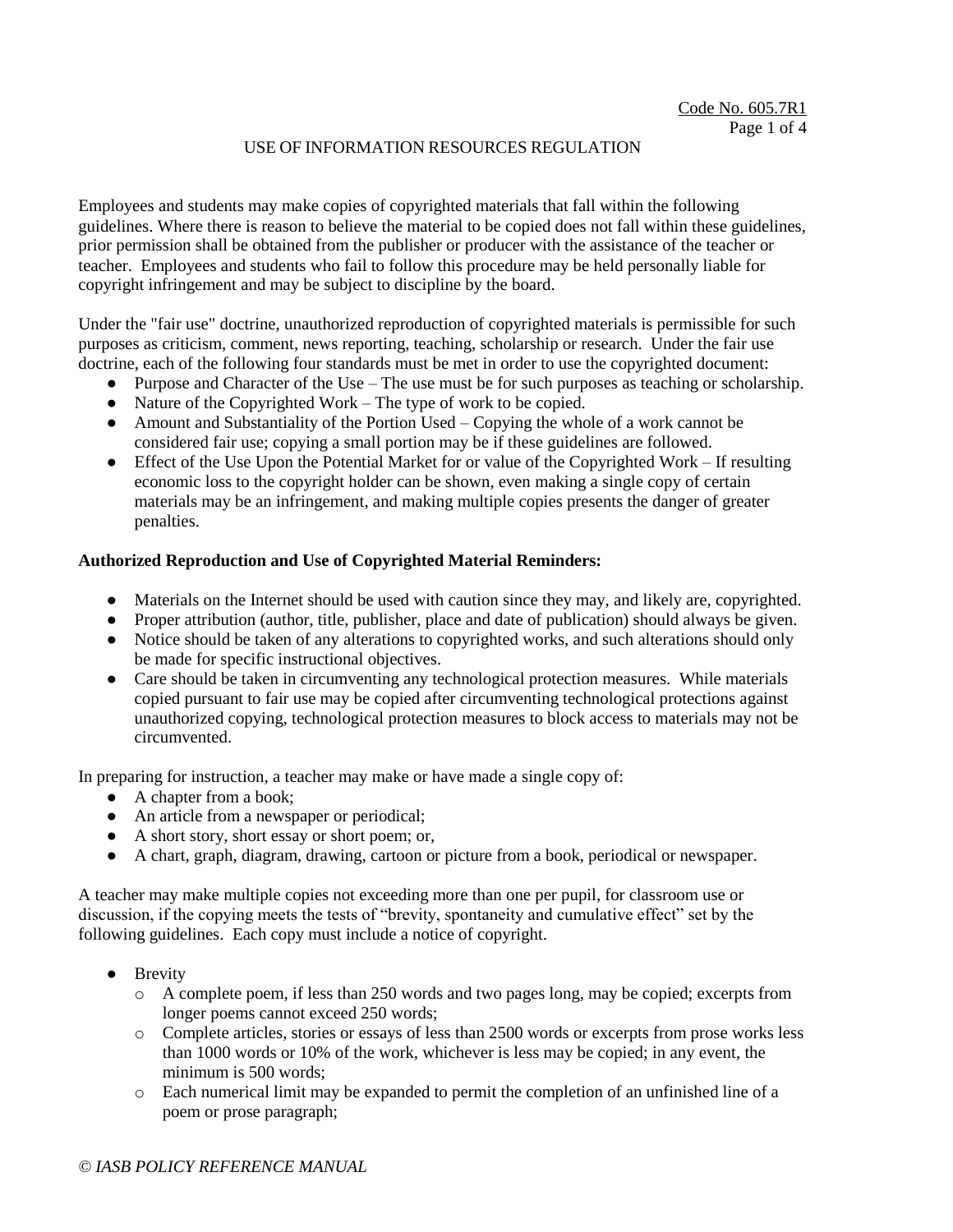- o One chart, graph, diagram, drawing, cartoon or picture per book or periodical issue may be copied. "Special" works cannot be reproduced in full; this includes children's books combining poetry, prose or poetic prose. Short special works may be copied up to two published pages containing not more than 10 percent of the work.
- Spontaneity Should be at the "instance and inspiration" of the individual teacher when there is not a reasonable length of time to request and receive permission to copy.
- Cumulative Effect Teachers are limited to using copied material for only one course for which copies are made. No more than one short poem, article, story or two excerpts from the same author may be copied, and no more than three works can be copied from a collective work or periodical column during one class term. Teachers are limited to nine instances of multiple copying for one course during one class term. Limitations do not apply to current news periodicals, newspapers and current news sections of other periodicals.

### **Copying Limitations**

Circumstances will arise when employees are uncertain whether or not copying is prohibited. In those circumstances, the teacher or teacher should be contacted. The following prohibitions have been expressly stated in federal guidelines:

- Reproduction of copyrighted material shall not be used to create or substitute for anthologies, compilations or collective works.
- Unless expressly permitted by agreement with the publisher and authorized by school district action, there shall be no copying from copyrighted consumable materials such as workbooks, exercises, test booklets, answer sheets and the like.
- Employees shall not:
	- o Use copies to substitute for the purchase of books, periodicals, music recordings, consumable works such as workbooks, computer software or other copyrighted material. Copy or use the same item from term to term without the copyright owner's permission;
	- o Copy or use more than nine instances of multiple copying of protected material in any one term;
	- o Copy or use more than one short work or two excerpts from works of the same author in any one term;
	- $\circ$  Copy or use protected material without including a notice of copyright. The following is a satisfactory notice: NOTICE: THIS MATERIAL MAY BE PROTECTED BY COPYRIGHT LAW.
	- o Reproduce or use copyrighted material at the direction of someone in higher authority or copy or use such material in emulation of some other teacher's use of copyrighted material without permission of the copyright owner.
	- o Require other employees or students to violate the copyright law or fair use guidelines.

## **Authorized Reproduction and Use of Copyrighted Materials in the Library**

A library may make a single copy or three digital copies of:

- An unpublished work in its collection;
- A published work in order to replace it because it is damaged, deteriorated, lost or stolen, provided that an unused replacement cannot be obtained at a fair price.
- A work that is being considered for acquisition, although use is strictly limited to that decision. Technological protection measures may be circumvented for purposes of copying materials in order to make an acquisition decision.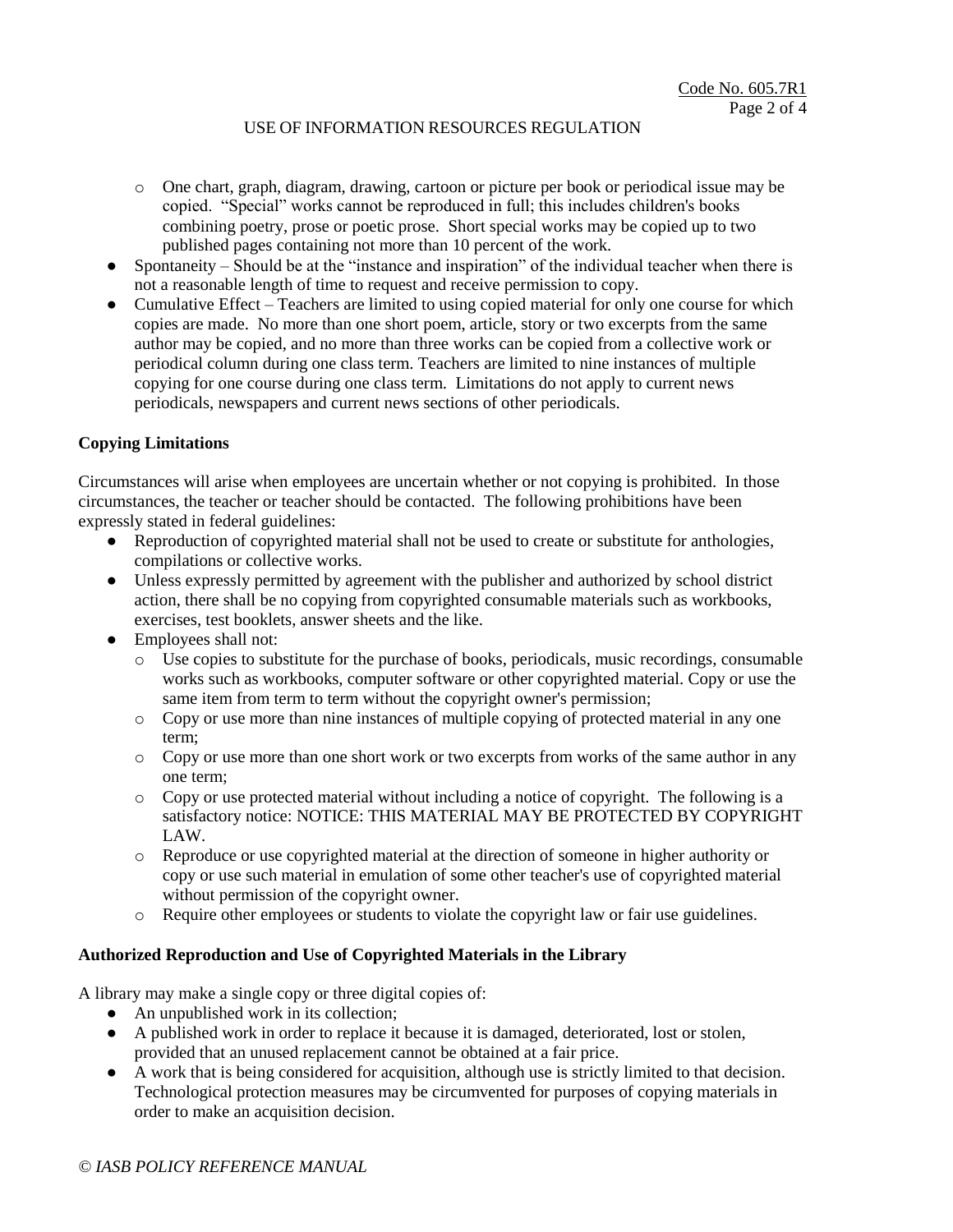A library may provide a single copy of copyrighted material to a student or employee at no more than the actual cost of photocopying. The copy must be limited to one article of a periodical issue or a small part of other material, unless the library finds that the copyrighted work cannot be obtained elsewhere at a fair price. In the latter circumstance, the entire work may be copied. In any case, the copy shall contain the notice of copyright and the student or staff member shall be notified that the copy is to be used only for private study, scholarship or research. Any other use may subject the person to liability for copyright infringement.

### **Authorized Reproduction and Use of Copyrighted Music or Dramatic Works**

Teachers may:

- Make a single copy of a song, movement, or short section from a printed musical or dramatic work that is unavailable except in a larger work for purposes of preparing for instruction;
- Make multiple copies for classroom use of an excerpt of not more than 10% of a printed musical work if it is to be used for academic purposes other than performance, provided that the excerpt does not comprise a part of the whole musical work which would constitute a performable unit such as a complete section, movement, or song;
- In an emergency, a teacher may make and use replacement copies of printed music for an imminent musical performance when the purchased copies have been lost, destroyed or are otherwise not available.
- Make and retain a single recording of student performances of copyrighted material when it is made for purposes of evaluation or rehearsal;
- Make and retain a single copy of excerpts from recordings of copyrighted musical works for use as aural exercises or examination questions; and,
- Edit or simplify purchased copies of music or plays provided that the fundamental character of the work is not distorted. Lyrics shall not be altered or added if none exist.

Performance by teachers or students of copyrighted musical or dramatic works is permitted without the authorization of the copyright owner as part of a teaching activity in a classroom or instructional setting. The purpose shall be instructional rather than for entertainment.

Performances of nondramatic musical works that are copyrighted are permitted without the authorization of the copyright owner, provided that:

- The performance is not for a commercial purpose;
- None of the performers, promoters or organizers are compensated; and,
- Admission fees are used for educational or charitable purposes only.

All other musical and dramatic performances require permission from the copyright owner. Parents or others wishing to record a performance should check with the sponsor to ensure compliance with copyright.

### **Recording of Copyrighted Programs**

Television programs, excluding news programs, transmitted by commercial and non-commercial television stations for reception by the general public without charge may be recorded off-air simultaneously with broadcast transmission (including simultaneous cable retransmission) and retained by a school for a period not to exceed the first forty-five (45) consecutive calendar days after date of recording. Upon conclusion of this retention period, all off-air recordings must be erased or destroyed immediately. Certain programming such as that provided on public television may be exempt from this provision; check with the teacher or teacher or the subscription database, e.g. united streaming.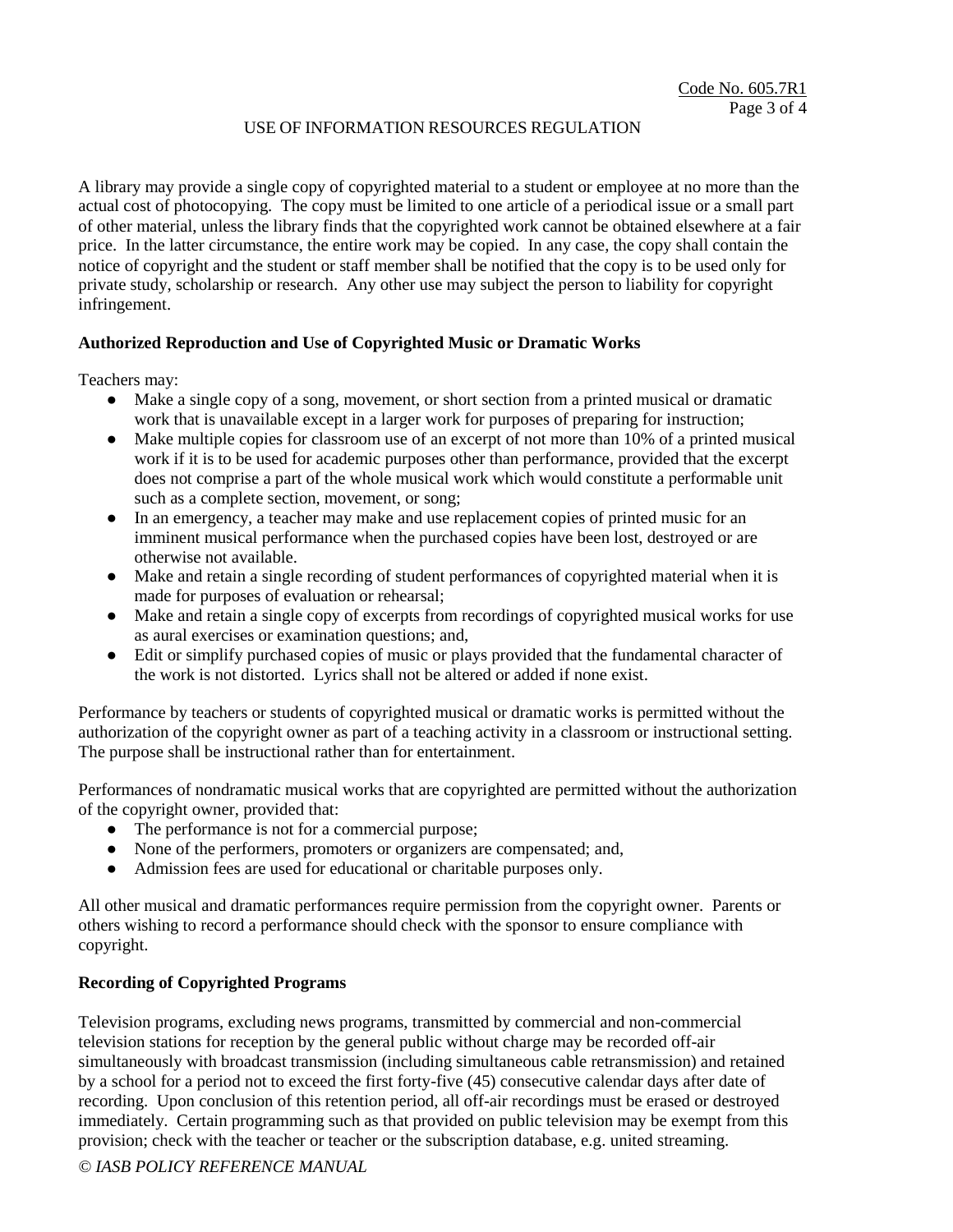Off-air recording may be used once by individual teachers in the course of instructional activities, and repeated once only when reinforcement is necessary, within a building, during the first 10 consecutive school days, excluding scheduled interruptions, in the 45 calendar day retention period. Off-air recordings may be made only at the request of and used by individual teachers, and may not be regularly recorded in anticipation of requests. No broadcast program may be recorded off-air more than once at the request of the same teacher, regardless of the number of times the program may be broadcast. A limited number of copies may be reproduced from each off-air recording to meet the legitimate needs of teachers. Each additional copy shall be subject to all provisions governing the original recording.

After the first ten consecutive school days, off-air recordings may be used up to the end of the 45 calendar day retention period only for evaluation purposes, i.e., to determine whether or not to include the broadcast program in the teaching curriculum. Permission must be secured from the publisher before the recording can be used for instructional purposes after the ten-day period.

Off-air recordings need not be used in their entirety, but the recorded programs may not be altered from their original content. Off-air recordings may not be physically or electronically combined or merged to constitute teaching anthologies or compilations. All copies of off-air recordings must include the copyright notice on the broadcast program as recorded.

#### **Authorized Reproduction and Use of Copyrighted Computer Software**

Schools have a valid need for high-quality software at reasonable prices. To assure a fair return to the authors of software programs, the school district shall support the legal and ethical issues involved in copyright laws and any usage agreements that are incorporated into the acquisition of software programs. To this end, the following guidelines shall be in effect:

- All copyright laws and publisher license agreements between the vendor and the school district shall be observed;
- Staff members shall take reasonable precautions to prevent copying or the use of unauthorized copies on school equipment;
- A back-up copy shall be purchased, for use as a replacement when a program is lost or damaged. If the vendor is not able to supply a replacement, the school district shall make a back-up copy that will be used for replacement purposes only;
- A copy of the software license agreement shall be retained by the technology director; and,
- A computer program may be adapted by adding to the content or changing the language. The adapted program may not be distributed.

#### **Fair Use Guidelines for Educational Multimedia**

Students may incorporate portions of copyrighted materials in producing educational multimedia projects such as videos, Power Points, podcasts and websites for a specific course, and may perform, display or retain the projects.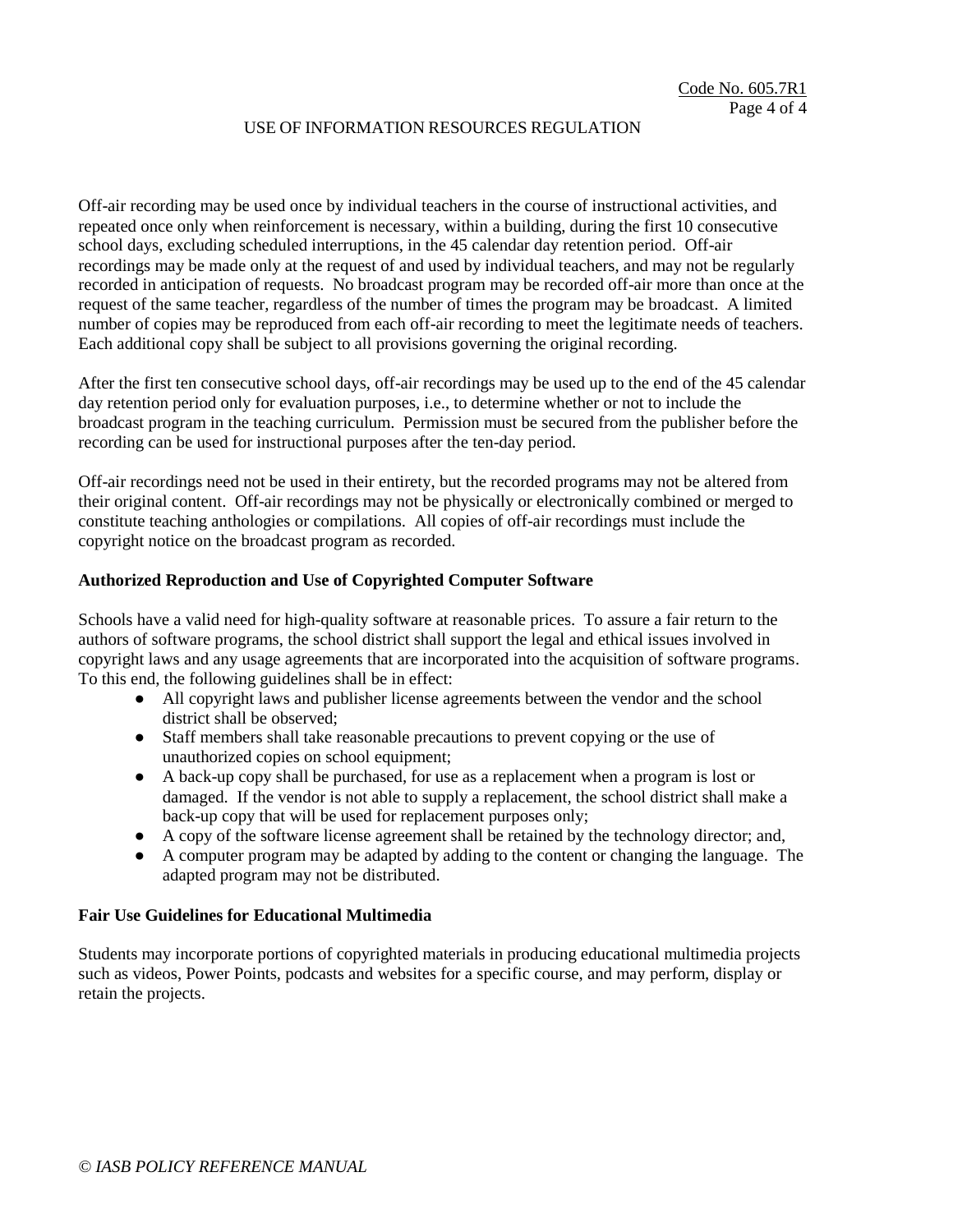## CLASS SIZE - CLASS GROUPING

It is within the sole discretion of the board to determine the size of classes and to determine whether class grouping will take place. The board may review the class sizes annually.

It is the responsibility of the superintendent to make a recommendation to the board on class size based upon the financial condition of the school district, the qualifications of and number of licensed employees, and other factors deemed relevant to the board.

Legal Reference: Iowa Code §§ 279.8; 280.3 (2013).

Cross Reference: 606.6 Insufficient Classroom Space

Approved 07-29-2019 Reviewed 07-29-2019 Revised 07-29-2019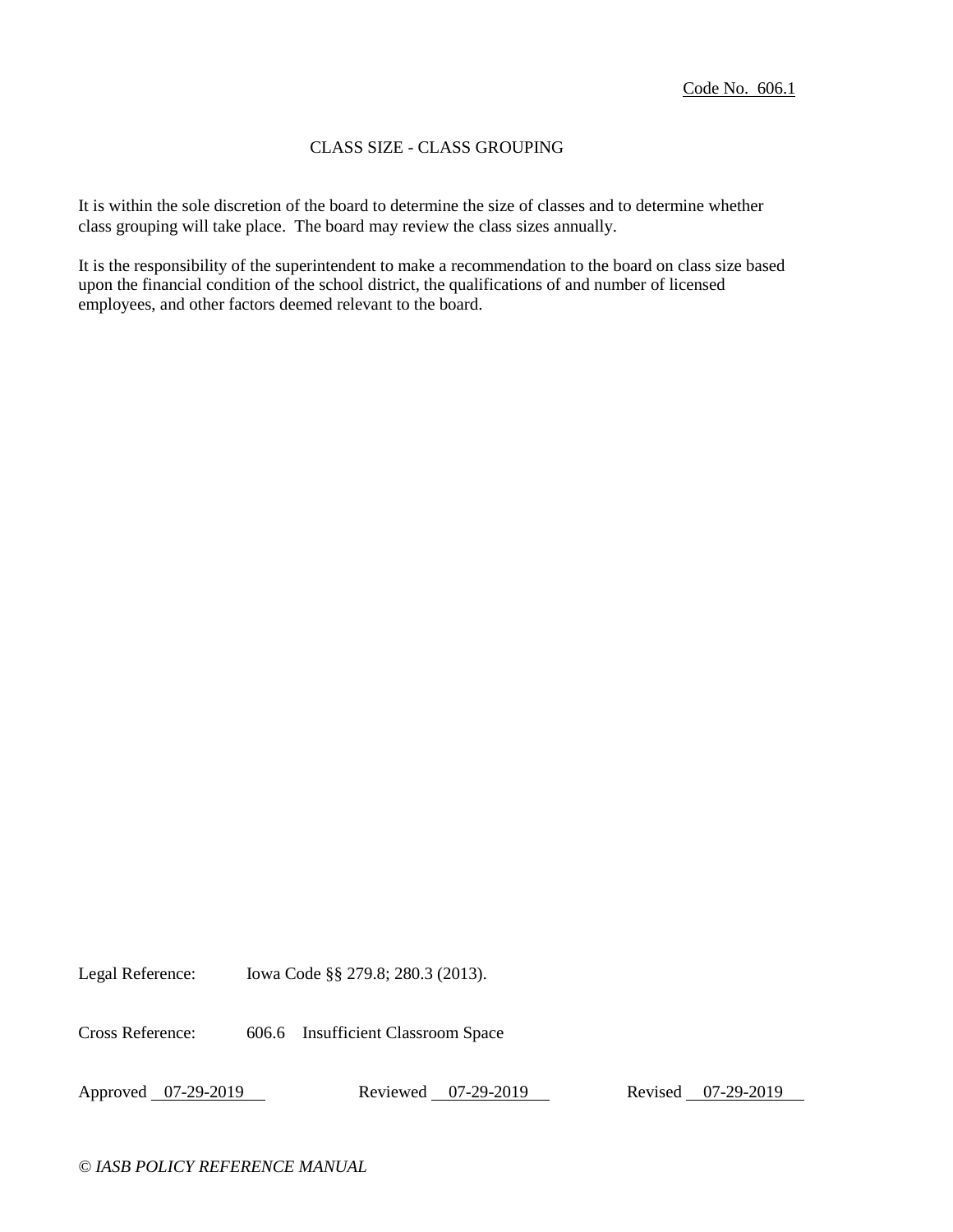## SCHOOL CEREMONIES AND OBSERVANCES

The school district will continue school ceremonies and observances which have become a tradition and a custom of the education program. These include, but are not limited to, reciting the Pledge of Allegiance and observance of holidays, such as Christmas, Halloween and Easter, by programs and performances. Such ceremonies or observances will have a secular purpose and will not advocate or sponsor a particular religion.

The district will provide and maintain a suitable flagstaff at each school site and raise the Iowa and United States flags each school day as weather conditions permit. The district will display the United States flag and administer the Pledge of Allegiance in each 1st through 12th grade classroom on school days.

Students who do not wish to participate in these activities may be silent during the ceremony or observance or receive permission from the principal to be excused from the ceremony for religious reasons in compliance with board policy.

| Legal Reference:    |              | U.S. Const. amend. I.<br>Lee v. Weisman, 112 S.Ct. 2649 (1992).<br>Lemon v. Kurtzman, 403 U.S. 602 (1971).<br>Graham v. Central Community School District of Decatur County, 608 F.Supp.<br>531 (S.D. Iowa 1985).<br>Iowa Code § 279.8, 280.5. |                       |  |
|---------------------|--------------|------------------------------------------------------------------------------------------------------------------------------------------------------------------------------------------------------------------------------------------------|-----------------------|--|
| Cross Reference:    | 603<br>604.5 | Instructional Curriculum<br>Religious-Based Exclusion from a School Program                                                                                                                                                                    |                       |  |
| Approved 08/18/2021 |              | Reviewed $08/18/21$                                                                                                                                                                                                                            | 08/18/2021<br>Revised |  |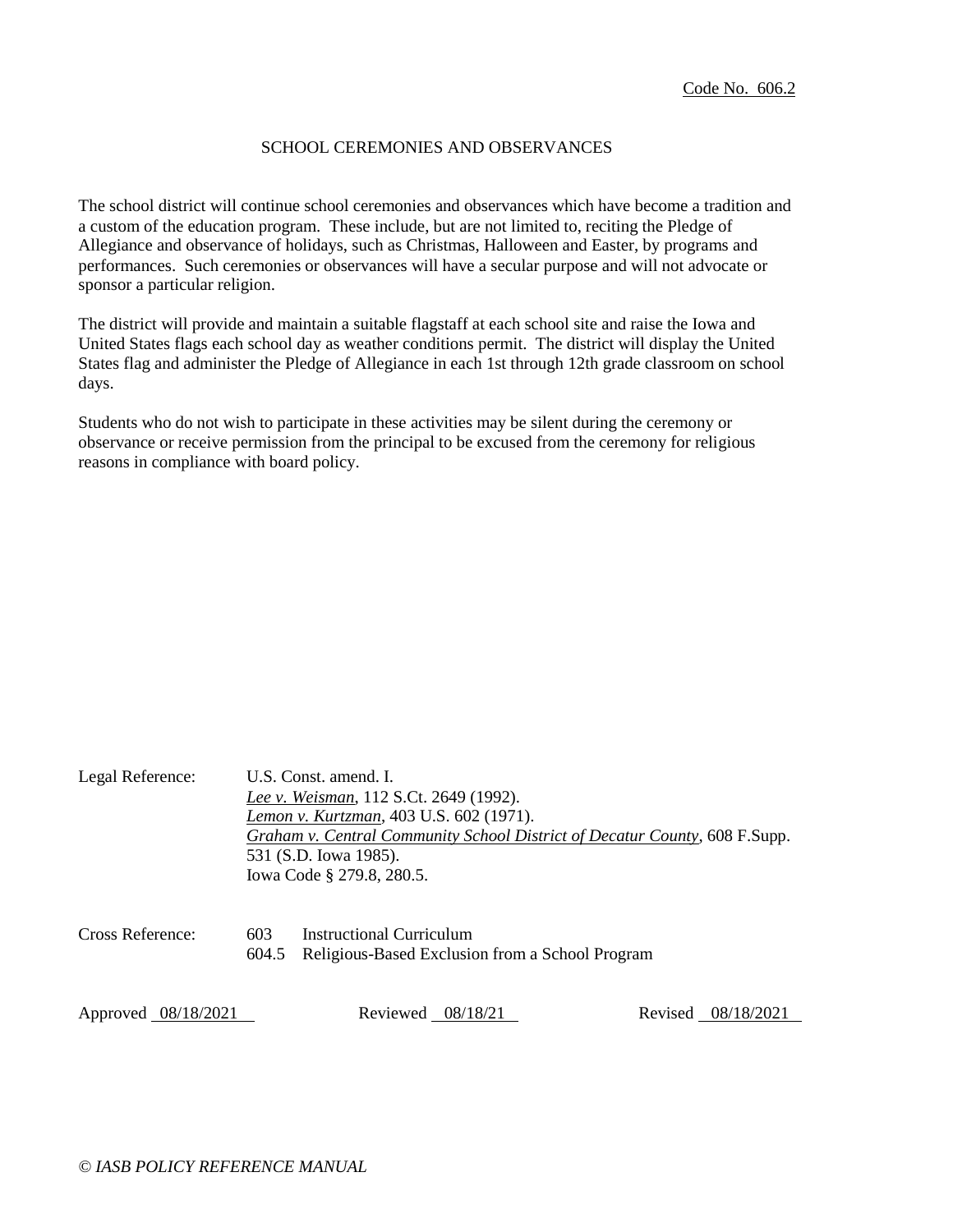## ANIMALS IN THE CLASSROOM

Live animals will not be allowed in school district facilities except under special circumstances and only for an educational purpose. Permission from the principal will be required of anyone wishing to bring an animal into school district facilities. Appropriate supervision of animals is required when animals are brought into the school district facilities.

The person bringing the animal must furnish transportation for the animal brought to school. Animals will not be allowed to travel to and from the student's attendance center on the school bus without prior approval from the principal.

It is the responsibility of the principal to determine appropriate supervision of animals in the classroom.

Legal Reference: Iowa Code § 279.8 (2013).

Cross Reference: 507 Student Health and Well-Being

Approved 07-29-2019 Reviewed 07-29-2019 Revised 08-15-2018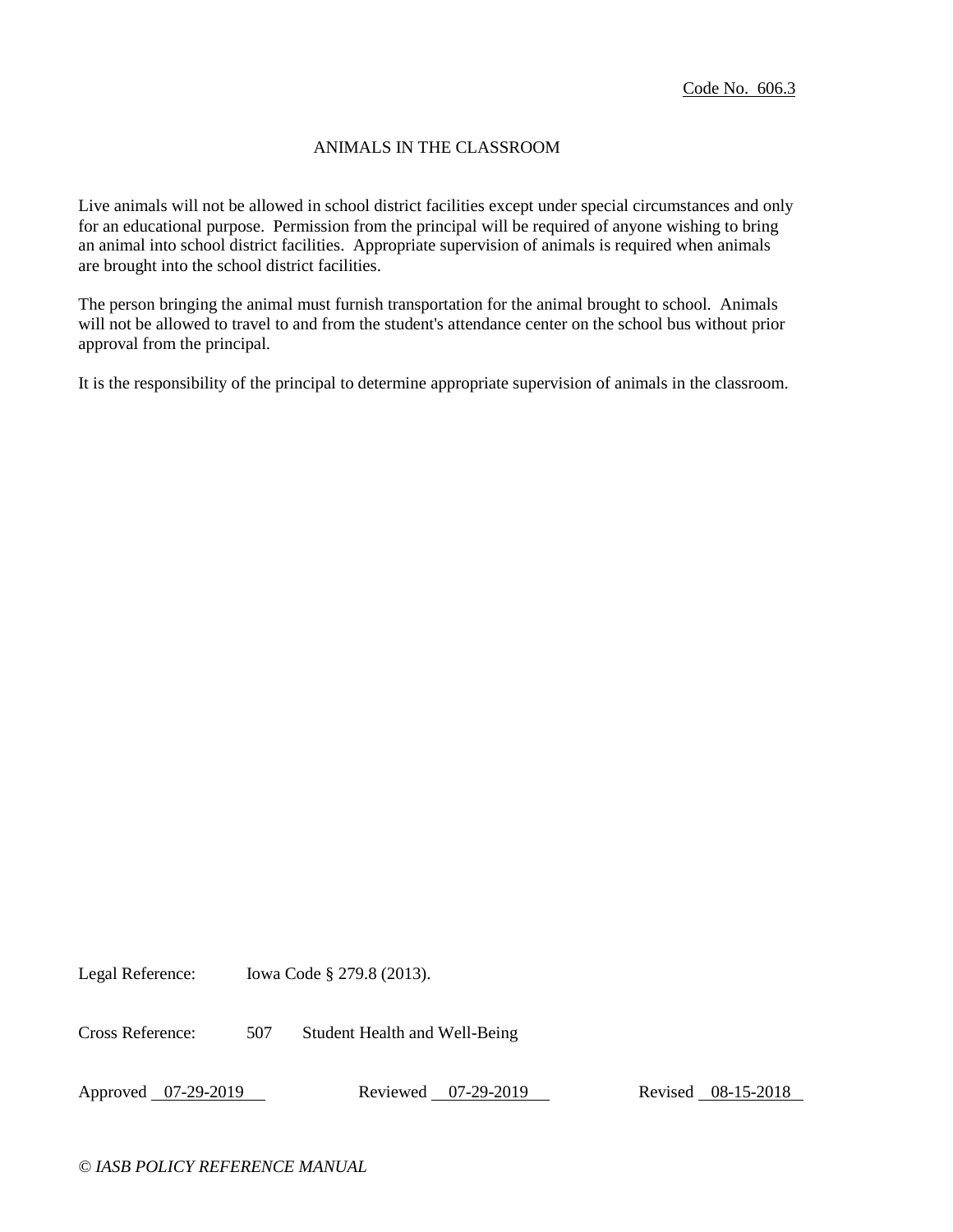### THERAPY DOGS ON DISTRICT PREMISES

A therapy dog is permitted onto District premises, subject to this policy. For purposes of this policy, the term District premises refers to school buildings, vehicles, and all other District property. The District shall comply with all state and federal laws, regulations, and rules regarding the use of therapy dogs by staff or students under appropriate circumstances.

#### Purpose

Therapy dogs can be used to achieve specific physical, social, cognitive, and emotional goals with students. A therapy dog is trained to provide affection and comfort to students or other individuals under the direction and control of a qualified handler who works with the dog as a team. Therapy dogs are not "service animals" as defined by the Americans with Disabilities Act.

#### Procedures/Requirements

- Therapy dog teams (dog and handler) are required to be registered with one of the following organizations:
	- o Therapy Dogs International (TDI)
	- o Pet Partners Therapy Animal Program
	- o Cares, Inc. Assistance Dog (includes Public Access Certification)
- The dog that is brought to a school building will need to be accompanied by the trained handler with whom the animal is registered. The handler will be a District employee and/or registered District volunteer, whose role is in alignment with the purpose of the therapy dog. Therapy dogs must be under the control of their handlers at all times, wear proper identification, and always be on a 4-foot leash or shorter or restricted by some form of containment.
- All legal liability will be assumed by the owner of the therapy dog.
- Requests for the use of a registered therapy dog will be made by the handler by completing the appropriate form and submitting it, along with necessary documentation, on an annual basis, to the administration. Necessary documentation includes:
	- o Completed Canine Therapy Involvement Approval Application Form
	- o Current verification of registration with one of the District-approved organizations
	- o Statement from a veterinary office confirming that all shots are up-to-date
	- o Proof of vaccination and physical examination
	- $\circ$  Copy of Guidelines for Therapy Dog Involvement signed by the handler and building administrator
- The dog must be clean and well-groomed with trimmed nails, clean teeth, free of internal and external parasites, and in overall good health. Any dog with a fresh wound, recent surgery or other injuries must be excused from therapy visits until fully recovered and healed. Female dogs in season cannot participate in therapy visits.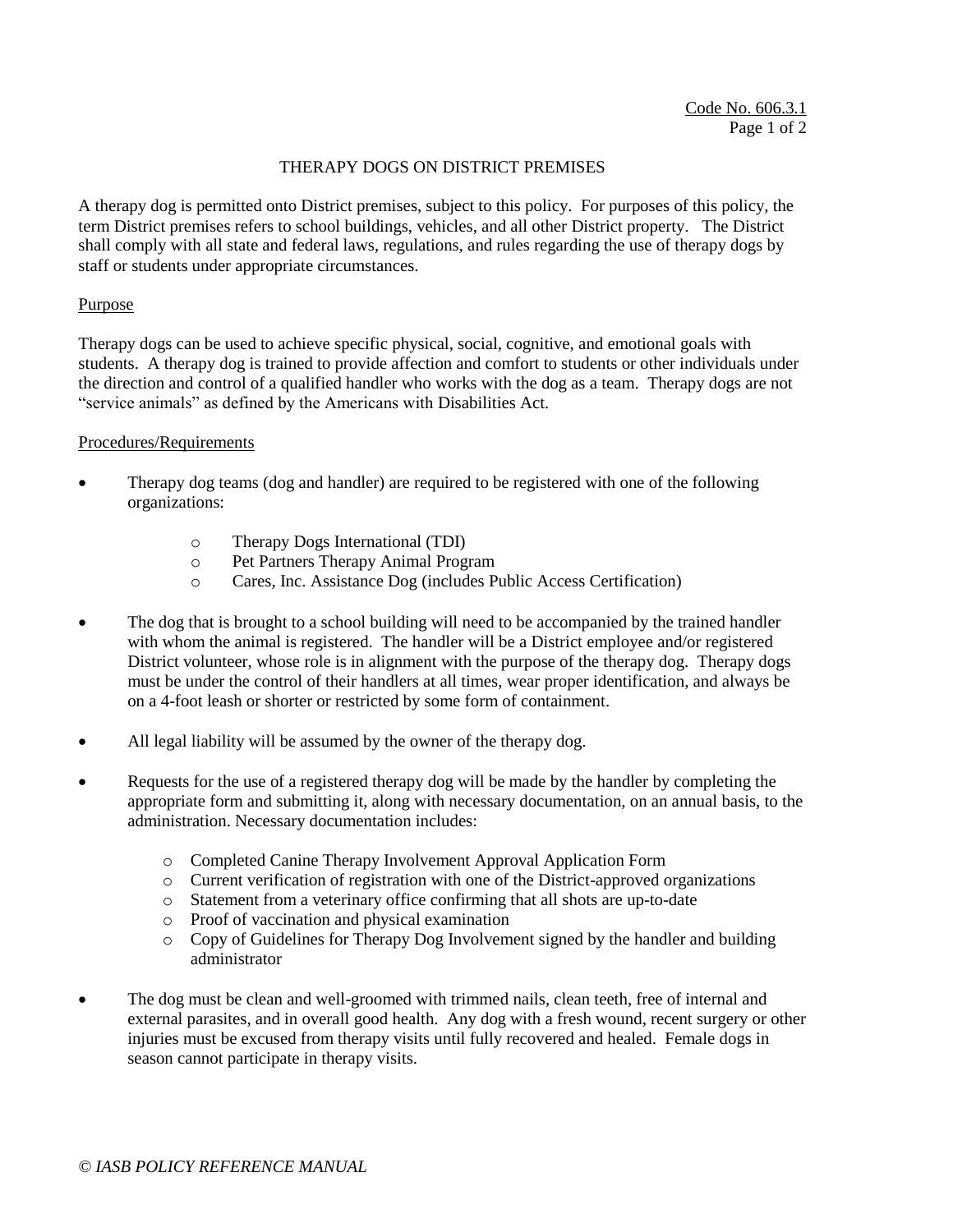- The handler will work with the building administrator to develop a summary of expected duties and responsibilities of the canine therapy team.
- The owner of the dog must provide an appropriately sized crate for the dog along with an area for the dog to stay if an individual has pet allergies or significant emotional discomfort with any type of animal.
- The primary handler will be solely responsible for any clean up related to the dog ensuring compliance with state and federal regulations.
- Parents must be informed of the presence of a therapy dog in the school building to allow any concerns or questions to be raised.
- Canine therapy teams are required to renew their status with the District annually prior to the start of each school year.
- Applications and supporting documents will be kept on file in the District's Central Office and the building(s) at which the canine therapy team provides services.
- The District/building administrator retains discretion to exclude or remove a therapy dog from its property for any reason including but not limited to:
	- o The handler does not take effective action to control the dog's behavior.
	- o The dog is not housebroken.
	- o The dog's presence or behavior fundamentally interferes in the functions of the **District**
	- o The dog poses a direct threat to the health or safety of others that cannot be eliminated by reasonable modifications.

Approved 08-12-20 Reviewed 08-12-20 Revised 08-12-20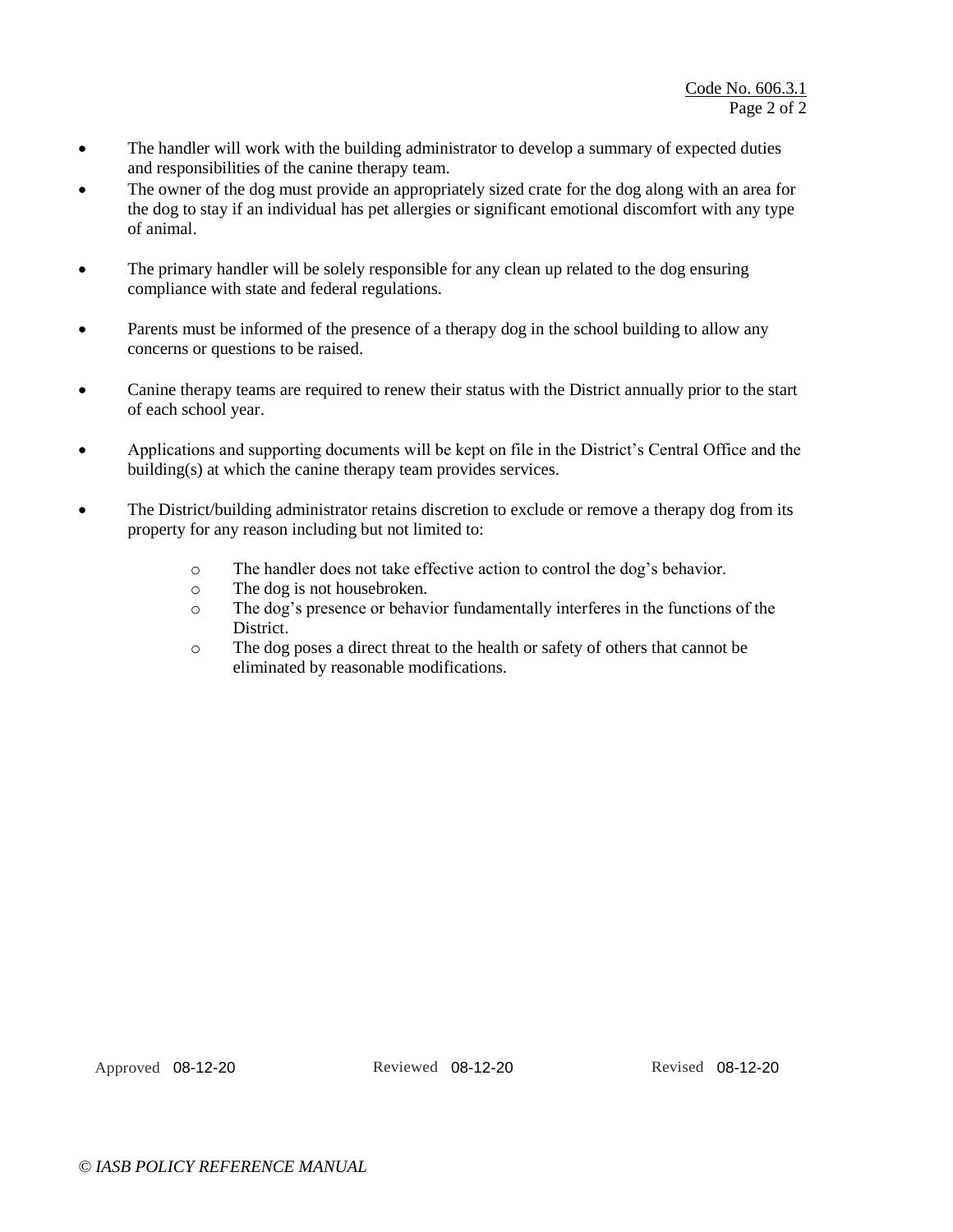## STUDENT PRODUCTION OF MATERIALS AND SERVICES

Materials and services produced by students at the expense of the school district are the property of the school district. Materials and services produced by students at the student's expense, except for incidental expense to the school district, are the property of the student.

It is the responsibility of the superintendent to determine incidental expense.

Legal Reference: Iowa Code § 279.8 (2013).

Cross Reference: 408.2 Licensed Employee Publication or Creation of Materials

Approved 07-29-2019 Reviewed 07-29-2019 Revised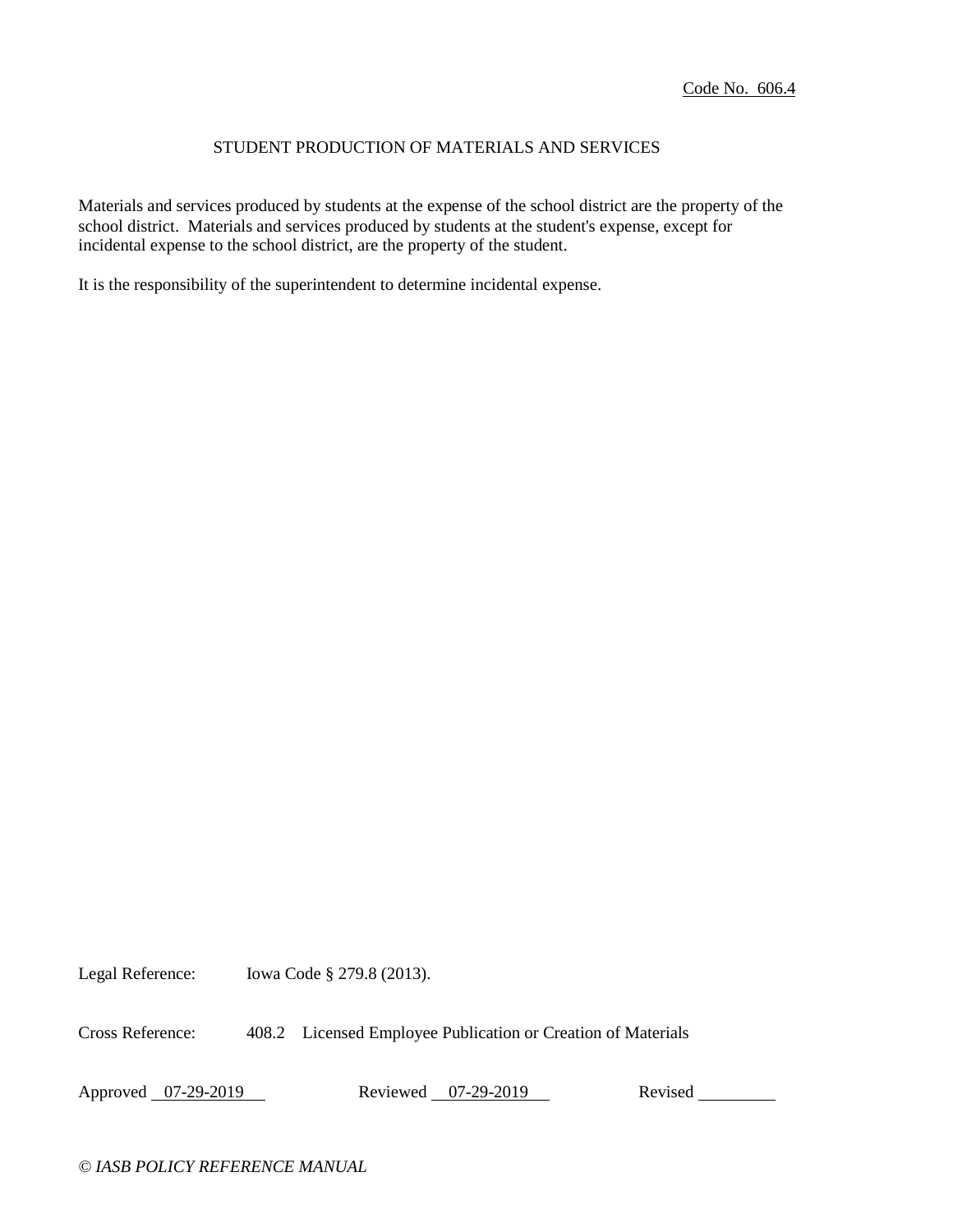#### STUDENT FIELD TRIPS AND EXCURSIONS

The principal may authorize field trips and excursions when such events contribute to the achievement of education goals of the school district. The school district will provide transportation for field trips and excursions.

In authorizing field trips and excursions, the principal will consider the financial condition of the school district, the educational benefit of the activity, the inherent risks or dangers of the activity, and other factors deemed relevant by the superintendent. Written parental permission will be required prior to the student's participation in field trips and excursions. The superintendent's and School Board's approval will be required for field trips and excursions outside the state, as well as if they involve unusual length or expense.

Field trips and excursions are to be arranged with the principal well in advance. A detailed schedule and budget must be submitted by the employee. The school district will be responsible for obtaining a substitute teacher if one is needed. Following field trips and excursions, the teacher may be required to submit a written summary of the event.

*NOTE: This is not a required policy but one that is recommended. The board may need to amend it to reflect current practice.*

| Legal Reference: | 390 C.F.R. Pt. 390.3(f) (2012). |  |
|------------------|---------------------------------|--|
|                  | Iowa Code § 279.8 (2013).       |  |
|                  | 281 I.A.C. 43.9.                |  |
|                  |                                 |  |
|                  |                                 |  |

| Cross Reference: |  | 503.1 Student Conduct |
|------------------|--|-----------------------|
|------------------|--|-----------------------|

- 503.4 Good Conduct Rule
- 603 Instructional Curriculum
- 711 Transportation

Approved 07-29-2019 Reviewed 07-29-2019 Revised 07-29-2019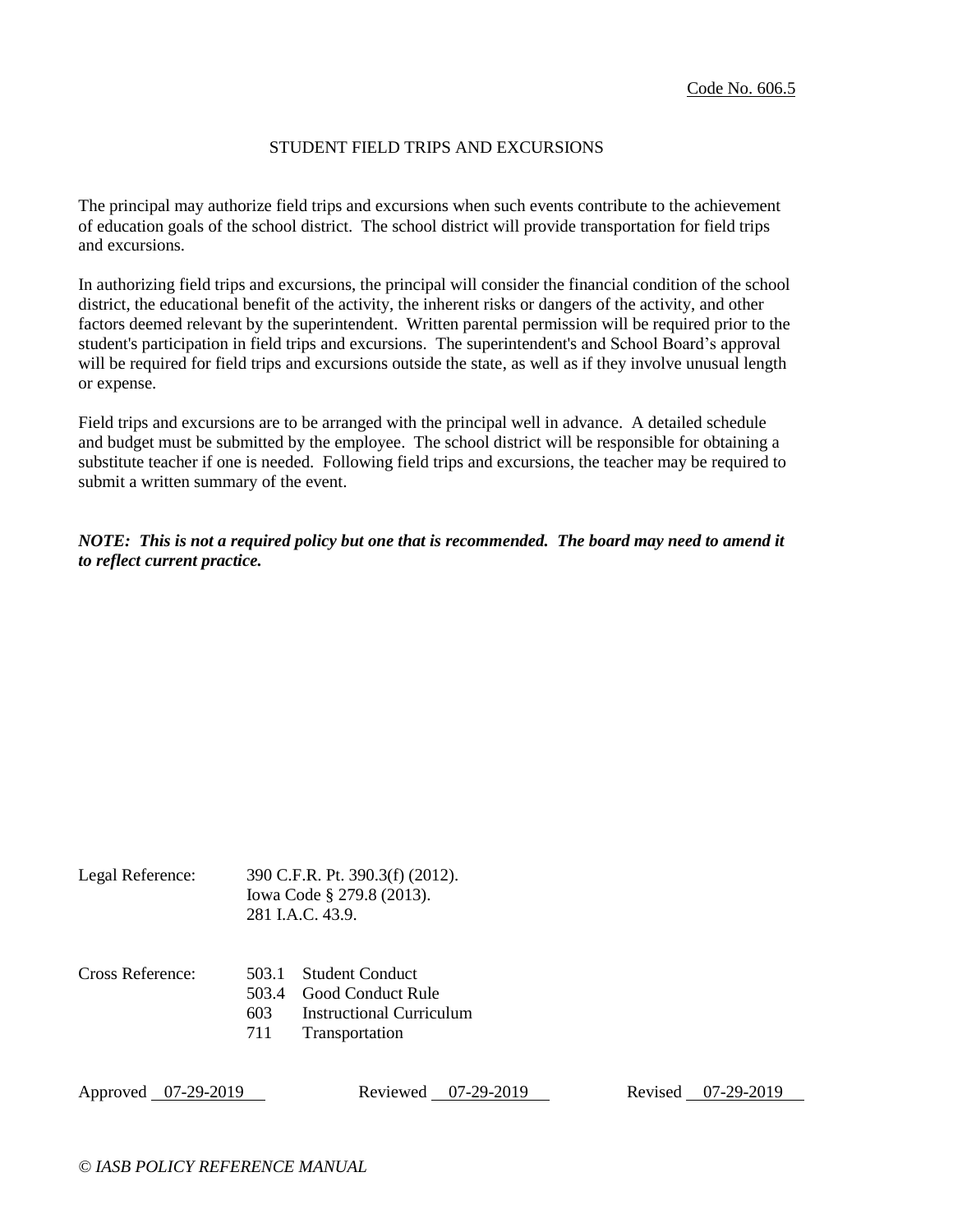# INSUFFICIENT CLASSROOM SPACE

Insufficient classroom space is determined on a case-by-case basis. In making its determination whether insufficient classroom space exists, the board may consider several factors, including but not limited to, the nature of the education program, the grade level, the available licensed employees, the instructional method, the physical space, student-teacher ratios, equipment and materials, facilities either being planned or under construction, facilities planned to be closed, financial condition of the school district and projected to be available, a sharing agreement in force or planned, a bargaining agreement in force, laws or rules governing special education class size, board-adopted school district goals and objectives, and other factors considered relevant by the board.

This policy is reviewed by the board annually. It is the responsibility of the superintendent to bring this policy to the attention of the board each year.

*NOTE: This is a policy mandated by Iowa's open enrollment law and reflects the requirements of the law.*

| Legal Reference: | Iowa Code § 282.18(13) (2013).<br>281 I.A.C. 17.6(3).                                                                                               |
|------------------|-----------------------------------------------------------------------------------------------------------------------------------------------------|
| Cross Reference: | Long-Range Needs Assessment<br>103<br>501.15 Open Enrollment Transfers - Procedures as a Receiving District<br>Class Size - Class Grouping<br>606.1 |

Approved 07-29-2019 Reviewed 07-29-2019 Revised 06-27-2018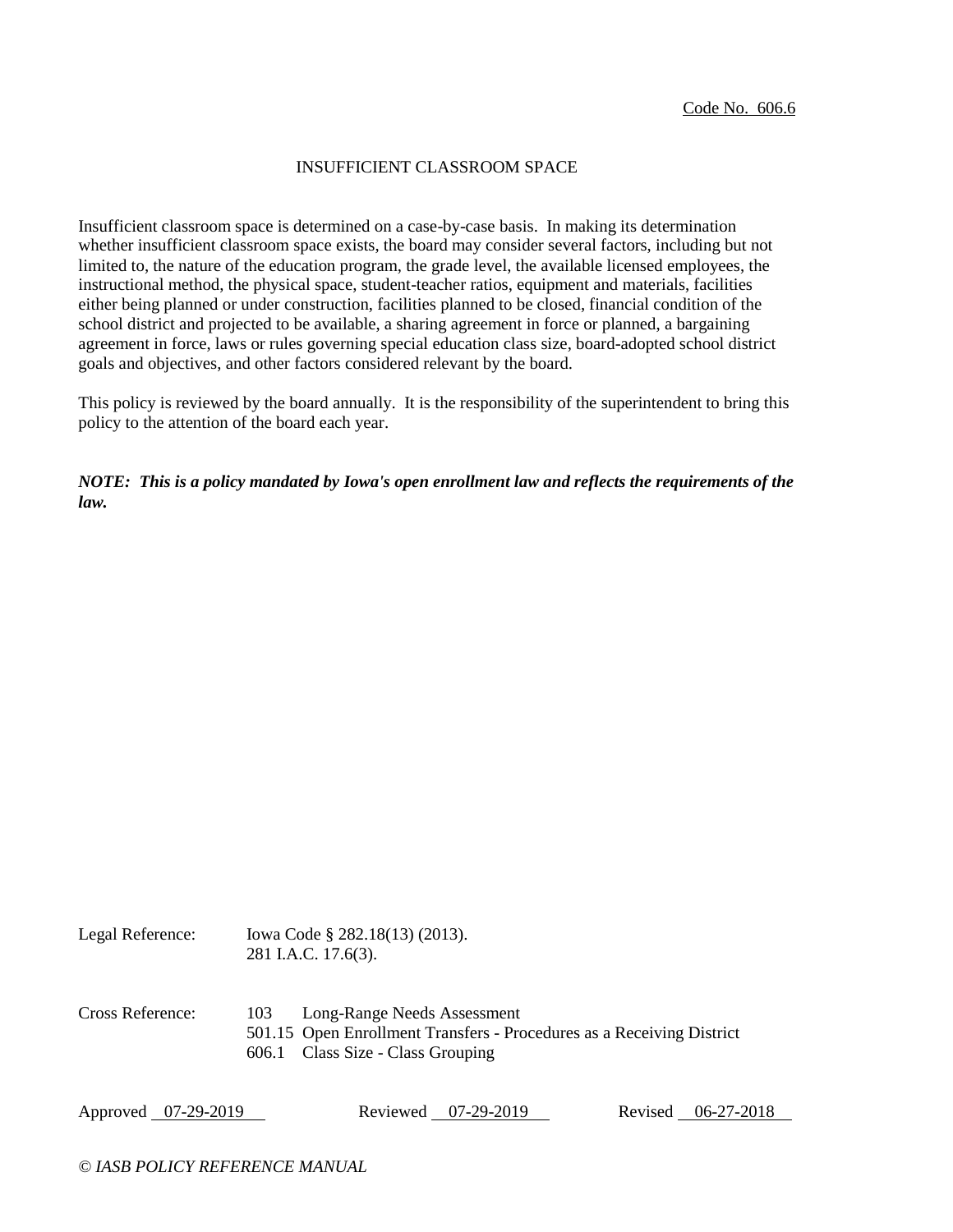### STUDENT GUIDANCE AND COUNSELING PROGRAM

The board will provide a student guidance and counseling program. The guidance counselor will be certified with the Iowa Department of Education and hold the qualifications required by the board. The guidance and counseling program will serve grades kindergarten through twelve. The program will assist students with their personal, educational, and career development. The program is coordinated with the education program and will involve licensed employees.

*NOTE: Although it is not mandated to have a guidance counselor, it is required that a counseling program exist. This is a mandated policy and reflects the educational standards. For more detailed discussion of this issue, see IASB's Policy Primer, Vol. 14 #3- June 27, 2001.*

Legal Reference: Iowa Code § 280.14; 622.10 (2013). 281 I.A.C. 12.3(11). Cross Reference: 506 Student Records 603 Instructional Curriculum 604.4 Program for At-Risk Students

Approved 07-29-2019 Reviewed 07-29-2019 Revised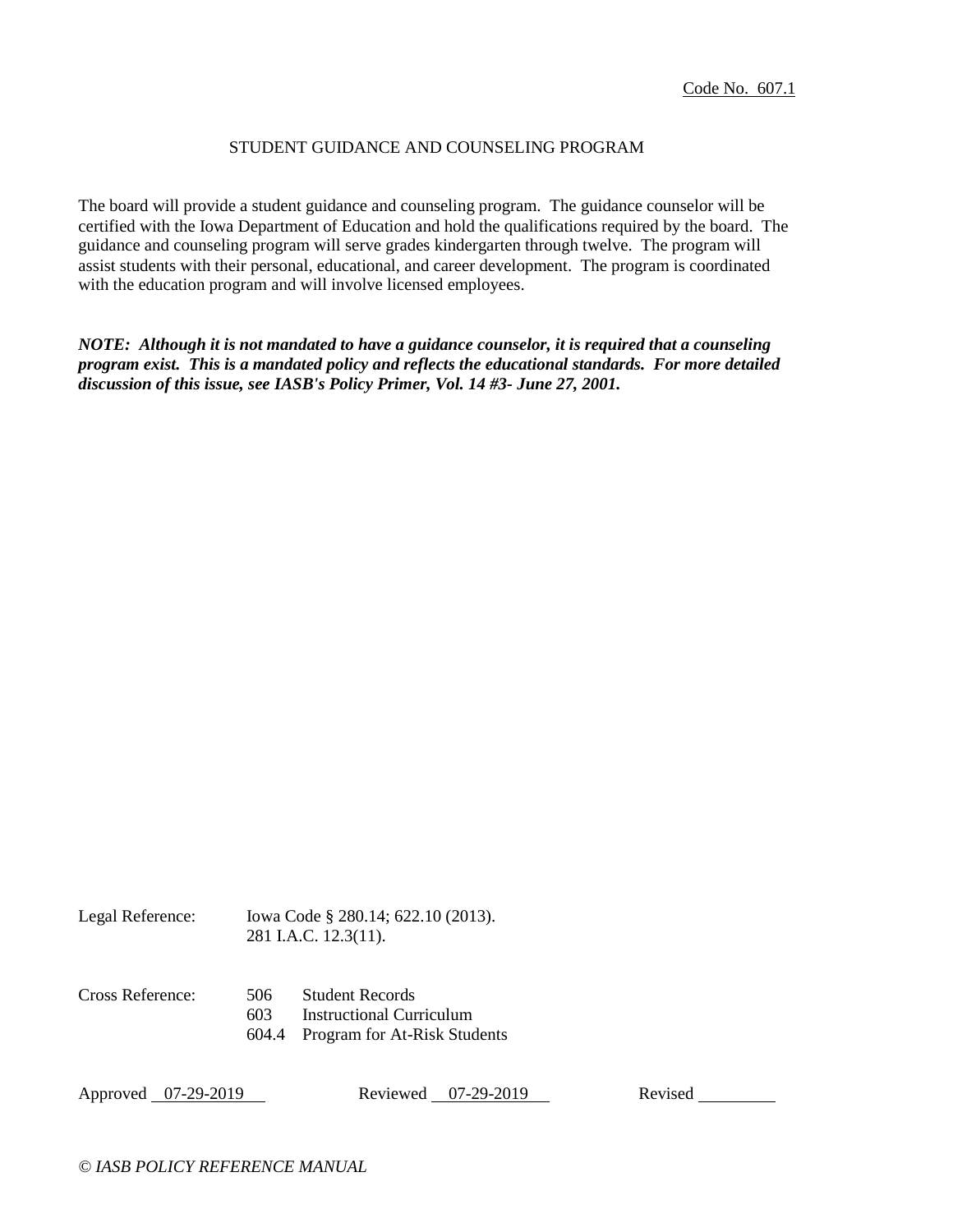### STUDENT HEALTH SERVICES

Health services are an integral part of comprehensive school improvement, assisting all students to increase learning, achievement, and performance. Health services coordinate and support existing programs to assist each student in achievement of an optimal state of physical, mental and social well being. Student health services ensure continuity and create linkages between school, home, and community service providers. The school district's comprehensive school improvement plan, needs, and resources determine the linkages.

The superintendent, in conjunction with the (school nurse, health advisory committee, public health nurse, school health team, etc.) will develop administrative regulations implementing this policy. The superintendent will provide a written report on the role of health services in the education program to the board annually.

*Note: This is a mandatory policy. If a school district will be using federal money to perform physical exams or screenings on students, the school district must annually notify parents of the exam or screening except for hearing, vision or scoliosis. The following language is suggested;*

*"The school district will annually notify parents of physical exams or screenings conducted on students except for vision, hearing or scoliosis."*

*For more detailed discussion of this issue, see IASB's Policy Primer, Vol. 14 #3- June 28, 2001.*

| Legal Reference: | 42 U.S.C. §§ 12101 et seq.<br>34 C.F.R. pt. 99, 104, 200, 300 et seq.<br>29 U.S.C. § 794(a)<br>28 C.F.R. 35<br>20 U.S.C. 1232g § 1400 6301 et seq<br>Iowa Code §§ 22.7, 139A.3. .8, .21; 143.1, 152, 256.7(24), .11, 280.23.<br>281 I.A.C. 12.3(4), (7), (11); 12.4(12); 12.8<br>282 I.A.C. 15.3(14); 22.<br>641 I.A.C. 7.<br>655 I.A.C. 6 |
|------------------|--------------------------------------------------------------------------------------------------------------------------------------------------------------------------------------------------------------------------------------------------------------------------------------------------------------------------------------------|
|                  |                                                                                                                                                                                                                                                                                                                                            |

| Cross Reference: | 501.4 | Entrance - Admissions         |
|------------------|-------|-------------------------------|
|                  | 507   | Student Health and Well-Being |

Approved 01/13/21 Reviewed 01/13/21 Revised Revised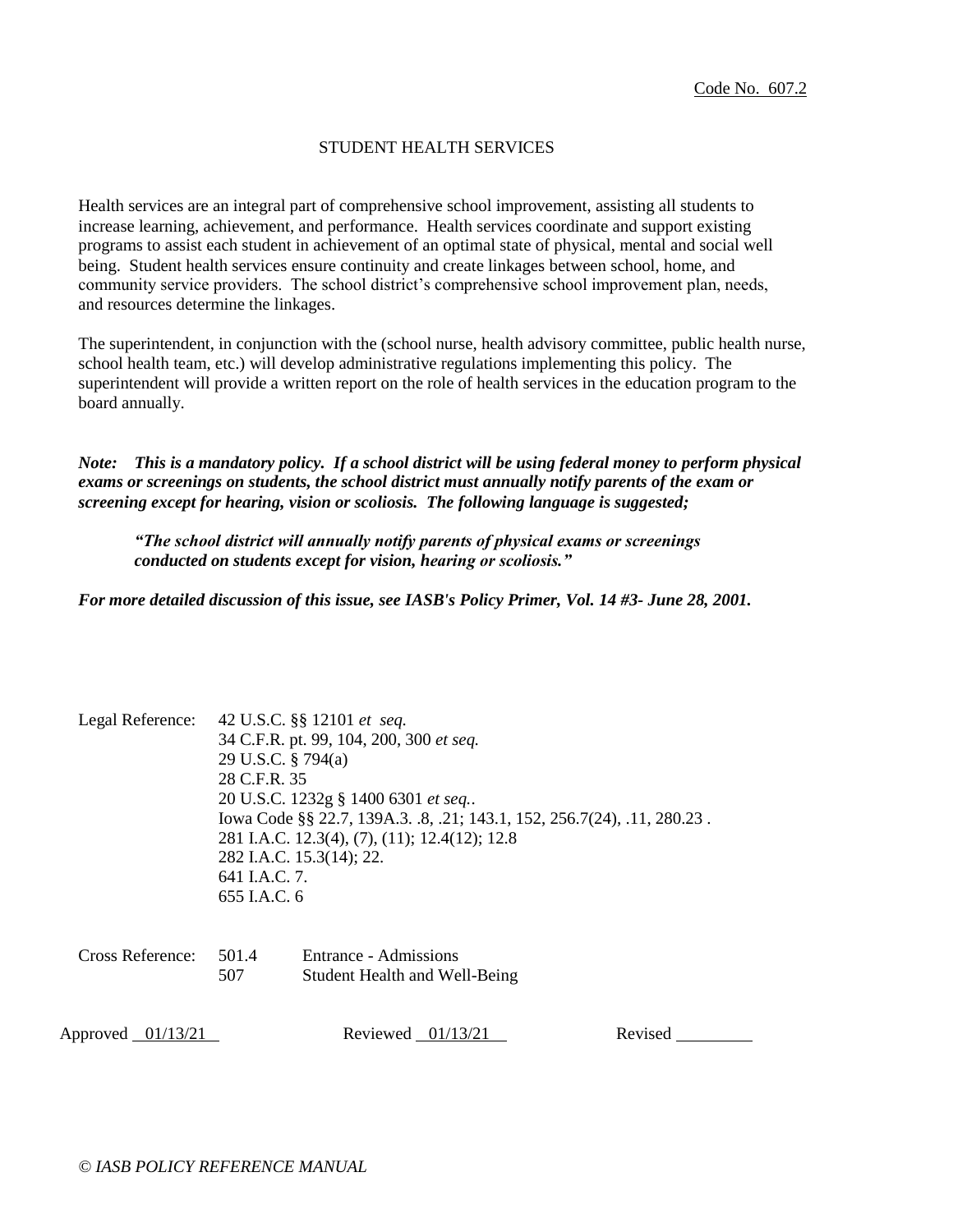## STUDENT HEALTH SERVICES REGULATION

Student Health Services Administrative Regulations

I. Student Health Services - Each school building may develop a customized student health services program within comprehensive school improvement based on its unique needs and resources. Scientific advances, laws, and school improvement necessitate supports to students with health needs to receive their education program.

Supports to improve student achievement include:

- qualified health personnel
- school superintendent, school nurse, and school health team working collaboratively
- family and community involvement
- optimal student health services program with commitment to its continuing improvement

Components provided within a coordinated school health program include:

- health services health education
- 
- 
- nutrition physical education and activity
- healthy, safe environment counseling, psychological, and social services
- staff wellness family and community involvement

Student health services are provided to identify health needs; facilitate access to health care; provide for health needs related to educational achievement; promote health, well-being, and safety; and plan and develop the health services program.

- II. Student Health Services Essential Functions
	- A. Identify student health needs:
		- 1. Provide individual initial and annual health assessments
		- 2. Provide needed health screenings
		- 3. Maintain and update confidential health records
		- 4. Communicate (written, oral, electronic) health needs as consistent with confidentiality laws
	- B. Facilitate student access to physical and mental health services:
		- 1. Link students to community resources and monitor follow through
		- 2. Promote increased access and referral to primary health care financial resources such as Medicaid, HAWK-I, social security, and community health clinics
		- 3. Encourage appropriate use of heath care
	- C. Provide for student health needs related to educational achievement:
		- 1. Manage chronic and acute illnesses
		- 2. Provide special health procedures and medication including delegation, training, and supervision of qualified designated school personnel